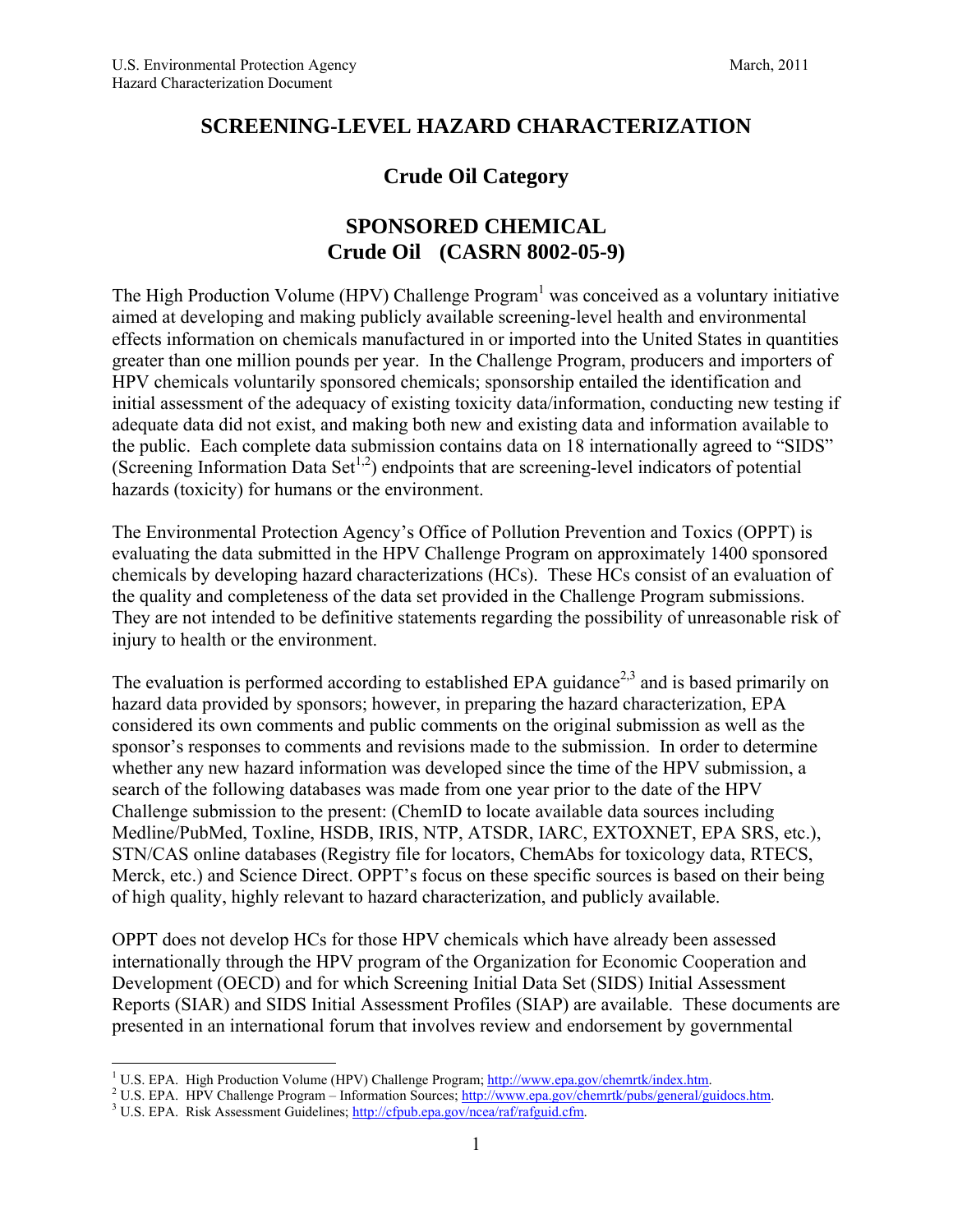authorities around the world. OPPT is an active participant in these meetings and accepts these documents as reliable screening-level hazard assessments.

These hazard characterizations are technical documents intended to inform subsequent decisions and actions by OPPT. Accordingly, the documents are not written with the goal of informing the general public. However, they do provide a vehicle for public access to a concise assessment of the raw technical data on HPV chemicals and provide information previously not readily available to the public.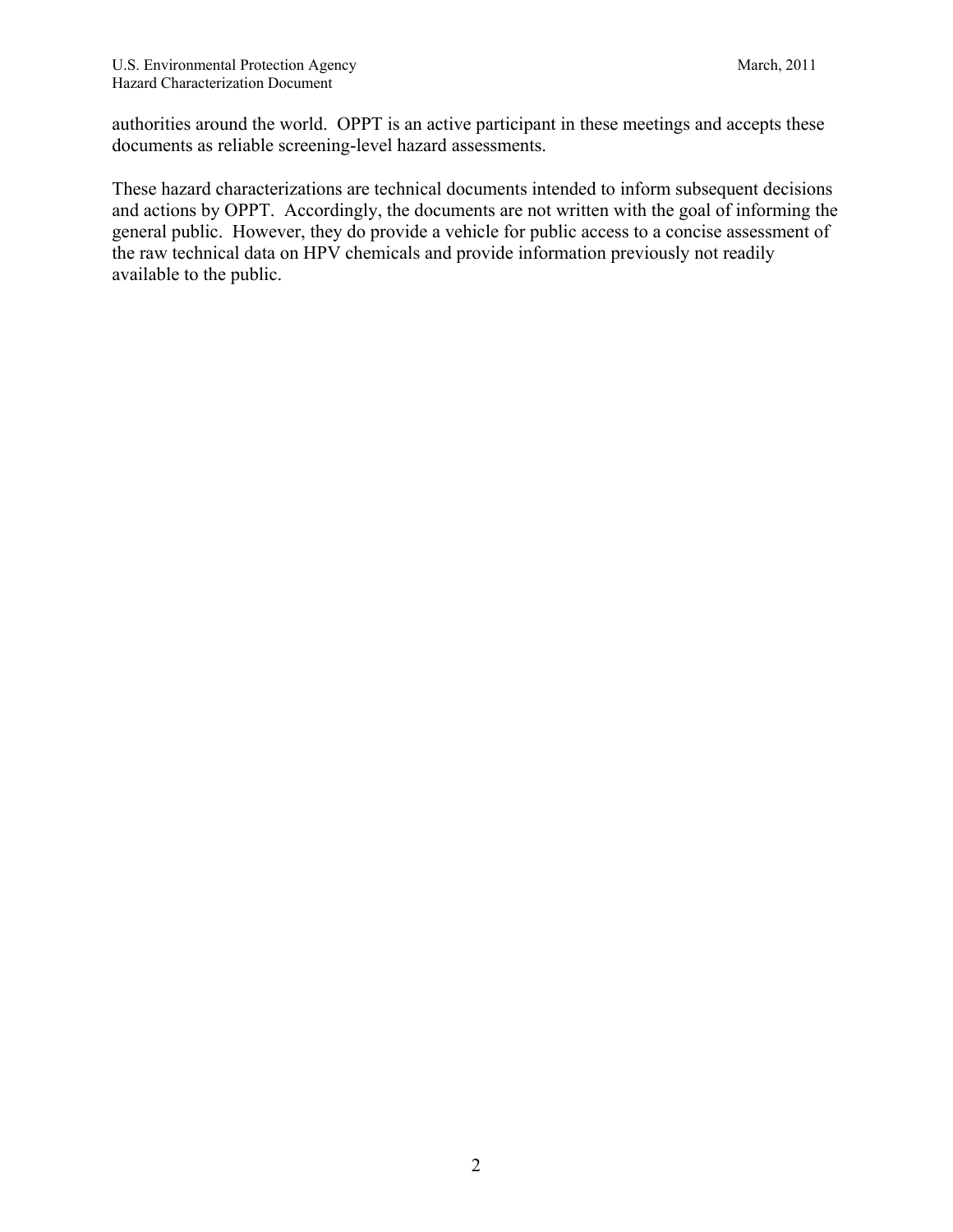| <b>Chemical Abstract Service</b><br><b>Registry Number</b><br>(CASRN) | 8002-05-9              |
|-----------------------------------------------------------------------|------------------------|
| <b>Chemical Abstract Index</b><br><b>Name</b>                         | <b>Crude Petroleum</b> |
| <b>Structural Formula</b>                                             | <b>See Appendix</b>    |

#### **Summary**

Petroleum (crude oil) is a complex mixture of paraffinic, naphthenic and aromatic hydrocarbons ranging in carbon number from C1 to >C60. Petroleum typically also contains smaller amounts of heteroatom compounds, metals (either complexed with porphyrins or as salts of carboxylic acids) and hydrogen sulfide. Petroleum is not a uniform substance since its physical and chemical properties vary from oilfield to oilfield and can even vary within wells at the same oilfield. At one extreme, it is a light, mobile, straw-colored liquid. At the other extreme, it is a highly viscous, semi-solid, black substance. The lower molecular weight components of petroleum possess moderate to high water solubility while higher molecular weight fractions tend to form emulsions in water. The lower molecular weight components of petroleum have high vapor pressure while higher molecular weight fractions tend to possess negligible to low vapor pressure. The lighter weight aliphatic and aromatic components of petroleum will have high mobility in soils while the heavier molecular weight constituents will possess low mobility. Volatilization is expected to be moderate to high for most constituents of petroleum. The rate of hydrolysis is negligible since paraffins, naphthenes and the aromatic hydrocarbons contained in petroleum do not possess functional groups that hydrolyze under environmental conditions. The rate of atmospheric photooxidation is expected to be slow to rapid for most components of petroleum. The components of petroleum are expected to possess low (P1) to high (P3) persistence and low (B1) to high (B3) bioaccumulation potential.

The acute toxicity of CASRN 8002-05-9 is low in rats and mice by the oral route, low to moderate in rats and moderate in mice by the inhalation route and low in rabbits by the dermal route. A 28-day dermal repeated-dose toxicity study in rats showed reduced body weight gain in males at 2500 mg/kg-day and no effects in females at 2500 mg/kg-day (highest dose tested). The NOAEL is 250 mg/kg-day in males and 2500 mg/kg-day in females. A 90-day dermal repeateddose toxicity study in rats showed hypertrophy and hyperplasia of follicular thyroid epithelium in males and females at 30 mg/kg-day; the NOAEL was not established. In a second 90-day dermal repeated-dose toxicity study in rats, both males and females showed hypertrophy and hyperplasia of follicular thyroid epithelium and males showed increased bone marrow cellularity at 30 mg/kg-day; the NOAEL was not established. No specific reproductive toxicity studies are available. In the dermal repeated-dose toxicity study, no effects on the reproductive organs were observed in male rats treated with 500 mg/kg-day (only dose tested). In a prenatal developmental toxicity study in rats administered CASRN 8002-05-9 via gavage, reduced maternal body weight was observed at 887 mg/kg-day; the NOAEL for maternal toxicity was not established. Signs of developmental toxicity consisted of reduced fetal weight, reduced fetal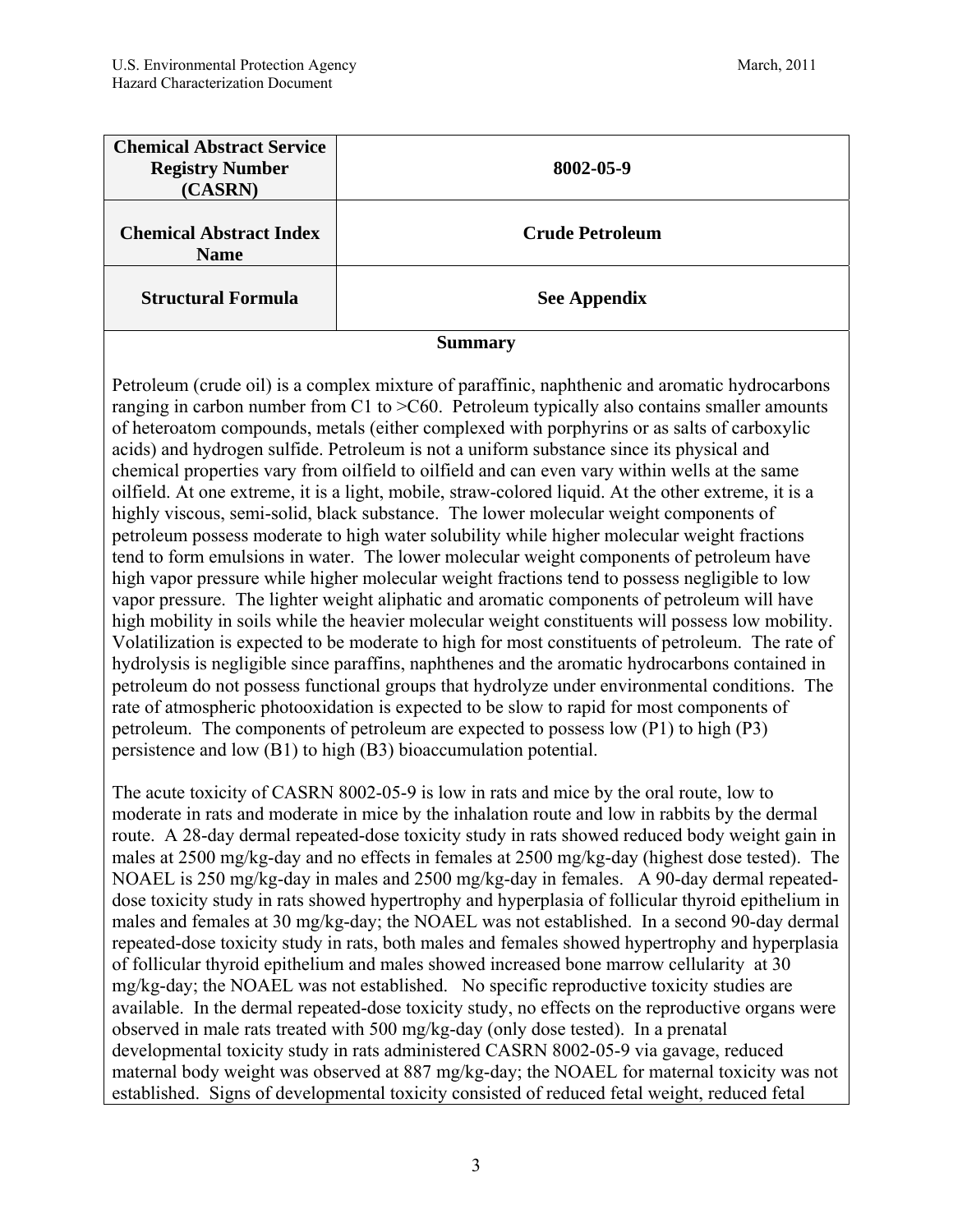crown-rump length, increased numbers of resorptions and the number of dead fetuses and decreased number of live fetuses at 887 mg/kg-day; the NOAEL for developmental toxicity was not established. In a prenatal developmental toxicity study in rats administered CASRN 8002- 05-9 dermally, reduced maternal body weight was observed at 500 mg/kg-day; the NOAEL for maternal toxicity is 125 mg/kg-day. Signs of developmental toxicity consisted of increased number of resorptions, decreased litter size, decreased fetal weight, incomplete ossification of nasal bones and caudal centra and an increased incidence of pup mortality during lactation at 500 mg/kg-day; the NOAEL for developmental toxicity is 125 mg/kg-day. In another prenatal developmental toxicity study in rats administered CASRN 8002-05-9 dermally, reduced maternal body weight was observed at 500 mg/kg-day; the NOAEL for maternal toxicity is 125 mg/kgday. Incomplete ossification of fetal nasal bones was observed in pups at 125 mg/kg-day; the NOAEL for developmental toxicity was not established. In a third prenatal developmental toxicity study in rats administered CASRN 8002-05-9 dermally, reduced maternal body weight was observed at 1000 mg/kg-day; the NOAEL for maternal toxicity is 500 mg/kg-day. Signs of developmental toxicity consisted of reduced pup body weight and body weight gain at 1000 mg/kg-day; the NOAEL for developmental toxicity is 500 mg/kg-day. CASRN 8002-05-9 was mutagenic in bacteria *in vitro* but did not show evidence of chromosomal aberrations in mammalian cells *in vitro.* CASRN 8002-05-9 did induce chromosomal aberrations in mice *in vivo*.CASRN 8002-05-9 is irritating to rabbit skin and eyes and did not induce sensitization in guinea pigs. CASRN 8002-05-9 is carcinogenic to mice via dermal exposure.

Reproductive toxicity was identified as a data gap under the HPV Challenge Program.

The 96-h LC<sub>50</sub> of CASRN 8002-05-9 for fish ranges from 0.73 to 42 mg/L. The 48-h EC<sub>50</sub> of CASRN 8002-05-9 for aquatic invertebrates ranges from 0.61 to 28 mg/L. The 21-d chronic toxicity to aquatic invertebrates ranges from 0.5 to 6 mg/L.

The toxicity to aquatic plants endpoint was identified as a data gap under the HPV Challenge Program.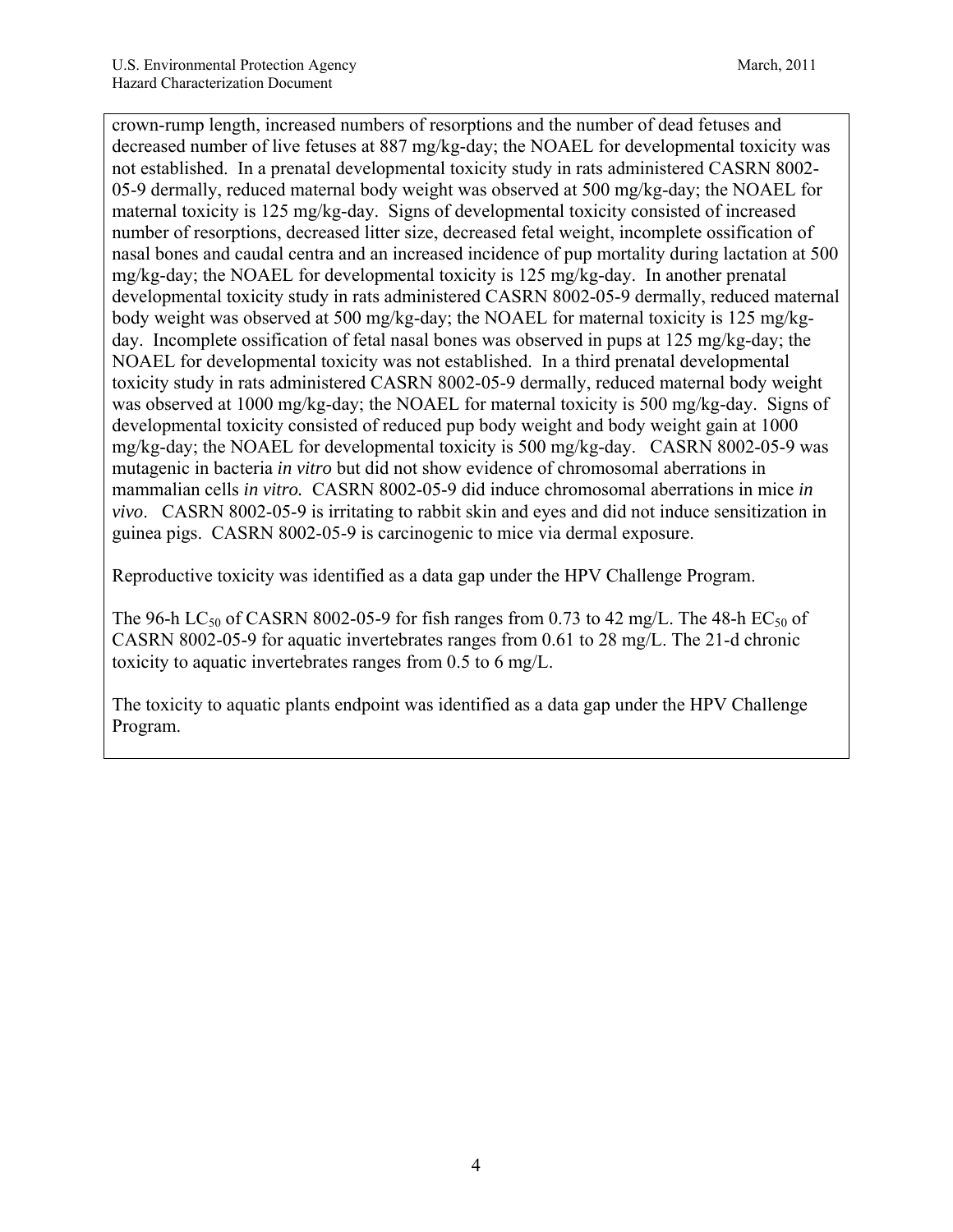The sponsor, American Petroleum Institute (API) Petroleum HPV Testing Group, submitted a Test Plan and Robust Summaries to EPA for Crude Oil (CASRN 8002-05-9) on November 25, 2003. EPA posted the submission on the ChemRTK HPV Challenge website on December 19, 2003 (http://www.epa.gov/oppt/chemrtk/pubs/summaries/crdoilct/c14858tc.htm). EPA comments on the original submission were posted to the website on May 20, 2004. Public comments were also received and posted to the website. The sponsor submitted updated/revised documents on January 14, 2011, which were posted to the website on February 3, 2011.

## **Category Justification**

The crude oil category contains only CASRN 8002-05-9 and represents all conventional crude oils, including synthetic crude oils derived from tar sands, regardless of source or hydrocarbon distribution. Crude oil is a Class  $2<sup>4</sup>$  substance which may contain varying concentrations of paraffinic, naphthenic and aromatic hydrocarbons with carbon numbers ranging from C1 to C60+. The proportions of paraffinic, naphthenic, and aromatic hydrocarbons, as well as other components, differ among geographic regions. Crude oils also contain varying amounts of nitrogen, oxygen, and sulfur compounds, organometallic complexes (notably of sulfur and vanadium), dissolved gases such as hydrogen sulfide, heteroatoms (e.g., nitrogen- and oxygencontaining hydrocarbon analogs), and asphaltenes. The heterogeneity in the composition of the different crude oils, could produce different profiles of toxic effects in mammals and aquatic organisms. EPA agrees, however, that grouping these mixtures into a single category is appropriate based on the general composition profile and physicochemical properties. EPA recognizes that due to the nature of crude oil and the compositional variation that can occur with region of origin and even location within a geographic formation, the specific crude oils represented in the studies presented in this hazard characterization may not be representative of the hazard observed following exposure to different crude oils which have not been tested.

## **1. Chemical Identity**

## 1.1 Identification and Purity

The following description is taken from the 2003 Test Plan and Robust Summary. Crude oil is a complex combination of hydrocarbons consisting predominantly of aliphatic, alicyclic and aromatic hydrocarbons covering the carbon number range from C1 to C60+. It also contains sulfur, oxygen and nitrogen compounds, organometallic complexes notably of sulfur and vanadium, and dissolved gases such as hydrogen sulfide. In appearance, crude oils range from thin, light colored oils consisting mainly of gasoline-quality stock to heavy, thick tar-like

 $\overline{a}$ <sup>4</sup> Class 2 denotes a chemical that occurs as a complex mixture of different individual substances rather than existing as a single chemical species with a well-defined molecular structure (e.g., a paraffin wax). Class 2 compounds also include unknown or variable composition complex reaction products, biological materials (UVCB). UVCB substances can for example be described by structural features (e.g. acid chlorides, alkaline earth compounds, polyoxyalkylenes), a significant precursor (e.g. Castor Oil or Tallow) or by a more general description (e.g. Resins or Waxes.)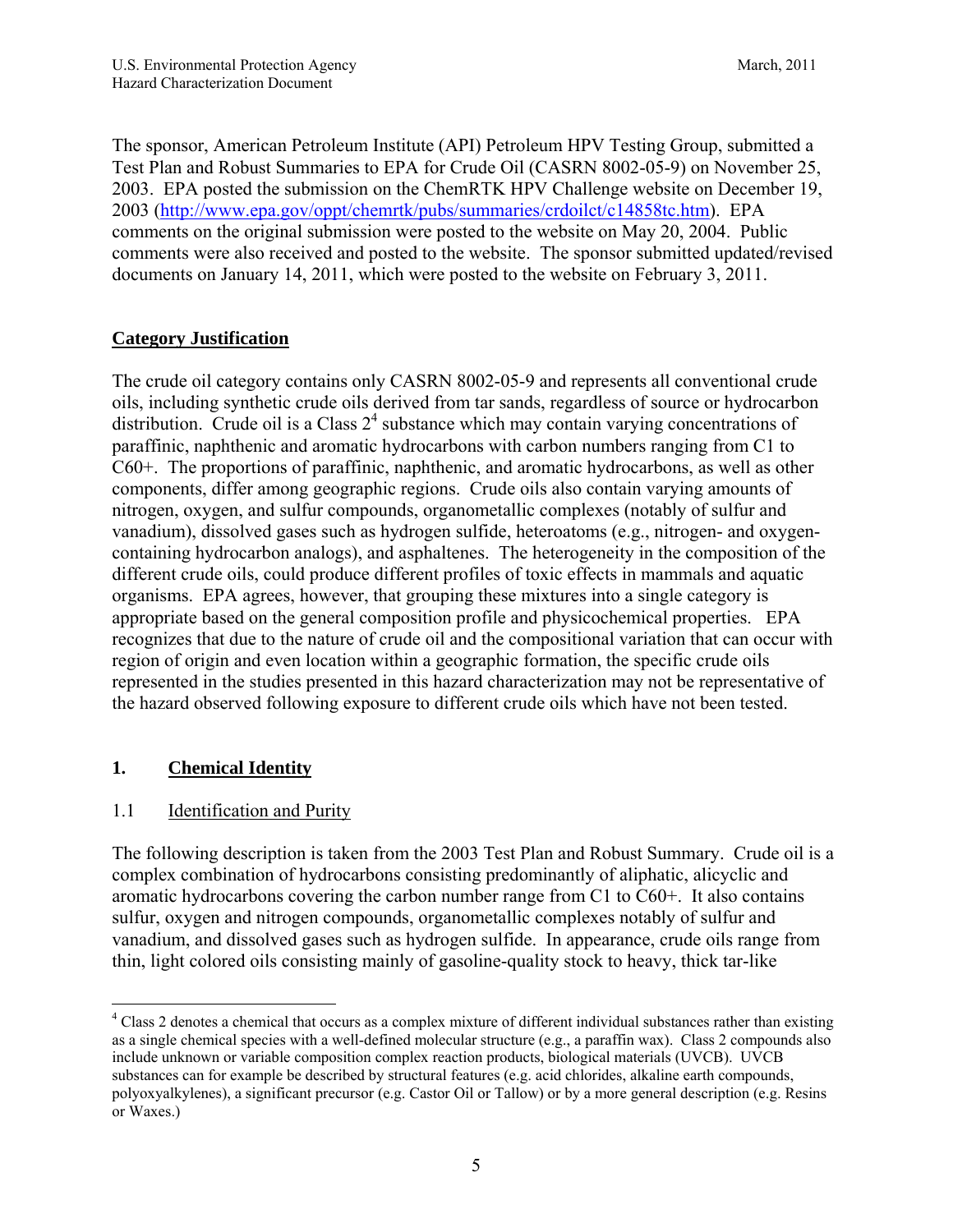materials. The chemical composition of crude oils from different producing regions, and even from within a particular formation, can vary tremendously. An "average" crude contains 84% carbon, 14% hydrogen, 1-3% sulfur, and approximately 1.0% nitrogen, 1.0% oxygen and  $0.1\%$ minerals and salts. Crude oils are identified by the predominant proportion of similar hydrocarbon molecules and are further classified by viscosity, specific gravity (density) and by American Petroleum Institute (API) gravity. API gravity is an indication of the gasoline potential of crude oil with higher API gravity indicating greater gasoline potential and thus more valuable crude oil. Paraffinic crude oils are rich in straight chain and branched paraffins, have a high API gravity, low density and viscosity, and contain a higher concentration of gasoline grade naphtha. Naphthenic crude oils contain mainly cycloparaffins and aromatic hydrocarbons, have low API gravity, higher density and viscosity and contain residual materials and heteroatoms (e.g. sulfur, nitrogen, and oxygen-containing hydrocarbon analogs).

## 1.2 Physical-Chemical Properties

The physical-chemical properties of crude oil are summarized in Table 1. Petroleum (crude oil) is not a uniform substance since its physical and chemical properties vary from oilfield to oilfield and can even vary within wells at the same oilfield. At one extreme, it is a light, mobile, strawcolored liquid. At the other extreme, it is a highly viscous, semi-solid, black substance from which little can be distilled at atmospheric pressure before thermal decomposition occurs. The lower molecular weight components of petroleum possess moderate to high water solubility while higher molecular weight fractions tend to form emulsions in water. The lower molecular weight components of petroleum have high vapor pressure while higher molecular weight fractions tend to possess negligible to low vapor pressure.

| Table 1. Physical-Chemical Properties of Petroleum <sup>1</sup> |                                                                    |  |  |  |  |
|-----------------------------------------------------------------|--------------------------------------------------------------------|--|--|--|--|
| <b>Property</b>                                                 | Petroleum (Crude Oil)                                              |  |  |  |  |
| <b>CASRN</b>                                                    | 8002-05-9                                                          |  |  |  |  |
| Molecular Weight                                                | Complex Mixture                                                    |  |  |  |  |
| Physical State                                                  | Light, mobile, straw-colored liquid to highly viscous, semi-solid, |  |  |  |  |
|                                                                 | black substance                                                    |  |  |  |  |
| Melting Point                                                   | -30 to 30 $\degree$ C (measured pour points)                       |  |  |  |  |
| <b>Boiling Point</b>                                            | -1 to 565 $\degree$ C (measured distillation range)                |  |  |  |  |
| Vapor Pressure                                                  | 142.5 mm Hg at 37 °C (measured Alaska North Slope crude oil);      |  |  |  |  |
|                                                                 | 165.8 mm Hg at 37 °C (measured Arabian medium crude oil);          |  |  |  |  |
|                                                                 | 337.5 mm Hg at 37 °C (measured Alif Temen crude oil);              |  |  |  |  |
|                                                                 | 202.5 mm Hg at 37 °C (measured Amna Libya crude oil);              |  |  |  |  |
|                                                                 | 97.5 mm Hg at 37 °C (measured Ashtart Tunisia crude oil);          |  |  |  |  |
|                                                                 | 45 mm Hg at 37 °C (measured Atkinson Canadian crude oil);          |  |  |  |  |
|                                                                 | 142.5 mm Hg at 37 °C (measured Alberta sweet mixed blend           |  |  |  |  |
|                                                                 | Canadian crude oil);                                               |  |  |  |  |
|                                                                 | 180 mm Hg at 37 °C (measured United Arab Emirate crude oil);       |  |  |  |  |
|                                                                 | 270 mm Hg at 37 °C (measured Beryl North Sea crude oil);           |  |  |  |  |
|                                                                 | 247.5 mm Hg at 37 °C (measured Bombay High Indiacrude oil);        |  |  |  |  |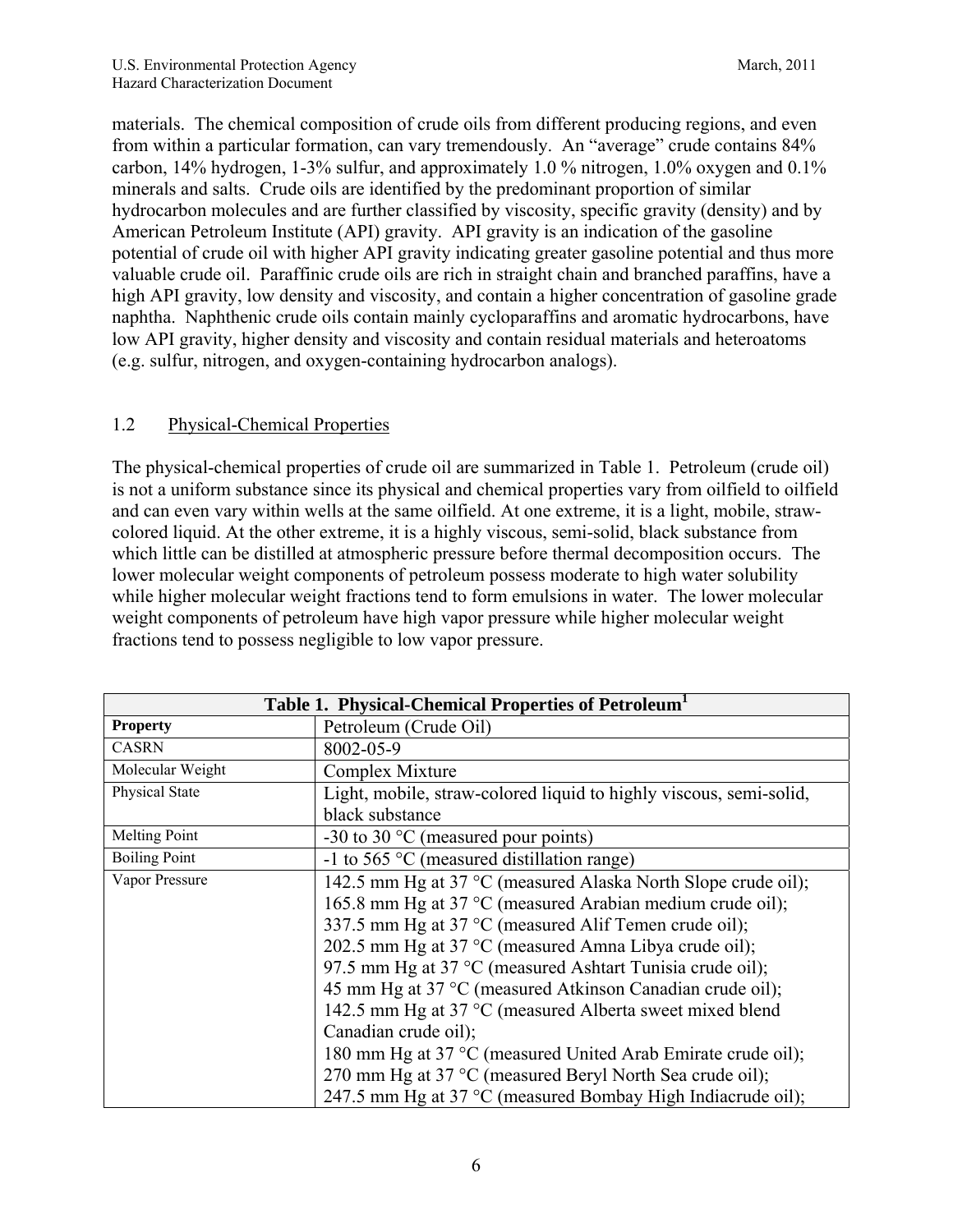| Table 1. Physical-Chemical Properties of Petroleum <sup>1</sup> |                                                                             |  |  |  |  |
|-----------------------------------------------------------------|-----------------------------------------------------------------------------|--|--|--|--|
|                                                                 |                                                                             |  |  |  |  |
|                                                                 | Aliphatic Fraction <sup>2,3</sup>                                           |  |  |  |  |
|                                                                 | 266 mm Hg (estimated $\geq$ C5-C6);                                         |  |  |  |  |
|                                                                 | 47.9 mm Hg (estimated $\geq$ C6-C8);                                        |  |  |  |  |
|                                                                 | 4.8 mm Hg (estimated $\geq$ C8-C10);                                        |  |  |  |  |
|                                                                 | 0.48 mm Hg (estimated $\geq$ C10-C12);                                      |  |  |  |  |
|                                                                 | 0.036 mm Hg (estimated $\geq$ C12-C16);                                     |  |  |  |  |
|                                                                 | $8.3 \times 10^{-4}$ mm Hg (estimated >C16-C21);                            |  |  |  |  |
|                                                                 | Aromatic Fraction <sup>2,3</sup>                                            |  |  |  |  |
|                                                                 | 98.8 mm Hg (estimated $\geq$ C5-C7);                                        |  |  |  |  |
|                                                                 | 28.9 mm Hg (estimated $\geq$ C7-C8);                                        |  |  |  |  |
|                                                                 | 4.8 mm Hg (estimated $\geq$ C8-C10);                                        |  |  |  |  |
|                                                                 | 0.48 mm Hg (estimated $\geq$ C10-C12);                                      |  |  |  |  |
|                                                                 | 0.036 mm Hg (estimated $\geq$ C12-C16);                                     |  |  |  |  |
|                                                                 | $8.3 \times 10^{-4}$ mm Hg (estimated >C16-C21);                            |  |  |  |  |
|                                                                 | $3.3 \times 10^{-7}$ mm Hg (estimated >C21-C35)                             |  |  |  |  |
| Dissociation Constant (pK <sub>a</sub> )                        | Not applicable                                                              |  |  |  |  |
| Henry's Law Constant                                            | Aliphatic Fraction <sup>2,3</sup>                                           |  |  |  |  |
|                                                                 | 0.74 atm-m <sup>3</sup> /mol (estimated $\geq$ C5-C6);                      |  |  |  |  |
|                                                                 | 1.12 atm-m <sup>3</sup> /mol (estimated $\geq$ C6-C8);                      |  |  |  |  |
|                                                                 | 1.79 atm-m <sup>3</sup> /mol (estimated $\geq$ C8-C10);                     |  |  |  |  |
|                                                                 | 2.69 atm-m <sup>3</sup> /mol (estimated $\geq$ C10-C12);                    |  |  |  |  |
|                                                                 | 11.7 atm-m <sup>3</sup> /mol (estimated $\geq$ C12-C16);                    |  |  |  |  |
|                                                                 | 110 atm-m <sup>3</sup> /mol (estimated $\geq$ C16-C21);                     |  |  |  |  |
|                                                                 |                                                                             |  |  |  |  |
|                                                                 | Aromatic Fraction <sup>2,3</sup>                                            |  |  |  |  |
|                                                                 | 0.0052 atm-m <sup>3</sup> /mol (estimated $\geq$ C5-C7);                    |  |  |  |  |
|                                                                 | 0.0060 atm-m <sup>3</sup> /mol (estimated $\geq$ C7-C8);                    |  |  |  |  |
|                                                                 | 0.011 atm-m <sup>3</sup> /mol (estimated $\geq$ C8-C10);                    |  |  |  |  |
|                                                                 | 0.003 atm-m <sup>3</sup> /mol (estimated $\geq$ C10-C12);                   |  |  |  |  |
|                                                                 | 0.001 atm-m <sup>3</sup> /mol (estimated $\geq$ C12-C16);                   |  |  |  |  |
|                                                                 | 0.0029 atm-m <sup>3</sup> /mol (estimated $\geq$ C16-C21);                  |  |  |  |  |
|                                                                 | $1.5 \times 10^{-5}$ atm-m <sup>3</sup> /mol (estimated >C21-C35)           |  |  |  |  |
| Water Solubility                                                | 30 mg/L (measured at 5 °C; Norman Wells crude oil) <sup>1,4</sup> ;         |  |  |  |  |
|                                                                 | 29-33 mg/L (measured at 20 °C; Norman Wells crude oil) <sup>1,4</sup> ;     |  |  |  |  |
|                                                                 | 31.8-33.5 mg/L (measured at 22 °C; Norman Wells crude oil) <sup>1,4</sup> ; |  |  |  |  |
|                                                                 | 33 mg/L (measured at 20 °C; Norman Wells crude oil) <sup>1,4</sup> ;        |  |  |  |  |
|                                                                 | 25.02 mg/L (measured at 22 °C; Alberta crude oil) <sup>1,4</sup> ;          |  |  |  |  |
|                                                                 | 35.1 mg/L (measured at 22 °C; Swan Hills) <sup>1,4</sup> ;                  |  |  |  |  |
|                                                                 | 29.01 mg/L (measured at 22 °C; Prudhoe Bay crude oil) <sup>1,4</sup> ;      |  |  |  |  |
|                                                                 | 23.66-25.5 mg/L (measured at 22 °C; Lago Medio crude oil) <sup>1,4</sup> ;  |  |  |  |  |
|                                                                 | 10.42 mg/L (measured at 22 °C; Kopanoar crude oil) <sup>1,4</sup> ;         |  |  |  |  |
|                                                                 | 28.62 mg/L (measured at 22 °C; Murban crude oil) <sup>1,4</sup> ;           |  |  |  |  |
|                                                                 | 29.6 mg/L (measured at 22 °C; Mobil A crude oil) <sup>1,4</sup> ;           |  |  |  |  |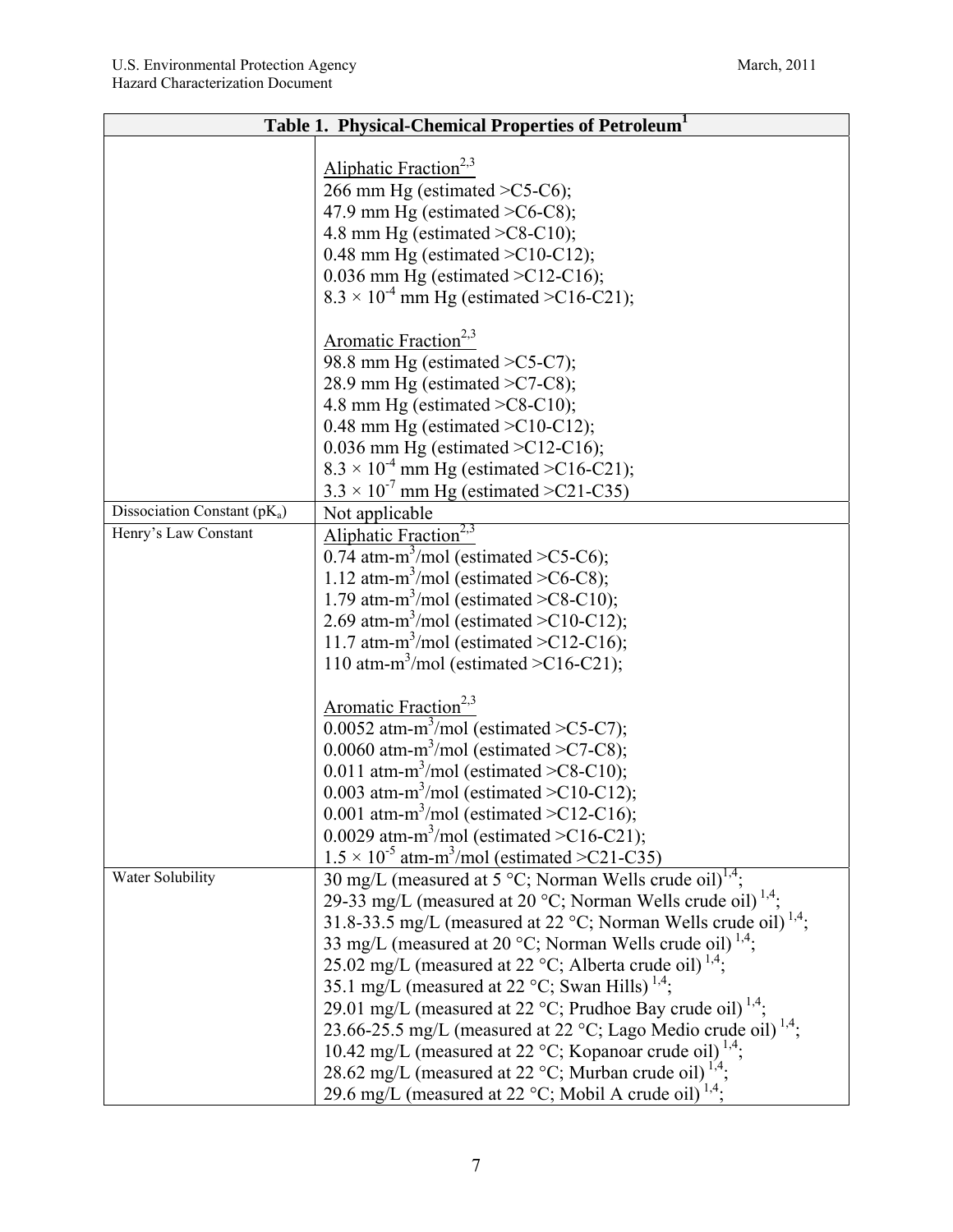| Table 1. Physical-Chemical Properties of Petroleum <sup>1</sup> |                                                                                                                                                                                                                                                                                                                                                                                                                                                                                                                                                                                                                                      |  |  |
|-----------------------------------------------------------------|--------------------------------------------------------------------------------------------------------------------------------------------------------------------------------------------------------------------------------------------------------------------------------------------------------------------------------------------------------------------------------------------------------------------------------------------------------------------------------------------------------------------------------------------------------------------------------------------------------------------------------------|--|--|
|                                                                 | 58 mg/L (measured at 22 °C; Mobil B crude oil) <sup>1,4</sup>                                                                                                                                                                                                                                                                                                                                                                                                                                                                                                                                                                        |  |  |
|                                                                 |                                                                                                                                                                                                                                                                                                                                                                                                                                                                                                                                                                                                                                      |  |  |
|                                                                 | Aliphatic Fraction <sup>2,3</sup>                                                                                                                                                                                                                                                                                                                                                                                                                                                                                                                                                                                                    |  |  |
|                                                                 | 36 mg/L (estimated $\geq$ C5-C6);                                                                                                                                                                                                                                                                                                                                                                                                                                                                                                                                                                                                    |  |  |
|                                                                 | 5.4 mg/L (estimated $\geq$ C6-C8);                                                                                                                                                                                                                                                                                                                                                                                                                                                                                                                                                                                                   |  |  |
|                                                                 | 0.43 mg/L (estimated $\geq$ C8-C10);                                                                                                                                                                                                                                                                                                                                                                                                                                                                                                                                                                                                 |  |  |
|                                                                 | 0.034 mg/L (estimated $\geq$ C10-C12);                                                                                                                                                                                                                                                                                                                                                                                                                                                                                                                                                                                               |  |  |
|                                                                 | $7.6 \times 10^{-4}$ mg/L (estimated >C12-C16);                                                                                                                                                                                                                                                                                                                                                                                                                                                                                                                                                                                      |  |  |
|                                                                 |                                                                                                                                                                                                                                                                                                                                                                                                                                                                                                                                                                                                                                      |  |  |
|                                                                 | Aromatic Fraction <sup>2,3</sup>                                                                                                                                                                                                                                                                                                                                                                                                                                                                                                                                                                                                     |  |  |
|                                                                 | 1,800 mg/L (estimated $\geq$ C5-C7);                                                                                                                                                                                                                                                                                                                                                                                                                                                                                                                                                                                                 |  |  |
|                                                                 | 520 mg/L (estimated $\geq$ C7-C8);                                                                                                                                                                                                                                                                                                                                                                                                                                                                                                                                                                                                   |  |  |
|                                                                 | 65 mg/L (estimated $\geq$ C8-C10);                                                                                                                                                                                                                                                                                                                                                                                                                                                                                                                                                                                                   |  |  |
|                                                                 | 25 mg/L (estimated $\geq$ C10-C12);                                                                                                                                                                                                                                                                                                                                                                                                                                                                                                                                                                                                  |  |  |
|                                                                 | 5.8 mg/L (estimated $\geq$ C12-C16);                                                                                                                                                                                                                                                                                                                                                                                                                                                                                                                                                                                                 |  |  |
|                                                                 | 0.65 mg/L (estimated $\geq$ C16-C21);                                                                                                                                                                                                                                                                                                                                                                                                                                                                                                                                                                                                |  |  |
|                                                                 | $6.6 \times 10^{-3}$ mg/L (estimated >C21-C35)                                                                                                                                                                                                                                                                                                                                                                                                                                                                                                                                                                                       |  |  |
| $Log K_{ow}$                                                    | 2 to $> 6$ (estimated)                                                                                                                                                                                                                                                                                                                                                                                                                                                                                                                                                                                                               |  |  |
|                                                                 | $\mathbf{A}$ $\mathbf{A}$ $\mathbf{B}$ $\mathbf{A}$ $\mathbf{B}$ $\mathbf{A}$ $\mathbf{B}$ $\mathbf{A}$ $\mathbf{B}$ $\mathbf{A}$ $\mathbf{B}$ $\mathbf{B}$ $\mathbf{B}$ $\mathbf{C}$ $\mathbf{B}$ $\mathbf{C}$ $\mathbf{B}$ $\mathbf{C}$ $\mathbf{C}$ $\mathbf{C}$ $\mathbf{C}$ $\mathbf{C}$ $\mathbf{D}$ $\mathbf{C}$ $\mathbf{$<br>$T \cup M$ 1 $\cup$ 1 $\cup$ 1 $\cup$ 1 $\cup$ 1 $\cup$ 1 $\cup$ 1 $\cup$ 1 $\cup$ 1 $\cup$ 1 $\cup$ 1 $\cup$ 1 $\cup$ 1 $\cup$ 1 $\cup$ 1 $\cup$ 1 $\cup$ 1 $\cup$ 1 $\cup$ 1 $\cup$ 1 $\cup$ 1 $\cup$ 1 $\cup$ 1 $\cup$ 1 $\cup$ 1 $\cup$ 1 $\cup$ 1 $\cup$ 1 $\cup$ 1 $\cup$ 1 $\cup$ 1 $\$ |  |  |

<sup>1</sup> American Petroleum Institute Petroleum HPV Testing Group. Test Plan and Robust Summary for Crude Oil. November 15, 2003. Available online at http://www.epa.gov/oppt/chemrtk/pubs/summaries/crdoilct/c14858tc.htm as of December 7, 2010.

<sup>2</sup> Total Petroleum Hydrocarbon Criteria Working Group; Human Health Risk- Based Evaluation of Petroleum Release Sites: Implementing the Working Group Approach Volume 5. June 1999.

<sup>3</sup> The Total Petroleum Hydrocarbon Working Group subdivided aromatics and aliphatic hydrocarbons of crude oil into 13 aliphatic and aromatic fractions and provided representative physical-chemical properties for these fractions.

<sup>4</sup> Results based on the water soluble fraction of total benzene, toluene, ethyl benzene + xylenes (combined concentration) and naphthalenes. The lower molecular weight components may dissolve in water while other fractions may float and spread out on water where they may form emulsions.

## **2. General Information on Exposure**

## 2.1 Production Volume and Use Pattern

The Crude Oil category chemicals had an aggregated production and/or import volume in the United States greater than one billion pounds in calendar year 2005.

No industrial processing and uses and commercial and consumer uses were reported for the chemical.

## 2.2 Environmental Exposure and Fate

The environmental fate properties are provided in Table 2. The low molecular weight aliphatic and aromatic components of petroleum are expected to possess high mobility in soil while the heavier molecular weight constituents are expected to possess low mobility. Four petroleum samples were tested for biodegradation over the course of a 28 day incubation period by cultures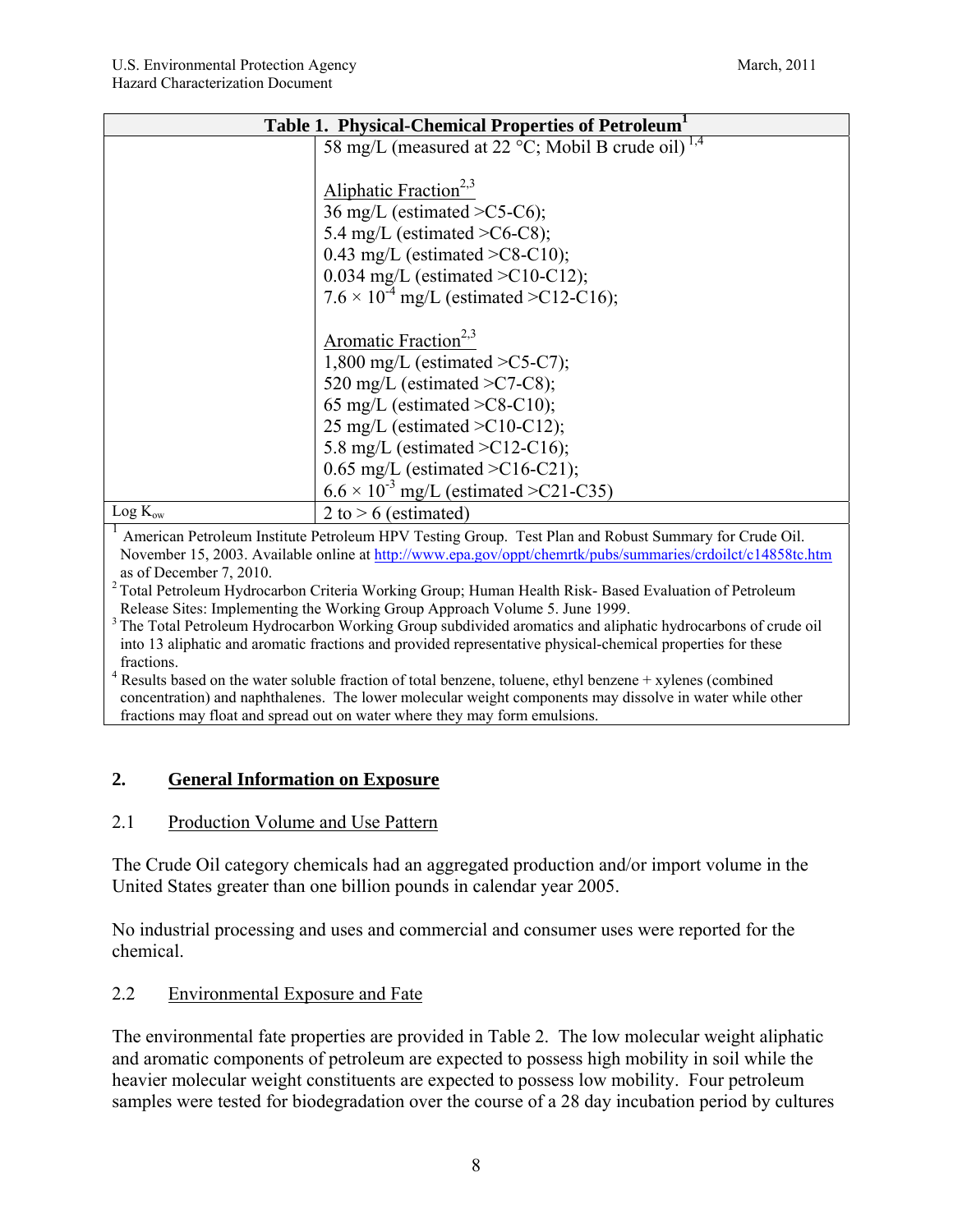of Acinetobacter sp. and a mixed microbial consortium isolated from sediment obtained from Shizugawa Bay, Japan. The oils were initially heat treated to 100 °C in order to remove the low molecular weight constituents that may be considered readily biodegradable. Roughly 12-20% biodegradation was observed for the crude oil samples over 28 days with exposure to Acinetobacter sp. and 19-34% biodegradation was observed for exposure to the mixed microbial cultures. Petroleum added to unamended seawater samples was 3% degraded (1% mineralized) in 18 days; however, addition of nitrate and phosphate nutrients to the seawater increased the degradation and mineralization to 70 and 42%, respectively over the 18 day incubation period. Seven petroleum samples were degraded 11-50% after 42 days using nitrate and phosphate amended seawater obtained off the coast of California. Gas-chromatography analysis indicated that paraffinic components (both linear and branched) degraded at a greater rate than aromatic components and the asphaltic components were very slow to degrade. In general, n-alkanes are readily degraded under environmental conditions. Branched-chain or iso-alkanes are less readily biodegraded, but they do ultimately biodegrade. The degradation of cycloalkanes has not been extensively studied, but the ring structure is more resistant to biodegradation, and degrades more slowly. Aromatic hydrocarbons are also resistant to biodegradation, but a few microorganisms are able to utilize them. High molecular weight compounds, the tars and asphaltenes, show little to no degradation, and are persistent. Volatilization of the components of petroleum is expected to be moderate to high. The rate of hydrolysis is expected to be negligible since the substances in petroleum do not possess functional groups that hydrolyze under environmental conditions. The components of petroleum are expected to possess low (P1) to high (P3) persistence and low (B1) to high (B3) bioaccumulation potential.

**Conclusion:** Petroleum (crude oil) is a complex mixture of paraffinic, naphthenic and aromatic hydrocarbons ranging in carbon number from C1 to  $\geq$ C60. Petroleum typically also contain smaller amounts of heteroatom compounds, metals (either complexed with porphyrins or as salts of carboxylic acids) and hydrogen sulfide. Petroleum is not a uniform substance since its physical and chemical properties vary from oilfield to oilfield and can even vary within wells at the same oilfield. At one extreme, it is a light, mobile, straw-colored liquid. At the other extreme, it is a highly viscous, semi-solid, black substance. The lower molecular weight components of petroleum possess moderate to high water solubility while higher molecular weight fractions tend to form emulsions in water. The lower molecular weight components of petroleum have high vapor pressure while higher molecular weight fractions tend to possess negligible to low vapor pressure. The lighter weight aliphatic and aromatic components of petroleum will have high mobility in soils while the heavier molecular weight constituents will possess low mobility. Volatilization is expected to be moderate to high for most constituents of petroleum. The rate of hydrolysis is negligible since paraffins, naphthenes and the aromatic hydrocarbons contained in petroleum do not possess functional groups that hydrolyze under environmental conditions. The rate of atmospheric photooxidation is expected to be slow to rapid for most components of petroleum. The components of petroleum are expected to possess low (P1) to high (P3) persistence and low (B1) to high (B3) bioaccumulation potential.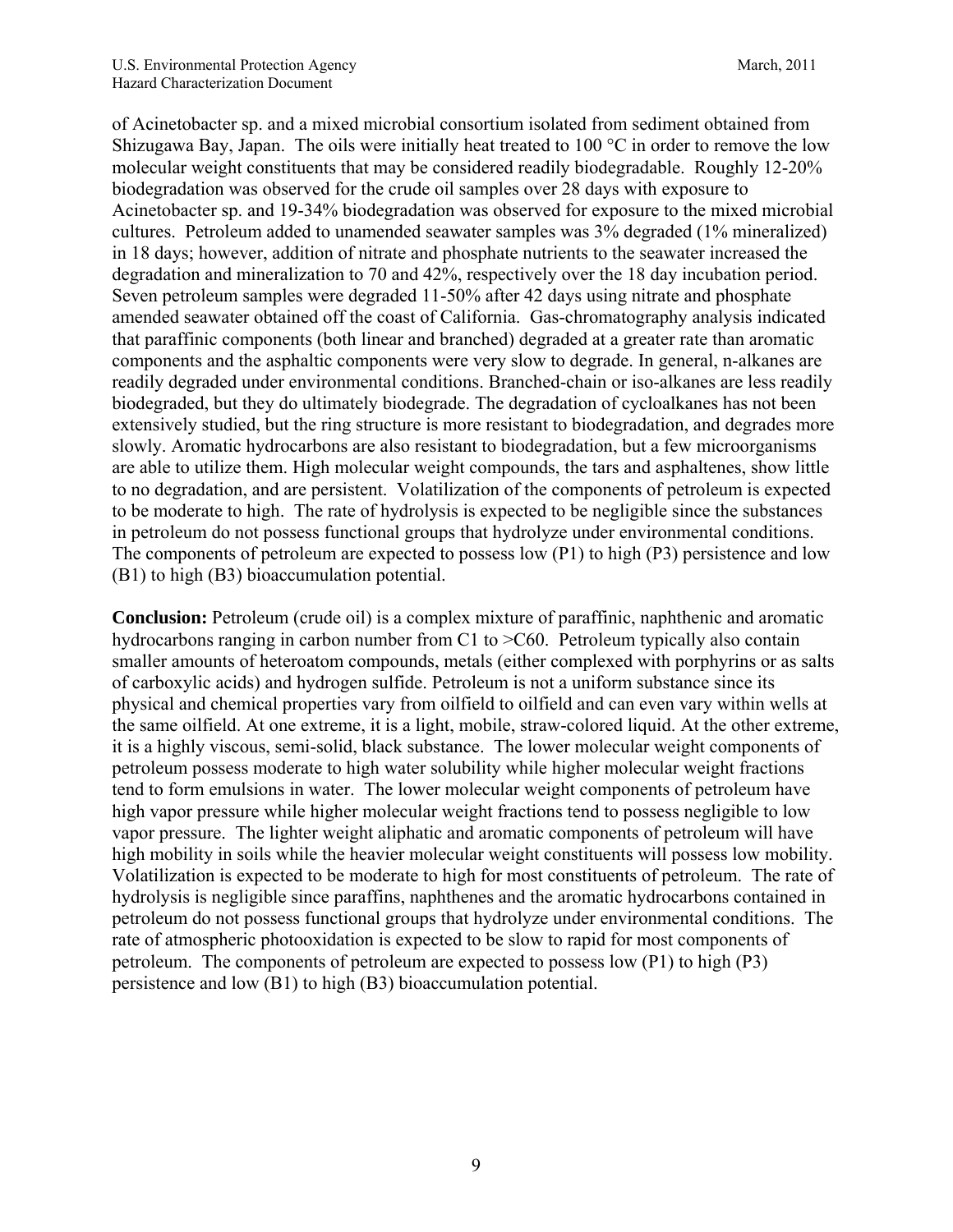| Table 2. Environmental Fate Properties of Petroleum <sup>1</sup>                                                                                                                                              |                                                                                                                                                                                                                      |  |  |
|---------------------------------------------------------------------------------------------------------------------------------------------------------------------------------------------------------------|----------------------------------------------------------------------------------------------------------------------------------------------------------------------------------------------------------------------|--|--|
| <b>Property</b>                                                                                                                                                                                               | Petroleum (Crude Oil)                                                                                                                                                                                                |  |  |
| <b>CASRN</b>                                                                                                                                                                                                  | 8002-05-9                                                                                                                                                                                                            |  |  |
| Photodegradation Half-                                                                                                                                                                                        | $0.37 - 6.5$ days (estimated) <sup>1,2</sup>                                                                                                                                                                         |  |  |
| life                                                                                                                                                                                                          |                                                                                                                                                                                                                      |  |  |
| Hydrolysis Half-life                                                                                                                                                                                          | Stable                                                                                                                                                                                                               |  |  |
| Biodegradation                                                                                                                                                                                                | 12-20% after 28 days (not readily biodegradable) <sup>3</sup> ;                                                                                                                                                      |  |  |
|                                                                                                                                                                                                               | 19-34% after 28 days (not readily biodegradable) <sup>3</sup> ;                                                                                                                                                      |  |  |
|                                                                                                                                                                                                               | 70% after 18 days in seawater amended with nitrate and phosphate                                                                                                                                                     |  |  |
|                                                                                                                                                                                                               | nutrients <sup>4</sup> :                                                                                                                                                                                             |  |  |
|                                                                                                                                                                                                               | 11-50% after 42 days in seawater amended with nitrate and                                                                                                                                                            |  |  |
|                                                                                                                                                                                                               | phosphate nutrients <sup>5</sup>                                                                                                                                                                                     |  |  |
|                                                                                                                                                                                                               |                                                                                                                                                                                                                      |  |  |
| <b>Bioaccumulation Factor</b>                                                                                                                                                                                 | $38 - 5.1 \times 10^5$ (estimated) <sup>2,6</sup>                                                                                                                                                                    |  |  |
| $Log K_{oc}$                                                                                                                                                                                                  | $1.6 - 4.2$ (estimated) <sup>2,6</sup>                                                                                                                                                                               |  |  |
| Fugacity                                                                                                                                                                                                      |                                                                                                                                                                                                                      |  |  |
| (Level III Model) $^{2,6}$                                                                                                                                                                                    |                                                                                                                                                                                                                      |  |  |
| Air $(\%)$                                                                                                                                                                                                    | $19.4 - 48.4$                                                                                                                                                                                                        |  |  |
| Water $(\%)$                                                                                                                                                                                                  | $41.1 - 69.4$                                                                                                                                                                                                        |  |  |
| Soil $(\%)$                                                                                                                                                                                                   | $0.8 - 39.4$                                                                                                                                                                                                         |  |  |
| Sediment $(\% )$                                                                                                                                                                                              | $0.2 - 11.5$                                                                                                                                                                                                         |  |  |
| Persistence                                                                                                                                                                                                   | $P1(low) - P3(high)$                                                                                                                                                                                                 |  |  |
| Bioaccumulation'                                                                                                                                                                                              | $B1$ (low) – B3 (high)                                                                                                                                                                                               |  |  |
|                                                                                                                                                                                                               | American Petroleum Institute Petroleum HPV Testing Group. Test Plan and Robust Summary for Crude Oil.<br>November 15, 2003. Available online at http://www.epa.gov/oppt/chemrtk/pubs/summaries/crdoilct/c14858tc.htm |  |  |
| as of December 7, 2010.                                                                                                                                                                                       |                                                                                                                                                                                                                      |  |  |
|                                                                                                                                                                                                               | <sup>2</sup> Estimated values for benzene, n-butane, n-hexane, toluene, cyclohexane, n-decane, n-tetradecane and naphthalene.                                                                                        |  |  |
|                                                                                                                                                                                                               | Sugiura K. Ishihara M. Shimauchi, T. Harayama S. 1997. Physiochemical properties and biodegradability of crude                                                                                                       |  |  |
| oil. Environ. Sci. Technol. 31:45-51.                                                                                                                                                                         |                                                                                                                                                                                                                      |  |  |
| <sup>4</sup> Atlas RM and Barth R. 1972. Degradation and mineralization of petroleum in sea water. Limitation by nitrogen<br>and phosphorus. Biotechnol. Bioeng. 14:309-18.                                   |                                                                                                                                                                                                                      |  |  |
| <sup>5</sup> Atlas R. 1975. Effects of temperature and crude oil composition on petroleum biodegradation. Appl. Microbiol.                                                                                    |                                                                                                                                                                                                                      |  |  |
| 30(3) 396-403.                                                                                                                                                                                                |                                                                                                                                                                                                                      |  |  |
| ${}^6$ U.S. EPA. 2010. Estimation Programs Interface Suite <sup>TM</sup> for Microsoft® Windows, v4.00. U.S. Environmental                                                                                    |                                                                                                                                                                                                                      |  |  |
| Protection Agency, Washington, DC, USA. Available online from:                                                                                                                                                |                                                                                                                                                                                                                      |  |  |
| http://www.epa.gov/opptintr/exposure/pubs/episuitedl.htm as of December 7, 2010.<br><sup>7</sup> Federal Register. 1999. Category for Persistent, Bioaccumulative, and Toxic New Chemical Substances. Federal |                                                                                                                                                                                                                      |  |  |
| Register 64, Number 213 (November 4, 1999) pp. 60194-60204.                                                                                                                                                   |                                                                                                                                                                                                                      |  |  |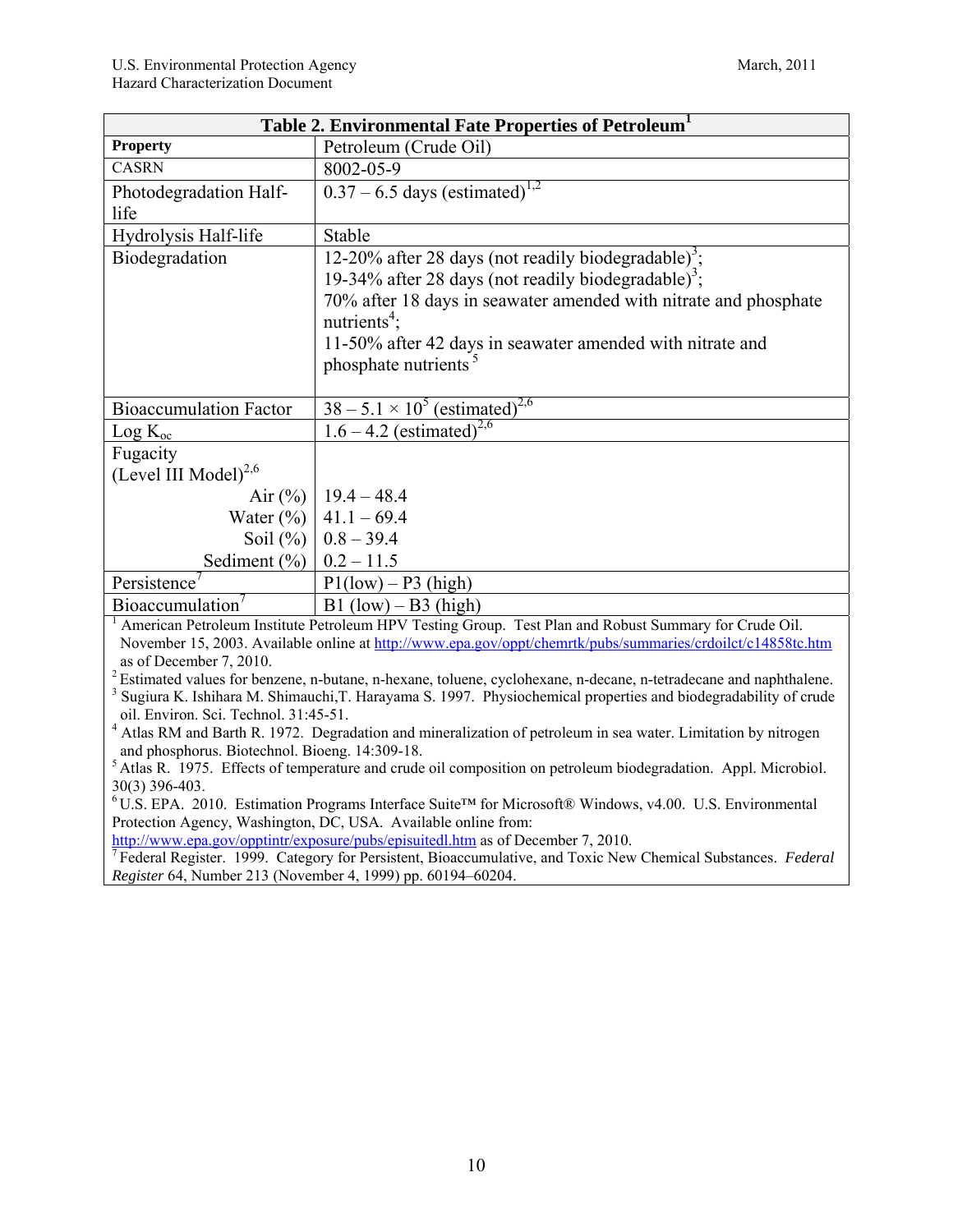## **3. Human Health Hazard**

A summary of health effects data submitted for SIDS endpoints is provided in Table 3.

#### *Acute Oral Toxicity*

#### *Beryl light crude oil*

Sprague-Dawley rats (5/sex) were administered a single dose of Beryl light crude oil via gavage at 5000 mg/kg and observed for 14 days. No mortalities were observed. **LD50 > 5000 mg/kg** 

#### *Lost Hills light crude oil*

Rats (sex/strain/number not specified) were administered Lost Hills light crude oil via an unspecified oral route. No further methods were specified. **LD50 > 5000 mg/kg** 

#### *MCSL crude oil*

Rats (sex/strain/number not specified) were administered MCSL crude oil via an unspecified oral route. No further methods were specified.

## **LD50 > 5000 mg/kg**

#### *Arab light crude oil*

Rats (sex/strain/number not specified) were administered Arab light crude oil via an unspecified oral route. No further methods were specified.

#### **LD50 > 5000 mg/kg**

#### *Belridge heavy crude oil*

Rats (sex/strain/number not specified) were administered Belridge heavy crude oil via an unspecified oral route. No further methods were specified. **LD50 > 5000 mg/kg** 

#### *Wilmington crude oil*

Male mice (sex/strain/number not specified) were administered Wilmington crude oil via an unspecified oral route. No further methods were specified. **LD50 > 16,000 mg/kg** 

#### *Recluse crude oil*

Male mice (sex/strain/number not specified) were administered recluse crude oil via an unspecified oral route. No further methods were specified.

# **LD50 > 16,000 mg/kg**

#### *Mixed petroleum crude oil*

Male mice (sex/strain/number not specified) were administered mixed petroleum crude oil via an unspecified oral route. No further methods were specified. **LD50 > 10,000 mg/kg**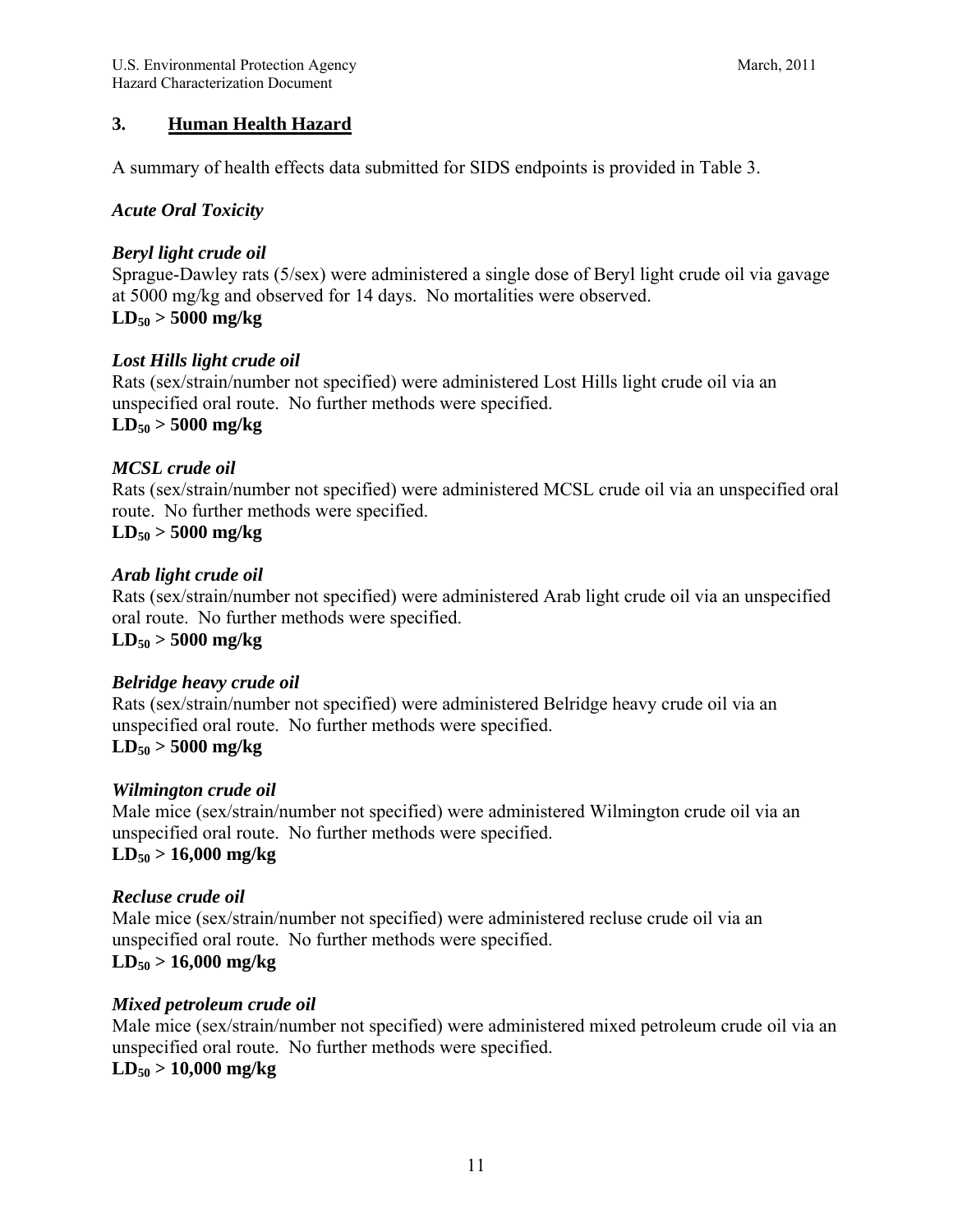## *Acute Inhalation Toxicity*

#### *Athabasca oil sands synthetic crude oil*

Sprague-Dawley rats (5/sex) were exposed via whole-body inhalation to Athabasca oil sands synthetic crude oil as an aerosol at 4.0 mg/L for 6 hours and observed for 14 days. No mortality was observed (Stubblefield *et al.*, 1989).

## $LD_{50} > 4$  mg/L

#### *Athabasca oil sands synthetic crude oil*

Swiss-Webster mice (5/sex) were exposed via whole-body inhalation to Athabasca oil sands synthetic crude oil as an aerosol at 4.0 mg/L for 6 hours and observed for 14 days. Five of the 10 mice died within the 14-day observation period (Stubblefield *et al.*, 1989).

#### $LD_{50} = -4$  mg/L

#### *Acute Dermal Toxicity*

#### *Beryl light crude oil*

New Zealand White rabbits (3/sex) were administered Beryl crude light oil via dermal application at 2000 mg/kg to intact or abraded clipped skin, under occluded conditions, for 24 hours and observed for 14 days. No mortalities were observed.

#### **LD50 > 2000 mg/kg**

#### *Lost Hills light crude oil*

Rabbits (sex/strain/number not specified) were administered Lost Hills light crude oil via dermal application. No further methods were specified. **LD50 > 2000 mg/kg** 

#### *MCSL crude oil*

Rabbits (sex/strain/number not specified) were administered MCSL crude oil via dermal application. No further methods were specified.

## **LD50 > 2000 mg/kg**

#### *Arab light crude oil*

Rabbits (sex/strain/number not specified) were administered Arab light crude oil via dermal application. No further methods were specified. **LD50 > 2000 mg/kg** 

#### *Belridge heavy crude oil*

Rabbits (sex/strain/number not specified) were administered Belridge heavy crude oil via dermal application. No further methods were specified.

#### **LD50 > 2000 mg/kg**

#### *Repeated-Dose Toxicity*

#### *High-nitrogen crude oil*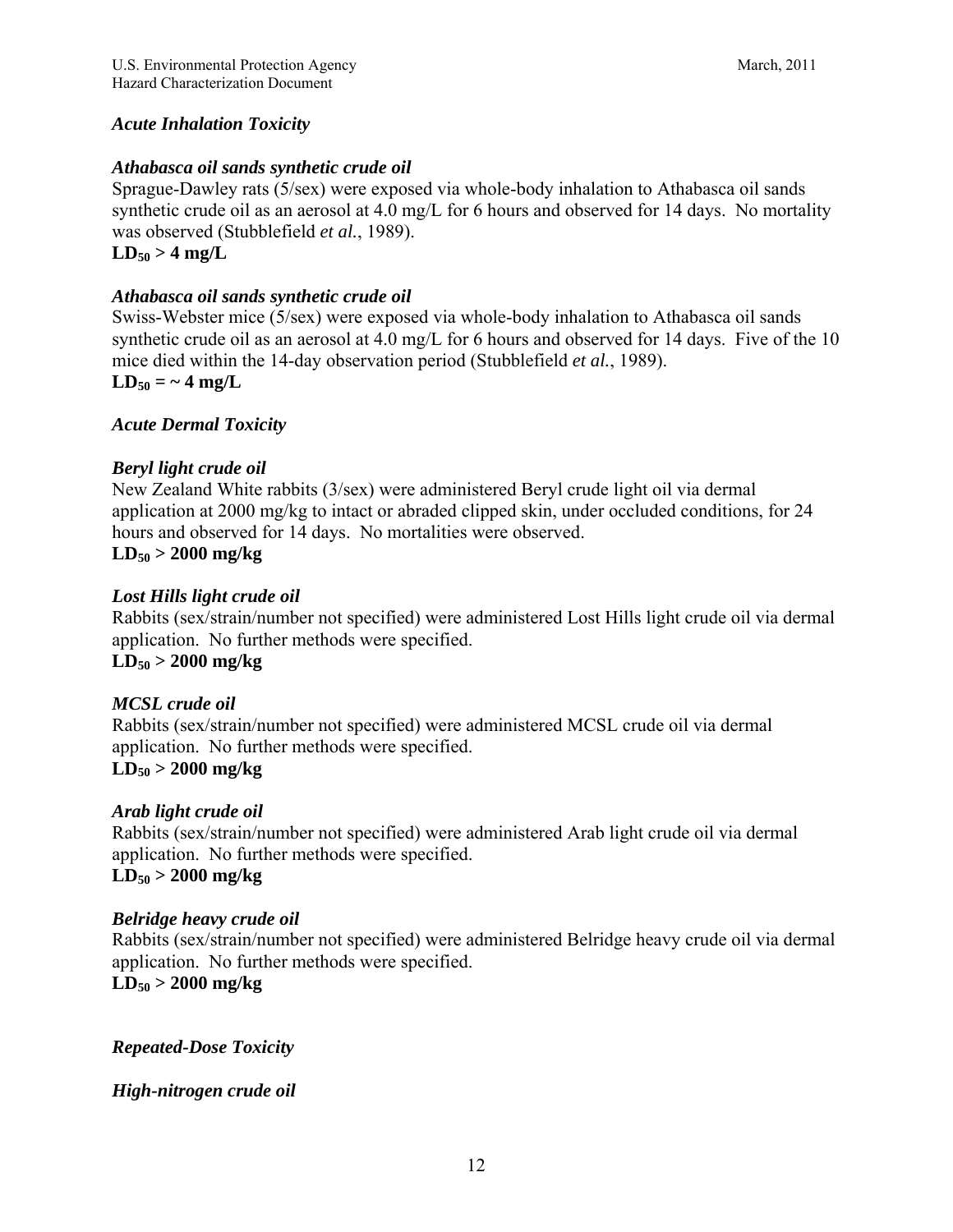Sprague-Dawley rats (10/sex/dose) were administered high-nitrogen crude oil (API-HNC-1) via the dermal route at 250 or 2500 mg/kg-day on intact skin under occluded conditions for 6 hours/day, 5 days/week for 4 weeks. An additional control group (20/sex) was sham-treated. Overt signs of toxicity, dermal responses, body weights, food consumption, hematology, clinical chemistry and organ weights were examined. Males exposed to 250 mg/kg-day did not gain as much weight as controls and males exposed to 2500 mg/kg-day showed a significant decrease in body weight as compared to controls (statistical significance not reported). Females exposed to 2500 mg/kg-day had increased absolute and relative liver weights and increased absolute adrenal weights and males exposed to 2500 mg/kg-day had increased relative liver weight (details on absolute liver weight not provided). These data are summarized in TSCATS (OTS0000381 and OTS0000381-1).

**LOAEL (male) = 2500 mg/kg-day** (based on reduced body weight gain)

#### **NOAEL (male) = 250 mg/kg-day**

**NOAEL (female) = 2500 mg/kg-day** (based on no effects observed at the highest dose tested)

## *Lost Hills light crude oil*

Sprague-Dawley rats (10/sex/dose) were administered Lost Hills light crude oil (50% nonaromatics,  $35.3\% < 3$ -ring polyaromatic hydrocarbons [PAHs],  $10.2\%$  3 – 5 ring PAHs,  $2.4\%$ sulfur polyaromatic compounds [PACs] and 5.4% nitrogen PACs) via dermal application, to shorn skin under open conditions at 0 (untreated control), 30, 125 or 500 mg/kg-day, 5 days/week for 13 weeks. Animals were fitted with collars to minimize the ingestion of the Lost Hills light crude oil. Endpoints included body weight, hematology, clinical chemistry, organ weights, and histopathology. Additional groups of 10 males/dose were administered crude oil at 0 and 500 mg/kg-day and evaluated for male reproductive health. Measurements included weights of testes and cauda epididymides, number of sperm and percent normal sperm in the cauda and number of spermatids in the testes. Minimal skin irritation (flaking) was observed at the exposure site. No treatment-related mortality was observed. Decreases in red blood cells (RBCs), hemoglobin and hematocrit were observed in males at 500 mg/kg-day. Changes in clinical chemistry at 500 mg/kg-day included decreased calcium (in males), increased glucose (in both sexes), increased urea nitrogen (in males) and decreased potassium (in females). Glucose was also elevated in males at 125 mg/kg-day and in females at 30 mg/kg-day, but glucose was not elevated in females at 125 mg/kg-day. Increases in absolute and relative liver weights were observed in both males and females at 500 mg/kg-day. Hyperplasia and associated dermal inflammatory cell infiltration were observed at all dose levels. Histopathological effects in the liver included multifocal, mononuclear cell infiltration (in three males and two females) and multifocal hepatocellular vaculolation (in three females) at 500 mg/kg-day. Atrophy of the thymus was observed in one male and two females at 500 mg/kg-day. Hypertrophy and hyperplasia of follicular thyroid epithelium were observed in both sexes at all dose levels (incidence rate not specified). No effects were observed on the reproductive health of males. **LOAEL = 30 mg/kg-day** (based on hypertrophy and hyperplasia of follicular thyroid epithelium)

## **NOAEL = Not established**

## *Belridge heavy crude oil*

Sprague-Dawley rats (10/sex/dose) were administered Belridge heavy crude oil (37.3% nonaromatics, 41.7% < 3-ring PAHs, 15.7% 3-5 ring PAHs, 2.9% sulfur PACs and 8.4% nitrogen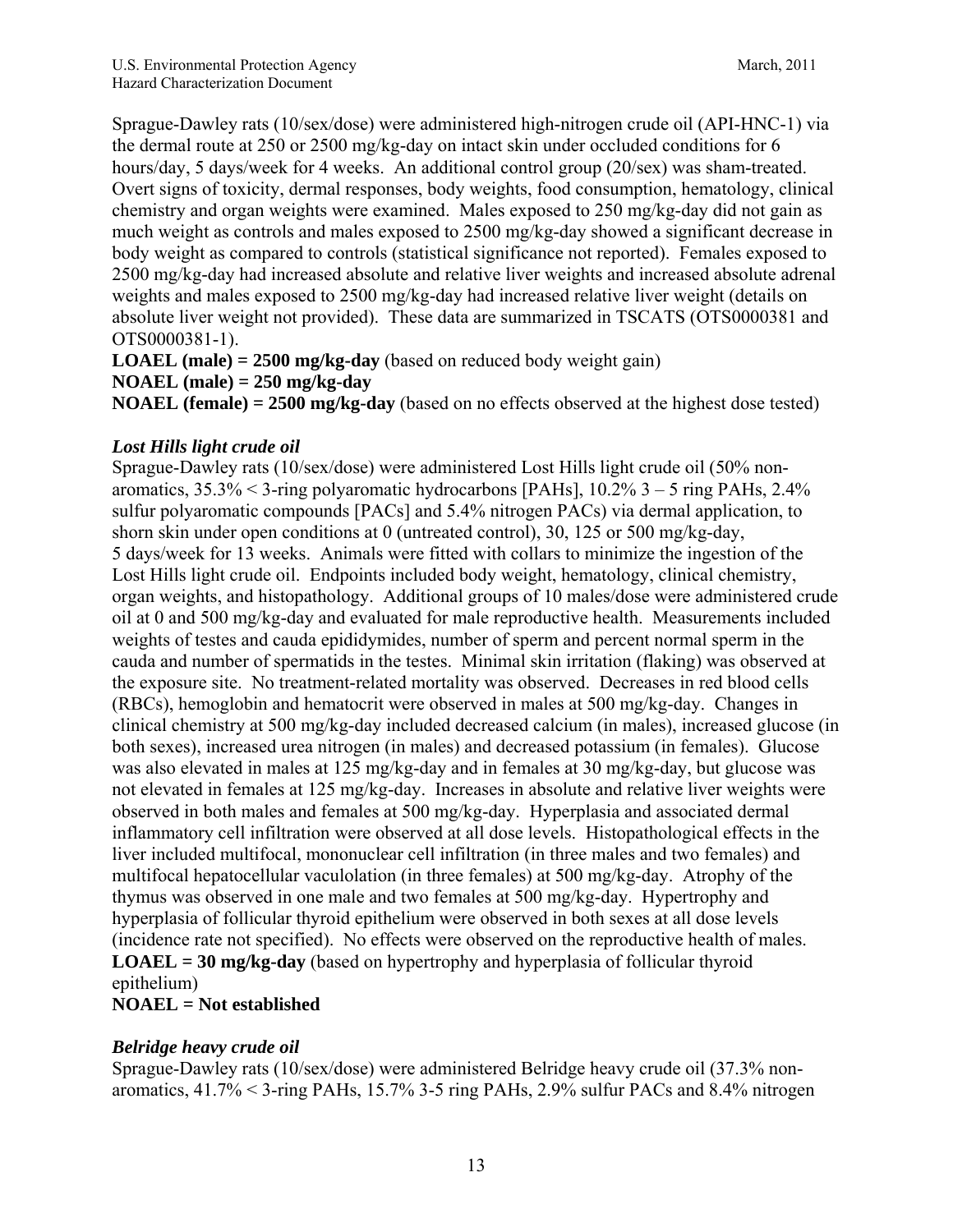PACs) to shorn skin under open conditions at 0 (untreated control), 30, 125 or 500 mg/kg-day, 5 days/week for 13 weeks. Animals were fitted with collars to minimize the ingestion of the Belridge heavy crude oil. Endpoints included body weight, hematology, clinical chemistry, organ weights and histopathology. Additional groups of 10 males/dose were administered crude oil at 0 and 500 mg/kg-day and evaluated for male reproductive health. Measurements included weights of testes and cauda epididymides, number of sperm and percent normal sperm in the cauda and number of spermatids in the testes. Minimal skin irritation (flaking) was observed at the exposure site. No treatment-related mortality was observed. Reduced weight gain was observed at 500 mg/kg-day. Decreases in RBCs, hemoglobin and hematocrit in both sexes and a decrease in platelets in males were observed at 500 mg/kg-day. Changes in clinical chemistry at 500 mg/kg-day included decreased uric acid in both sexes, increased urea nitrogen in females and reduced alanine transaminase and potassium in females. Cholesterol was elevated in females at doses  $\geq$  125 mg/kg-day. Hyperplasia and associated dermal inflammatory cell infiltration were observed at all treatment levels. Increases in absolute and relative liver weights were observed in both males and females at 500 mg/kg-day. Decreases in absolute (both sexes) and relative (females only) thymus weights were also observed at 500 mg/kg-day. Elevated relative liver weights were observed in males at 125 mg/kg-day. Increased cellularity was observed in the bone marrow of two males at 30 and 125 mg/kg-day, in six males at 500 mg/kg-day and in 9 of 10 females at an unspecified dose level. Focal necrosis was noted in the bone marrow of two males at 500 mg/kg-day. Histopathological effects in the liver at 500 mg/kg-day consisted of hepatocellular vacuolation in one male and one female and mononuclear cell infiltration in one male. Atrophy of the thymus was observed in six males and seven females at 500 mg/kg-day. Hypertrophy and hyperplasia of follicular thyroid epithelium was observed in a few animals at all dose levels (details not specified). Effects on the reproductive health of males were not noted. **LOAEL = 30 mg/kg-day** (based on hypertrophy and hyperplasia of follicular thyroid epithelium in both sexes and increased cellularity of the bone marrow of males) **NOAEL = Not established** 

## *Reproductive Toxicity*

## *Lost Hills light crude oil*

In the repeated-dose toxicity study described previously, male Sprague-Dawley rats administered Lost Hills light crude oil via dermal application at 500 mg/kg-day did not exhibit changes in the weights of testes and cauda epididymides, number of sperm and the percent of normal sperm in the cauda or number of spermatids in the testes.

## *Developmental Toxicity*

## *Prudhoe Bay heavy crude oil*

In a prenatal developmental toxicity study, pregnant Sprague-Dawley rats  $(8 - 11/\text{dose})$  were administered Prudhoe Bay heavy crude oil via gavage at 1 or 2 mL/kg-day (887 or 1774 mg/kgday)<sup>5</sup> on gestation days  $6 - 17$ . Animals were sacrificed on gestation day 18. Measured

<sup>1</sup> <sup>5</sup> Volume of crude oil was converted to units of mg/kg-day using an API gravity of 28 (supplied in the sponsor's test plan), which is equivalent to a density of 0.8871 g/mL.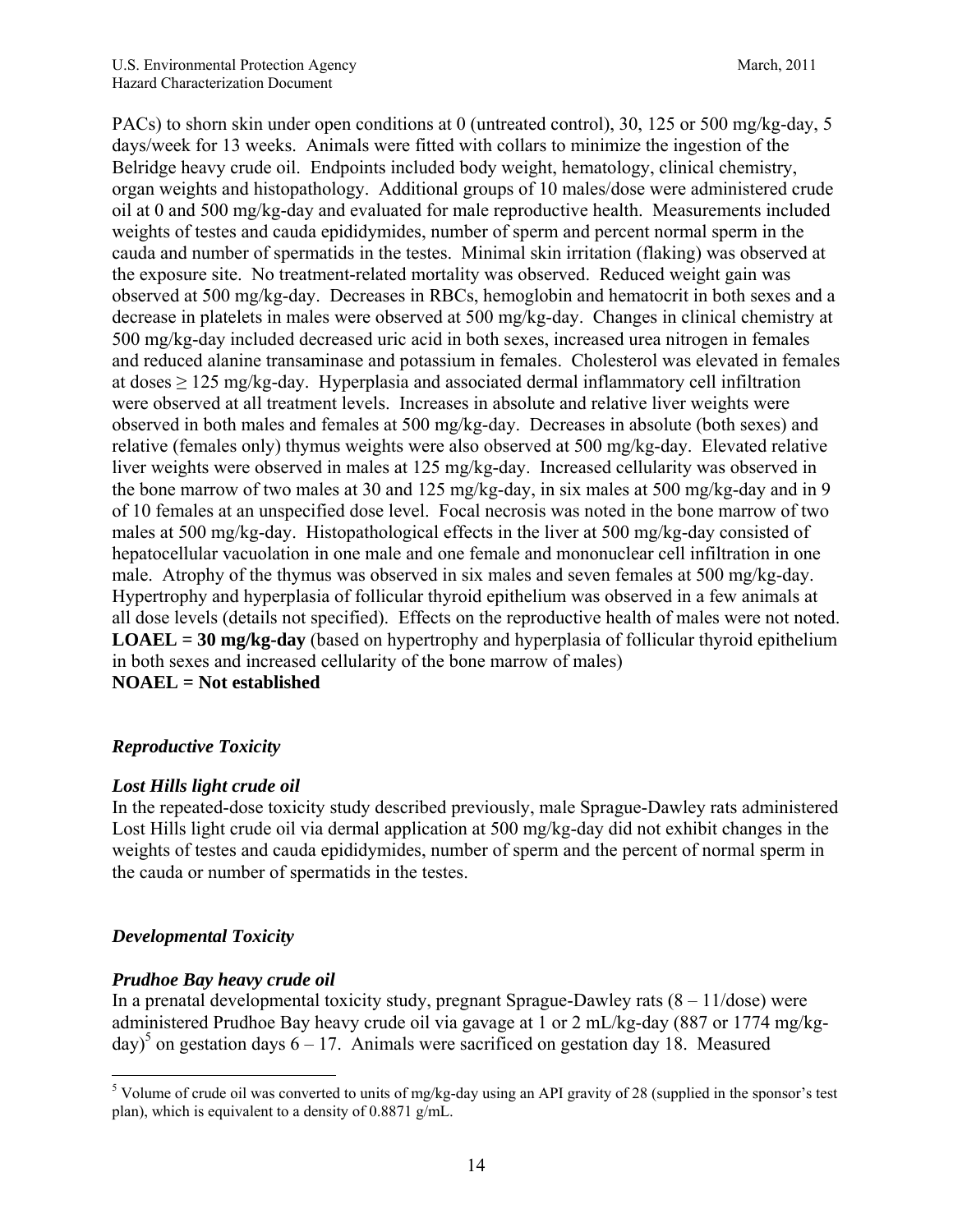endpoints included the numbers and position of implantations, resorptions and dead fetuses, fetal weights and gross appearance of fetuses. No maternal mortality was observed. Reductions in body weight gain were observed in dams receiving  $> 1$  mL/kg-day. Developmental effects included reduced fetal weights and fetal crown-rump length, increases in the incidence of resorptions and the number of dead fetuses, and a decrease in the number of live fetuses at  $\geq 1$ mL/kg-day. Examination of fetuses for skeletal and visceral abnormalities was not conducted. **LOAEL (maternal/developmental toxicity) = 887 mg/kg-day** (based on reductions in maternal body weight, reduced fetal weights and fetal crown-rump length, increases in the incidence of resorptions and the number of dead fetuses, and a decrease in the number of live fetuses) **NOAEL (maternal/developmental toxicity) = Not established** 

#### *Belridge heavy crude oil*

In a prenatal developmental toxicity study, pregnant Sprague-Dawley rats (12/group) were administered Belridge heavy crude oil (77% paraffins and naphthenes, 15% polynuclear aromatic content and 2% asphaltenes) via the dermal route under open conditions at 0 (sham control), 30, 125 or 500 mg/kg-day on gestation days  $0 - 19$ . Animals were fitted with collars to minimize the ingestion of the Belridge heavy crude oil. One group of females was sacrificed on day 20 and an additional group of females (exposed to 0 or 500 mg/kg-day) was allowed to deliver and was sacrificed, along with their offspring, on postpartum day 4. Measured endpoints included maternal body weights, food consumption and serum chemistry (parameters not specified), number of corpora lutea, number and location of implantations, fetal weight and sex and external, skeletal and visceral anomalies. Skin irritation was observed in dams administered 500 mg/kg- day and included erythema, edema, scabs and open sores. Red vaginal discharge was also observed at 500 mg/kg-day. Reductions in maternal body weight and food consumption and an increase in relative liver weight were all observed at 500 mg/kg-day. Total bilirubin was reduced by 38%, compared to controls, at 500 mg/kg-day. Among the dams allowed to deliver, 2/12 dams had no viable offspring. Developmental effects were observed only at 500 mg/kg-day and included an increase in the mean number and percent of resorptions, a decrease in litter size, a decrease in mean fetal weight for all viable fetuses, incomplete ossification of the nasal bones and caudal centra and an increased incidence of pup mortality during lactation. These data are summarized in TSCATS (OTS0509763-9).

**LOAEL (maternal toxicity) = 500 mg/kg-day** (based on reductions in maternal body weight) **NOAEL (maternal toxicity) = 125 mg/kg-day** 

**LOAEL (developmental toxicity) = 500 mg/kg-day** (based on an increase in the mean number and percent of resorptions, a decrease in litter size, a decrease in mean fetal weight for all viable fetuses, incomplete ossification of the nasal bones and caudal centra and an increased incidence of pup mortality during lactation)

**NOAEL (developmental toxicity) = 125 mg/kg-day**

## *Lost Hills light crude oil*

(1) In a prenatal developmental toxicity study, pregnant Sprague-Dawley rats (12/group) were administered Lost Hills light crude oil (78% paraffins and naphthenes, 8% polynuclear aromatic content and 1% asphaltenes) via the dermal route under open conditions at 0 (sham control), 125, 500 or 2000 mg/kg-day on gestation days  $0 - 19$ . Animals were fitted with collars to minimize the ingestion of the Lost Hills light crude oil. One group of females was sacrificed on day 20 and an additional group of females (exposed to 0 or 2000 mg/kg-day) was allowed to deliver and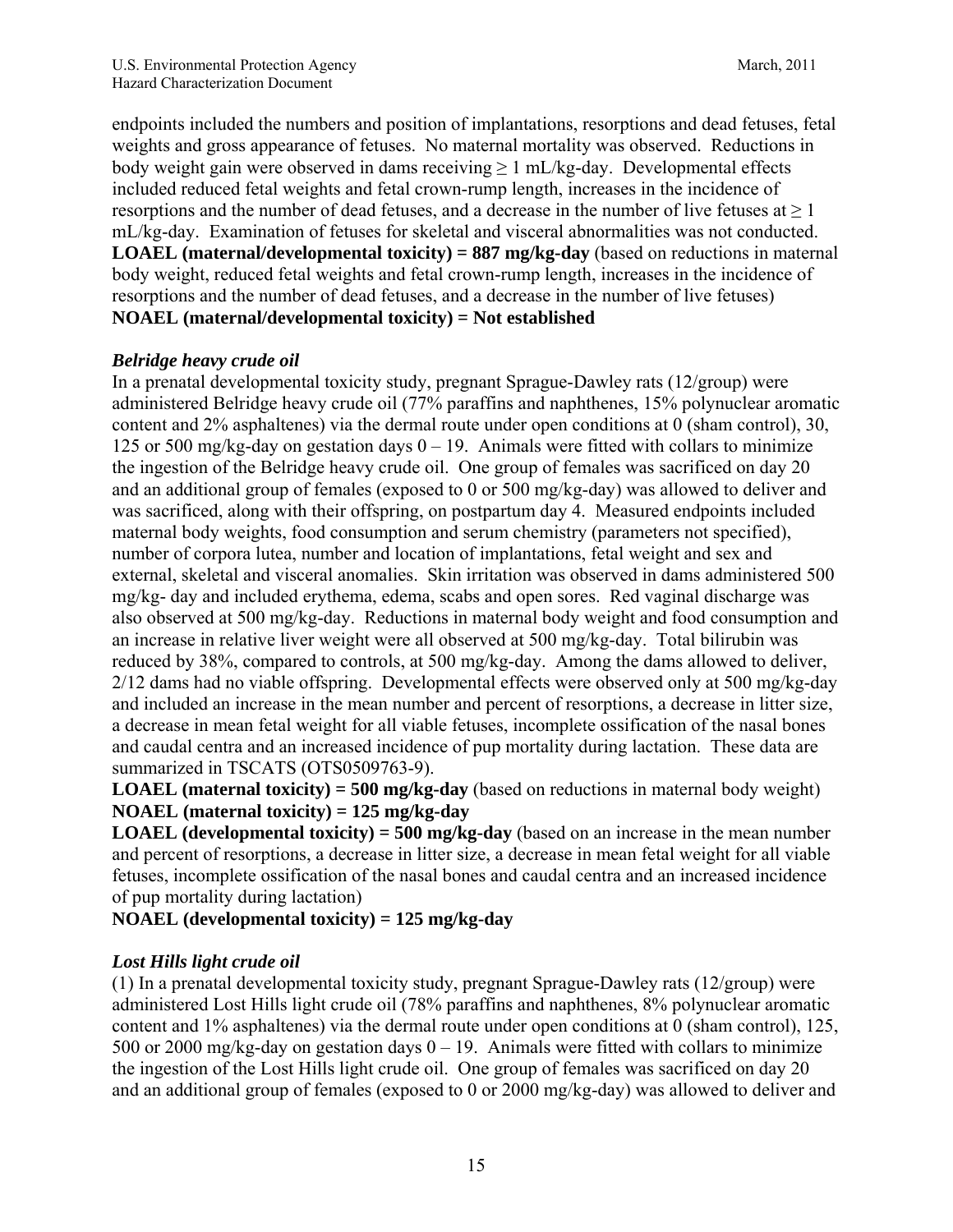was sacrificed, along with their offspring, on postpartum day 4. Measured endpoints included maternal body weights, food consumption and serum chemistry (parameters not specified), number of corpora lutea, number and location of implantations, fetal weight and sex and external, skeletal and visceral anomalies. Clinical observations consisted of red vaginal discharge, paleness of skin and slight skin irritation at 2000 mg/kg-day. Reductions in weight gain and food consumption were observed at doses  $\geq$  500 mg/kg-day. Absolute and relative thymus weights were statistically significantly decreased in animals treated with 2000 mg/kg-day and a non-statistically significant decrease in absolute thymus weight was observed at 500 mg/kg-day. Relative liver weight was increased at doses  $\geq$  500 mg/kg-day. Effects on serum chemistry at 2000 mg/kg-day included increases in aspartate aminotransferase, alanine aminotransferase, alkaline phosphatase, cholesterol, albumin/globulin ratio, phosphorus and sorbitol dehydrogenase. Decreases in triglycerides and total bilirubin were observed at doses  $\geq$ 500 mg/kg-day. Among the dams allowed to deliver, 3/12 dams had no viable offspring and another 2 dams had their entire litter die by postpartum day 3. Developmental effects included an increase in the mean number and percent of resorptions, a decrease in litter size, a decrease in mean fetal weight, reduced pup weight at birth and on lactation day 4 and a decrease in pup survival during lactation at 2000 mg/kg-day. Incomplete ossification was more common in fetuses of treated dams, with the following skeletal areas being significantly ( $p < 0.05$ ) affected: nasal bones at doses  $\geq 125$  mg/kg-day, thoracic centra and sternebrae at 2000 mg/kg-day and caudal centra at 125 and 2000 mg/kg-day. These data are summarized in TSCATS (OTS0509763-9).

**LOAEL (maternal toxicity) = 500 mg/kg-day** (based on reductions in maternal weight gain) **NOAEL (maternal toxicity) = 125 mg/kg-day** 

**LOAEL (developmental toxicity) = 125 mg/kg-day** (based on incomplete ossification of fetal nasal bones)

**NOAEL (developmental toxicity) = Not established** 

(2) In a prenatal developmental toxicity study, pregnant Sprague-Dawley rats (12/group) were administered Lost Hills light crude oil via the dermal route at 0 (sham control), 125, 500 or 1000 mg/kg-day to intact skin under open conditions on gestation days 0 – 19. Animals were fitted with collars to minimize the ingestion of the Lost Hills light crude oil. Dams were sacrificed on postpartum day 21 and their litters on postpartum day 28. One female in the 500 mg/kg/day group had excessive salivation one day during gestation. One female in the 1000 mg/kg/day group was sacrificed moribund on gestation day 14. The animal had decreased motor activity, decreased stool, red vaginal discharge, pale extremities and felt cool to the touch. Upon macroscopic examination, this female was noted to have enlarged adrenals. Uterine examination revealed total litter resorptions (13 fetuses), which would account for the red vaginal discharge. Scabbing was observed at the dose site of three treated animals (doses not specified). This finding was considered to be animal-induced (via scratching or biting). One high-dose female exhibited erythema and flaking of the skin at the dose site. Females in the 1000 mg/kg/day group gained significantly ( $p < 0.05$ ) less weight towards the end of gestation. Overall weight gain (days  $0 - 20$ ) was also significantly ( $p < 0.05$ ) affected for this group as overall weight gain decreased with increasing dose level. No adverse body weight effects were observed during lactation. Upon necropsy, mottled lungs were seen in one female from the high-dose group. This finding was not considered to be related to treatment due to its isolated occurrence. A significant ( $p < 0.05$ ) decrease in pup body weight was first noted in the high-dose female pups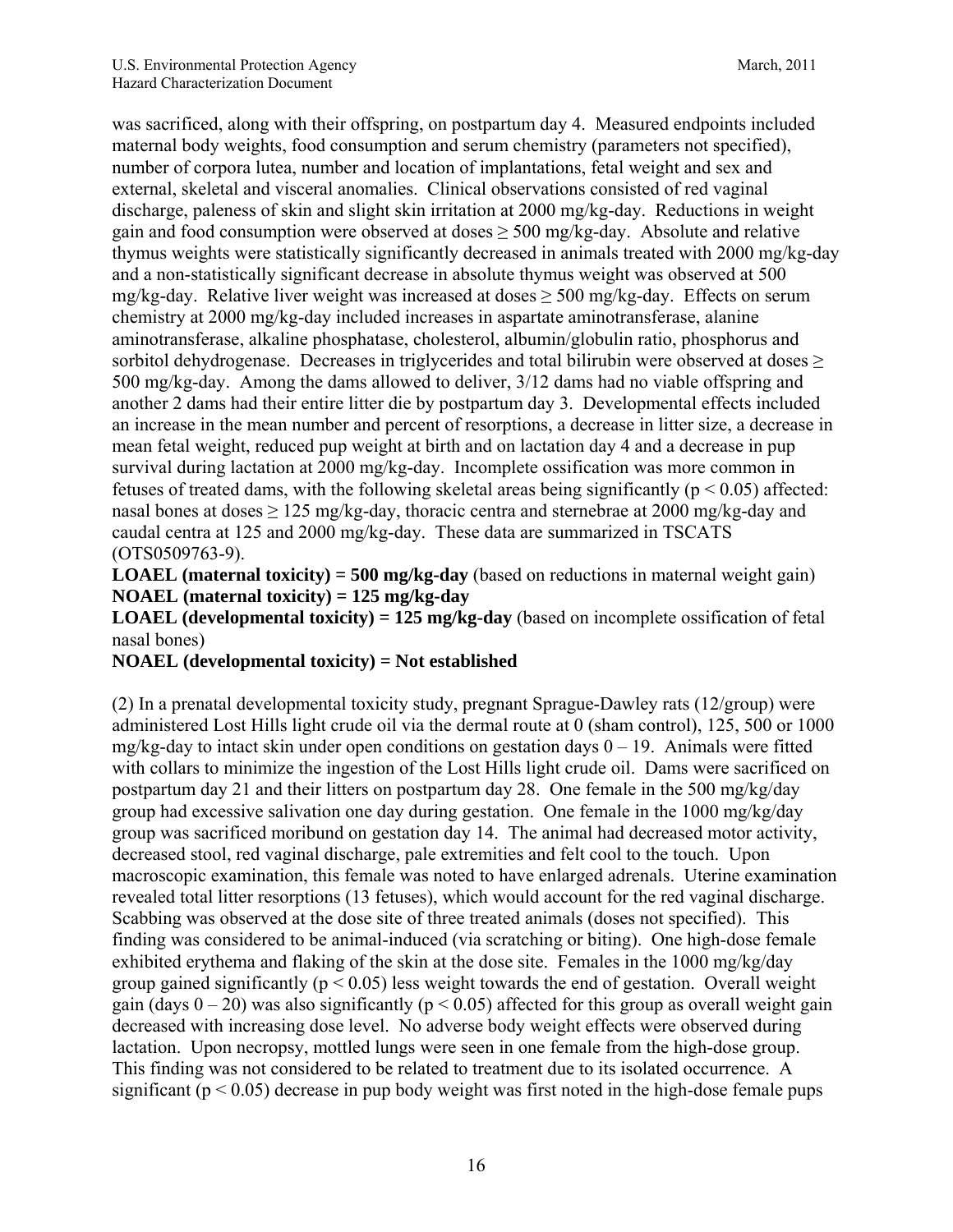on postpartum day 21. By day 28, both sexes weighed significantly ( $p < 0.05$ ) less than control pups. There were no treatment-related effects on mating, fertility and gestation indices, duration of gestation, the numbers of stillborn and live pups, pup survival or the number of implantation sites per litter. In addition, pup development evaluations, which included monitoring of pinna detachment, hair growth, incisor eruption, eye opening and surface righting, showed no evidence of treatment-related effects. One mid- and one high-dose pup had enlarged ventricles of the brain, but the effect was not statistically significant or dose-dependent. This variation is occasionally seen during visceral examination of the brain of small fetuses. Both pups demonstrating this finding were smaller than their littermates. Varied findings were noted during pup necropsy, but were not considered to be treatment-related due to presence in the control group or lack of a dose-related response. These data are summarized in TSCATS (OTS0509763- 9).

**LOAEL (maternal/developmental toxicity) = 1000 mg/kg-day** (based on reduced maternal body weight gains during gestation and reduced pup body weights and body weight gain) **NOAEL (maternal/developmental toxicity) = 500 mg/kg-day** 

#### *Genetic Toxicity – Gene Mutation*

#### *In vitro*

#### *Beryl light crude oil*

In a modified Ames assay, *S. typhimurium* strain TA98 was exposed to Beryl light crude oil in dimethyl sulfoxide (DMSO) at concentrations of 1, 3, 5, 7, 10, 15, 25 and 50  $\mu$ L/plate with metabolic activation. Positive and negative controls were used and responded appropriately. The number of revertants was elevated in cultures exposed to the test substance. **Beryl light crude oil was mutagenic in this assay.** 

#### *Arab light crude oil*

A modified Ames assay was conducted on Arab light crude oil. No further details were provided.

**Arab light crude oil was mutagenic in this assay.** 

#### *MCSL crude oil*

A modified Ames assay was conducted on MCSL light crude oil. No further details were provided.

**MCSL crude oil was mutagenic in this assay.** 

#### *Belridge heavy crude oil*

A modified Ames assay was conducted on Belridge heavy crude oil. No further details were provided.

**Belridge heavy crude oil was mutagenic in this assay.** 

#### *Lost Hills light crude oil*

A modified Ames assay was conducted on Lost Hills light crude oil. No further details were provided.

**Lost Hills light crude oil was not mutagenic in this assay.**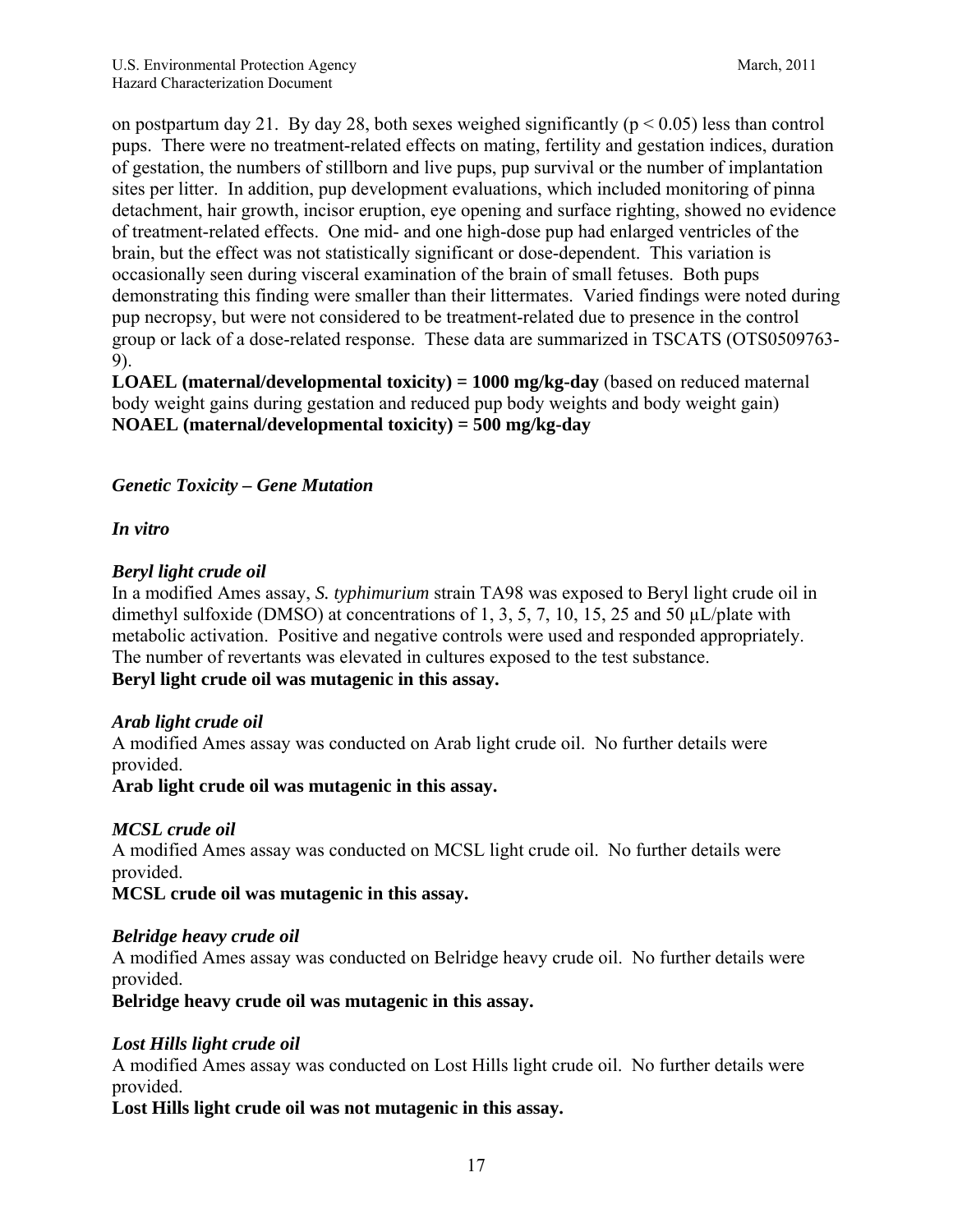#### *Genetic Toxicity – Chromosomal Aberrations*

#### *In vitro*

## *Lost Hills light crude oil*

In a cytogenetic assay, CHO cells were exposed to Lost Hills light crude oil in DMSO at concentrations of 1, 2.5, 5, 10, 15 or 20  $\mu L/mL$  culture medium for 2 hours with metabolic activation. Positive and negative controls were used and responded appropriately. Cytotoxicity was observed at concentrations  $\geq 10 \mu L/mL$ . No increase in the proportion of cells with structural chromosomal aberrations was observed in response to the test substance. **Lost Hills light crude oil did not show evidence of chromosomal aberrations in this assay.** 

## *Belridge heavy crude oil*

In a cytogenetic assay, CHO cells were exposed to Belridge heavy crude oil in DMSO at concentrations of 1, 2.5, 5, 10, 15 or 20  $\mu$ L/mL culture medium for 2 hours with metabolic activation. Positive and negative controls were used and responded appropriately. Cytotoxicity was observed at concentrations  $\geq 10 \mu L/mL$ . No increase in the proportion of cells with structural chromosomal aberrations was observed in response to the test substance. **Belridge heavy crude oil did not show evidence of chromosomal aberrations in this assay.** 

## *Wilmington crude oil*

In a sister chromatid exchange assay, human lymphocytes were exposed to Wilmington crude oil in Tween 80 at concentrations of 20 or 30 mg/L with activation or 40 or 50 mg/L without metabolic activation. Positive and negative controls were used and responded appropriately. An increase in sister chromatid exchange was not observed in response to exposure to crude oil. **Wilmington crude oil did not show evidence of sister chromatid exchange in this assay.** 

## *In vivo*

## *Lost Hills light crude oil*

In a micronucleus assay, Sprague-Dawley rats (5/sex/dose) were administered Lost Hills light crude oil via the dermal route at 0, 30, 125 or 500 mg/kg-day for 13 weeks. No cytotoxicity was observed. Exposure to the Lost Hills light crude oil did not induce an increase in the formation of micronuclei. The use of a positive control was not noted.

#### **Lost Hills light crude oil did not induce micronuclei in this assay.**

## *Wilmington crude oil*

In a sister chromatid exchange assay, Sch:ICR mice (3 males/group) were administered Wilmington crude oil via intraperitoneal injection at doses of 1800, 3600 or 7200 mg/kg. Positive and negative controls were used and responded appropriately. A slight, but significant  $(p < 0.05)$ , increase in sister chromatid exchange was observed at the highest dose of crude oil tested.

**Wilmington crude oil induced sister chromatid exchange in this assay.**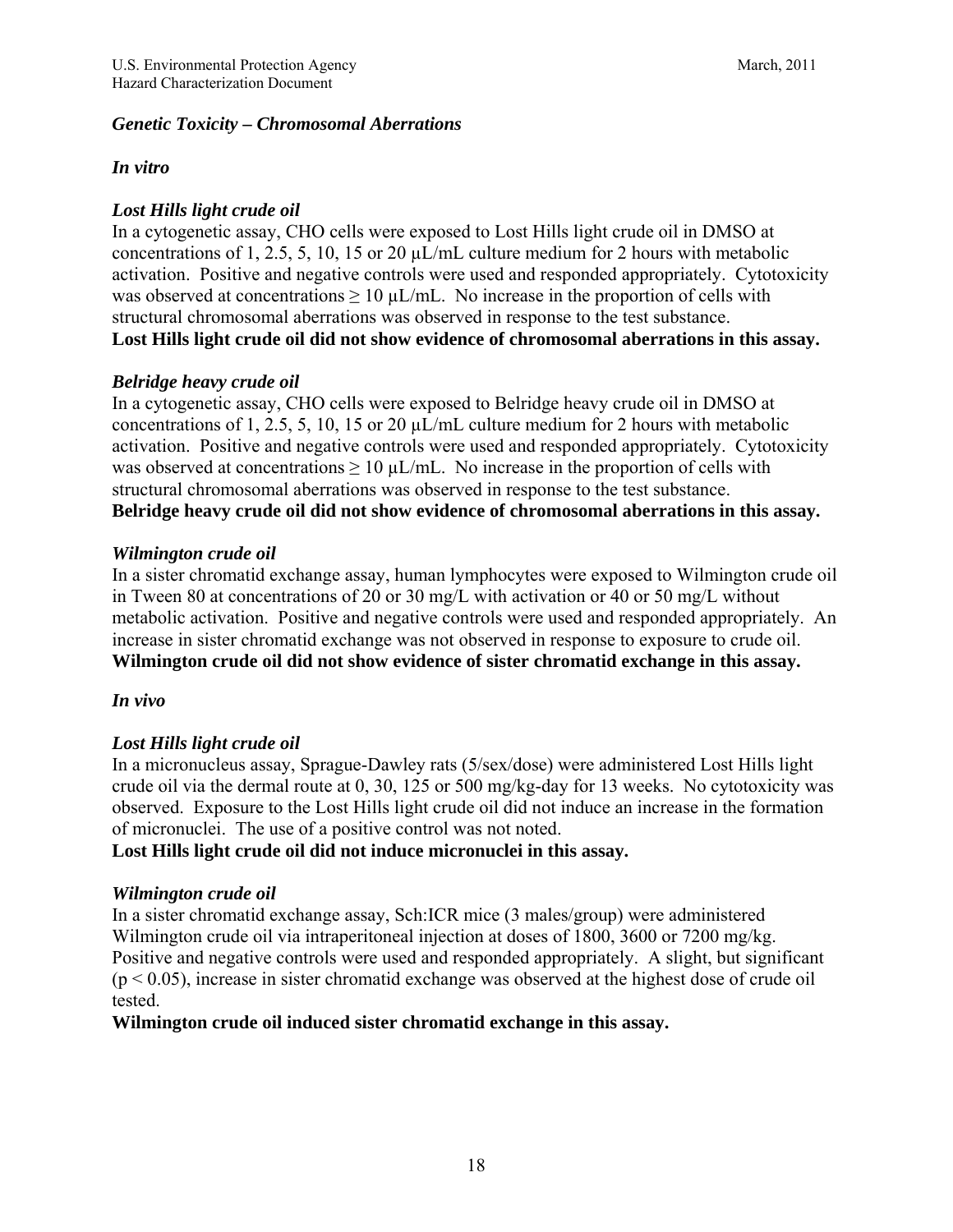#### *Additional Information*

#### *Skin Irritation*

#### *Beryl light crude oil*

In the acute dermal study described previously, New Zealand White rabbits administered Beryl light crude oil via the dermal route at 2000 mg/kg exhibited slight to moderate skin irritation after 26 and 72 hours.

#### **Beryl light crude oil was moderately irritating to rabbit skin in this study.**

#### *Lost Hills light crude oil*

New Zealand White rabbits (6/dose; sex not specified) were administered 0.5 mL of Lost Hills light crude oil via the dermal route at each of six shorn test sites (three intact and three abraded sites on each animal) and observed for 7 days. Four of the sites (two intact and two abraded) were covered with an occlusive dressing and two sites remained open. Two sites were wiped gently after 4 hours and the remaining four sites were wiped after 24 hours. The mean scores (average of scores at 24, 48 and 72 hours) for erythema and edema at the intact sites exposed for 4 hours were 1.69 and 1.3, respectively. The primary irritation index for occluded sites was 2.8 and 3.6 for exposures of 4 and 24 hours, respectively. Conditions of exposure (intact or abraded; occluded or open) had little effect on dermal response.

**Lost Hills light crude oil was slightly irritating to rabbit skin in this study.** 

#### *Arab light crude oil*

New Zealand White rabbits (6/dose; sex not specified) were administered 0.5 mL of Arab light crude oil via the dermal route at each of six shorn test sites (three intact and three abraded sites on each animal) and observed for 7 days. Four of the sites (two intact and two abraded) were covered with an occlusive dressing and two sites remained open. Two sites were wiped gently after 4 hours and the remaining four sites were wiped after 24 hours. The mean scores (average of scores at 24, 48 and 72 hours) for erythema and edema at the intact sites exposed for 4 hours were 0.9 and 0.1, respectively. Moderate erythema was observed at the sites exposed for 24 hours. Conditions of exposure (intact or abraded; occluded or open) had little effect on dermal response.

**Arab light crude oil was moderately irritating to rabbit skin in this study.**

## *Eye Irritation*

#### *Beryl light crude oil*

New Zealand White rabbits (6/dose) were administered 0.1 mL of Beryl light crude oil into one eye and observed for 72 hours. No irritation of the cornea or iris was observed. The irritation score for the conjunctivae was 4.0 after 1 hour and 1.0 after 72 hours. **Beryl light crude oil was irritating to rabbit eyes in this study.** 

#### *Sensitization*

#### *Lost Hills light crude oil*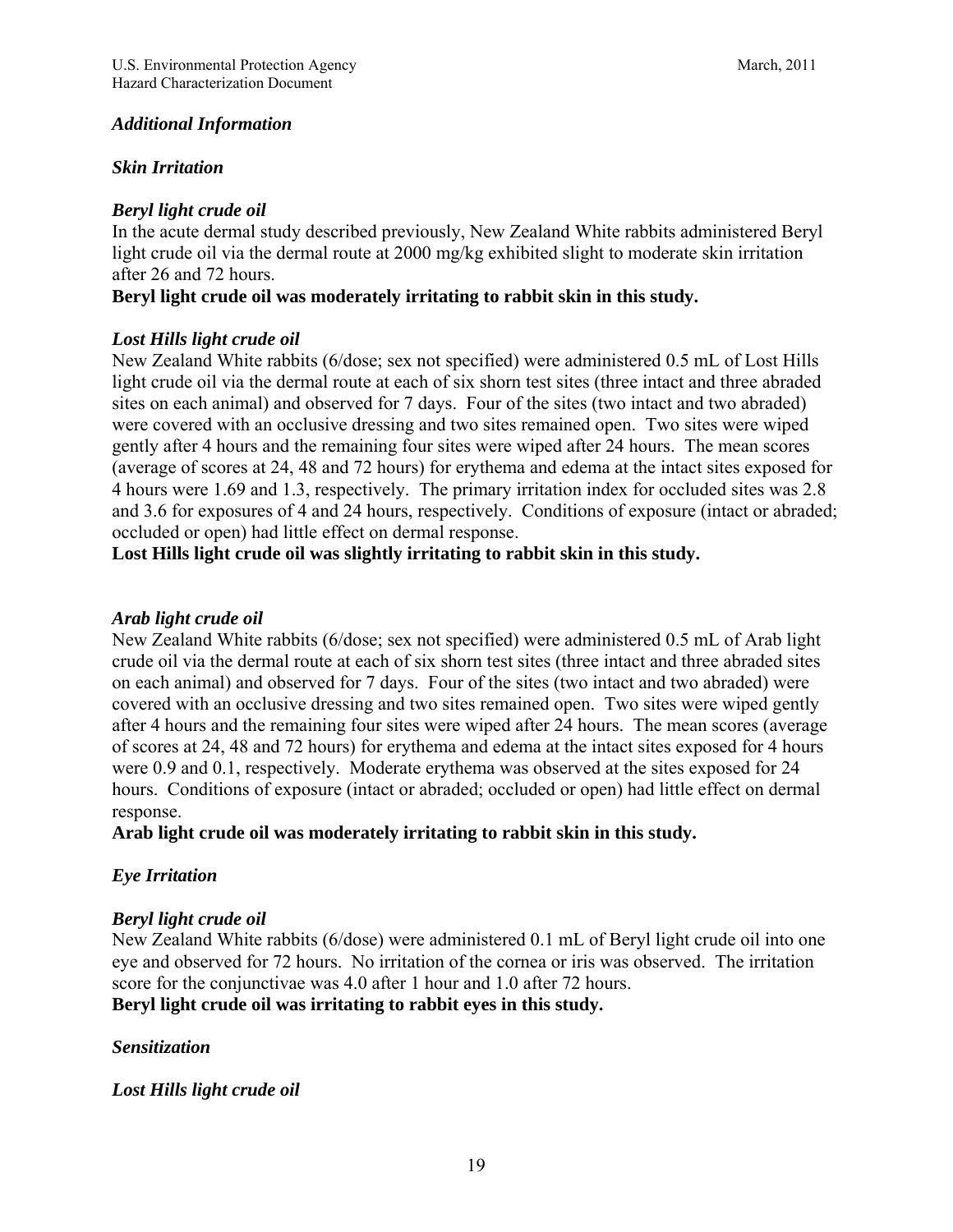In a Buehler test, guinea pigs (10/sex/dose) were administered 0.4 mL of 15% Lost Hills light crude oil in mineral oil to shorn skin under occluded conditions for 6 hours once per week for 3 weeks. Challenge patch application was performed 14 days after the last induction dose had been applied. Dual challenge patches (containing 10 and 15% test substance in mineral oil) were applied to fresh application sites of previously shorn skin of the animals. The patches were then occluded for 6 hours. On the day following challenge patch application, the skin was depilated and 2 hours later, scored for signs of sensitization. The sites were examined after a further 48 hours but this time without depilation. The dermal response was not considered to be positive. **Lost Hills light crude oil was not sensitizing to guinea pig skin in this study.**

## *Carcinogenicity*

## *Crude oil "C"*

C3H mice (50 males) were administered crude oil "C" via the dermal route 2 times/week at a dose of 50 mg/application for 18 months or until grossly observable cancer was found. Thirtythree percent of the animals developed tumors and the average time to appearance of the first tumor was 76 weeks.

## **Crude oil "C" was carcinogenic to mice in this study.**

#### *Crude oil "D"*

C3H mice (50 males) were administered crude oil "D" via the dermal route 2 times/week at a dose of 50 mg/application for 18 months or until grossly observable cancer was found. Fifty-six percent of the animals developed tumors and the average time to appearance of the first tumor was 64 weeks.

#### **Crude oil "D" was carcinogenic to mice in this study.**

## *San Joaquin Valley heavy crude oil*

C3H mice (25/sex/dose) were administered San Joaquin Valley heavy crude oil via the dermal route 3 times/week at a dose of 25 mg/application for  $\leq 105$  weeks. Survival of treated mice was reduced compared to the controls. Dermal irritation at the test site first appeared at 271 days and males developed irritation earlier than females. Irritation included necrosis, cracking, separation and sloughing of skin. Tumor incidence was 29% for squamous cell carcinomas and 7% for fibrosarcomas in treated mice, compared to 0% for both tumor types in control mice. The average time to appearance of the first tumor was 62 weeks.

## **San Joaquin Valley heavy crude oil was carcinogenic to mice in this study.**

## *Iranian light crude oil*

Male C3H/HeJ mice (40/dose) were administered 25 µL of Iranian light crude oil via the dermal route 3 times/week. Exposures began between 4 and 6 weeks of age and continued until death of the animals. A negative control group was dosed with the same volume of acetone alone and a positive control group received 25 µL of 0.1% methylcholanthrane in acetone. Mice were examined daily for mortality and monthly for skin lesions. Mean survival time of animals exposed to Iranian light crude oil did not differ from negative controls treated with the same volume of acetone, both of which survived greater than 2 times as long as negative controls treated with 25 µL of 0.1% methylcholanthrene. Two papillomas and two squamous carcinomas were recorded in the area of application, along with two mesenchymal tumors in other areas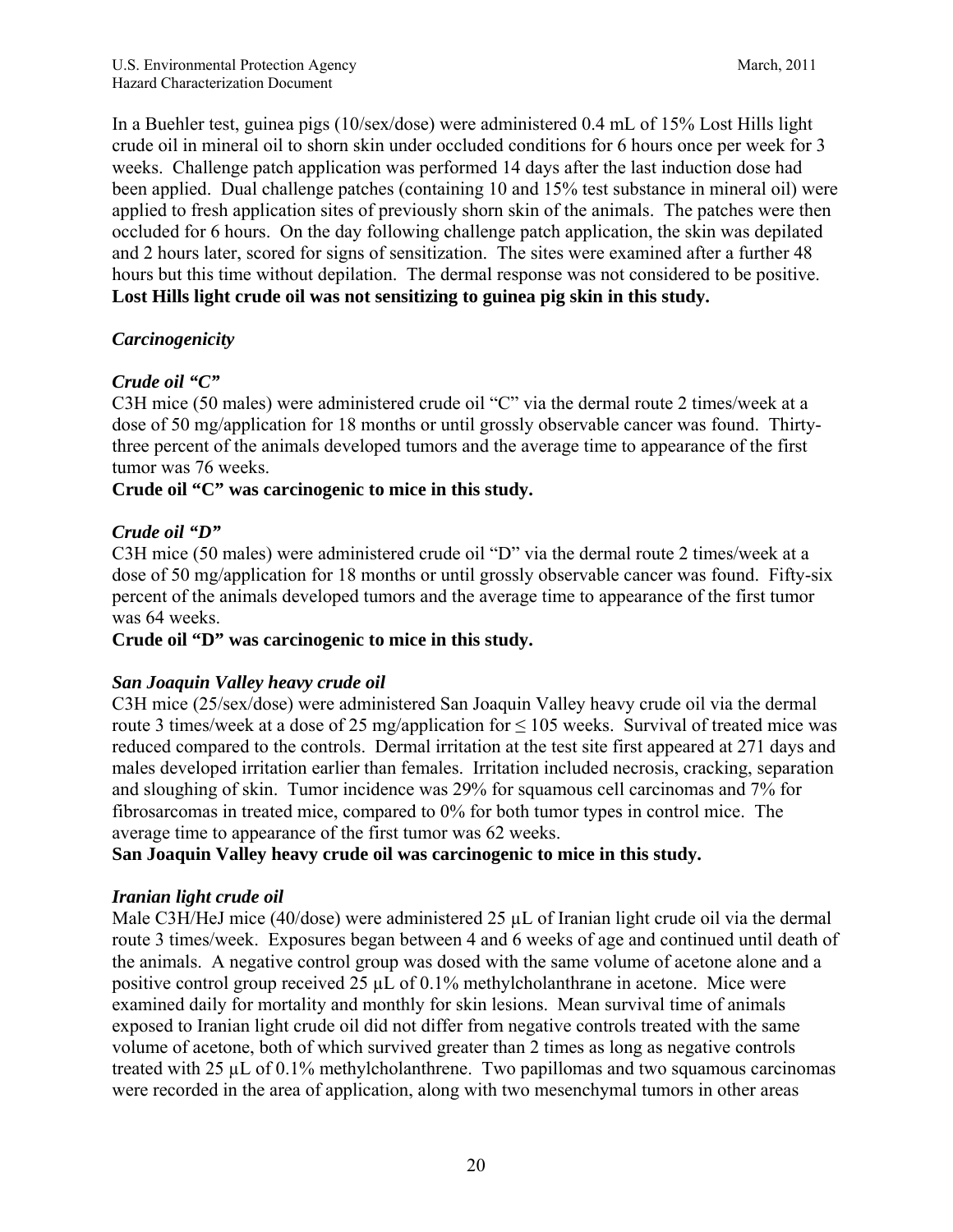following dermal exposure to crude oil. Of the 40 oil-exposed animals, 29 were diagnosed as having hyperkeratosis of the skin in the treated area and a few animals exhibited ulcerative dermatitis. Fifteen oil treated animals displayed hepatocellular carcinomas compared with only five in the acetone treated group. Although tumor incidence was not statistically different from acetone controls, the presence of tumors was considered biologically significant because of the zero incidence in historical acetone controls. These data are summarized in TSCATS (OTS0000648).

#### **Iranian light crude oil was carcinogenic to mice in this study.**

The International Agency for Research on Cancer (IARC) has determined that Crude Oil is not classifiable as to its carcinogenicity to humans (Group 3) (IARC, 1989).

## *Epidemiology*

In an epidemiology study, blood samples were taken from 68 individuals (control  $n = 42$ ) exposed to crude oil during the cleanup of a spill and the cytogenetic damage was assessed as determined by sister chromatid exchange (SCE). Workers in the high-pressure cleaner worker category  $(n = 23)$  showed a statistically significant increase in their SCE frequency as compared to controls (Perez-Cadahia *et al.*, 2007).

 In an epidemiology study of workers exposed to crude oil, workers in the job category "upstream operator offshore" had an excess risk of hematologic neoplasm (blood and bone marrow), RR 1.90, 95% CI 1.19 – 3.02 and multiple myeloma, RR 2.49, 95% CI 1.21-5.13 as compared to that of the general working population (Kirkeleit *et al.*, 2008).

**Conclusion:** The acute toxicity of CASRN 8002-05-9 is low in rats and mice by the oral route, low to moderate in rats and moderate in mice by the inhalation route and low in rabbits by the dermal route. A 28-day dermal repeated-dose toxicity study in rats showed reduced body weight gain in males at 2500 mg/kg-day and no effects in females at 2500 mg/kg-day (highest dose tested). The NOAEL is 250 mg/kg-day in males and 2500 mg/kg-day in females. A 90-day dermal repeated-dose toxicity study in rats showed hypertrophy and hyperplasia of follicular thyroid epithelium in males and females at 30 mg/kg-day; the NOAEL was not established. In a second 90-day dermal repeated-dose toxicity study in rats, both males and females showed hypertrophy and hyperplasia of follicular thyroid epithelium and males showed increased bone marrow cellularity at 30 mg/kg-day; the NOAEL was not established. No specific reproductive toxicity studies are available. In the dermal repeated-dose toxicity study, no effects on the reproductive organs were observed in male rats treated with 500 mg/kg-day (only dose tested). In a prenatal developmental toxicity study in rats administered CASRN 8002-05-9 via gavage, reduced maternal body weight was observed at 887 mg/kg-day; the NOAEL for maternal toxicity was not established. Signs of developmental toxicity consisted of reduced fetal weight, reduced fetal crown-rump length, increased numbers of resorptions and the number of dead fetuses and decreased number of live fetuses at 887 mg/kg-day; the NOAEL for developmental toxicity was not established. In a prenatal developmental toxicity study in rats administered CASRN 8002- 05-9 dermally, reduced maternal body weight was observed at 500 mg/kg-day; the NOAEL for maternal toxicity is 125 mg/kg-day. Signs of developmental toxicity consisted of increased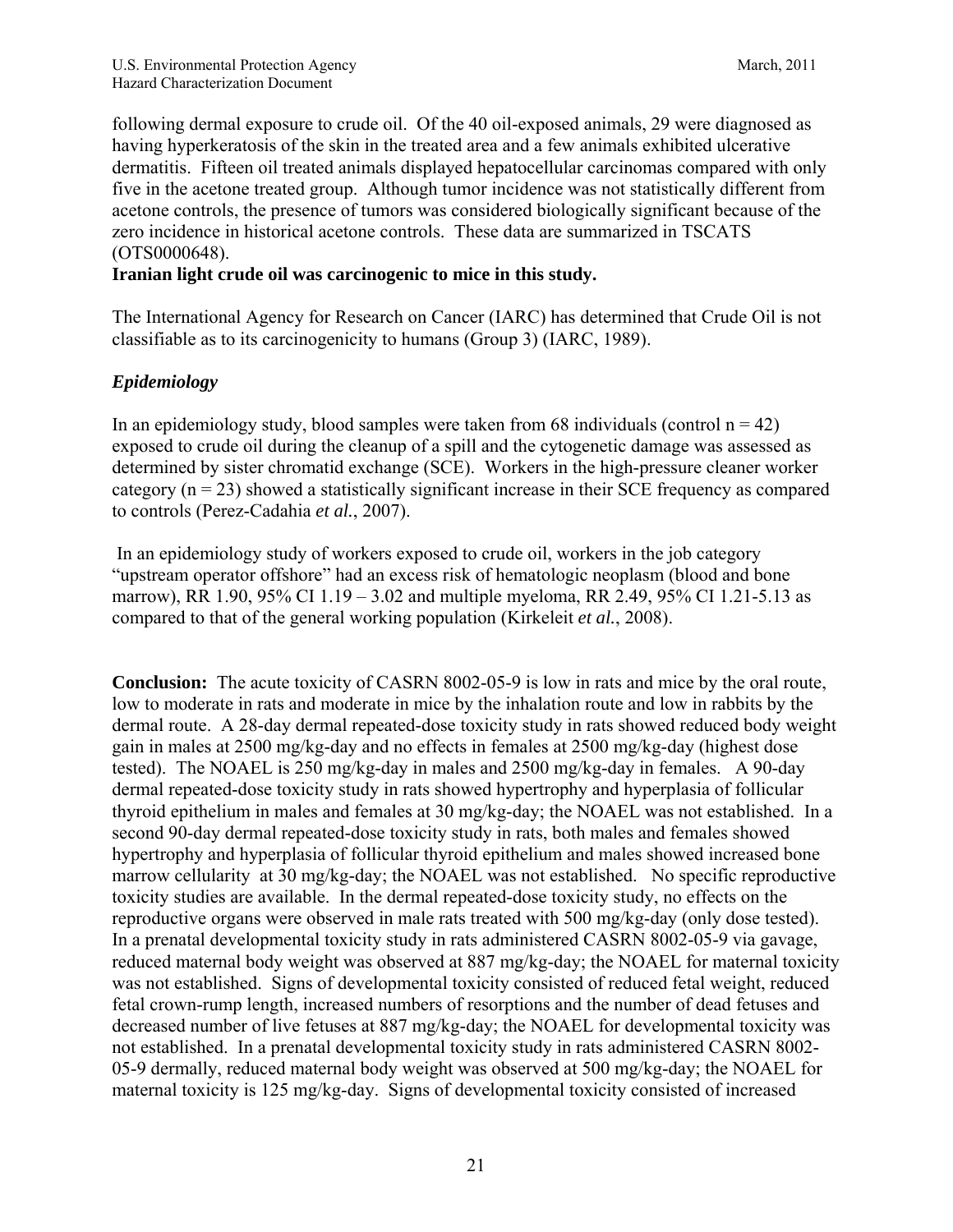number of resorptions, decreased litter size, decreased fetal weight, incomplete ossification of nasal bones and caudal centra and an increased incidence of pup mortality during lactation at 500 mg/kg-day; the NOAEL for developmental toxicity is 125 mg/kg-day. In another prenatal developmental toxicity study in rats administered CASRN 8002-05-9 dermally, reduced maternal body weight was observed at 500 mg/kg-day; the NOAEL for maternal toxicity is 125 mg/kgday. Incomplete ossification of fetal nasal bones was observed in pups at 125 mg/kg-day; the NOAEL for developmental toxicity was not established. In a third prenatal developmental toxicity study in rats administered CASRN 8002-05-9 dermally, reduced maternal body weight was observed at 1000 mg/kg-day; the NOAEL for maternal toxicity is 500 mg/kg-day. Signs of developmental toxicity consisted of reduced pup body weight and body weight gain at 1000 mg/kg-day; the NOAEL for developmental toxicity is 500 mg/kg-day. CASRN 8002-05-9 was mutagenic in bacteria *in vitro* but did not show evidence of chromosomal aberrations in mammalian cells *in vitro.* CASRN 8002-05-9 did induce chromosomal aberrations in mice *in vivo*.CASRN 8002-05-9 is irritating to rabbit skin and eyes and did not induce sensitization in guinea pigs. CASRN 8002-05-9 is carcinogenic to mice via dermal exposure.

| Table 3. Summary of the Screening Information Data Set<br>as Submitted under the U.S. HPV Challenge Program -<br><b>Human Health Data</b> |                                                                    |  |  |  |  |
|-------------------------------------------------------------------------------------------------------------------------------------------|--------------------------------------------------------------------|--|--|--|--|
| <b>Endpoints</b>                                                                                                                          | <b>SPONSORED CHEMICAL</b><br><b>Crude Oil</b><br>$(8002 - 05 - 9)$ |  |  |  |  |
| <b>Acute Oral Toxicity</b><br>$LD_{50}$ (mg/kg)                                                                                           | > 5000                                                             |  |  |  |  |
| <b>Acute Dermal Toxicity</b><br>$LD_{50}$ (mg/kg)                                                                                         | > 2000                                                             |  |  |  |  |
| <b>Acute Inhalation Toxicity</b><br>$LC_{50}$ (mg/L)                                                                                      | >4                                                                 |  |  |  |  |
| <b>Repeated-Dose Toxicity</b><br><b>NOAEL/LOAEL</b><br>Dermal (mg/kg-day)                                                                 | $NOAEL = Not established$<br>$LOAEL = 30$                          |  |  |  |  |
| <b>Reproductive Toxicity</b>                                                                                                              | Data Gap                                                           |  |  |  |  |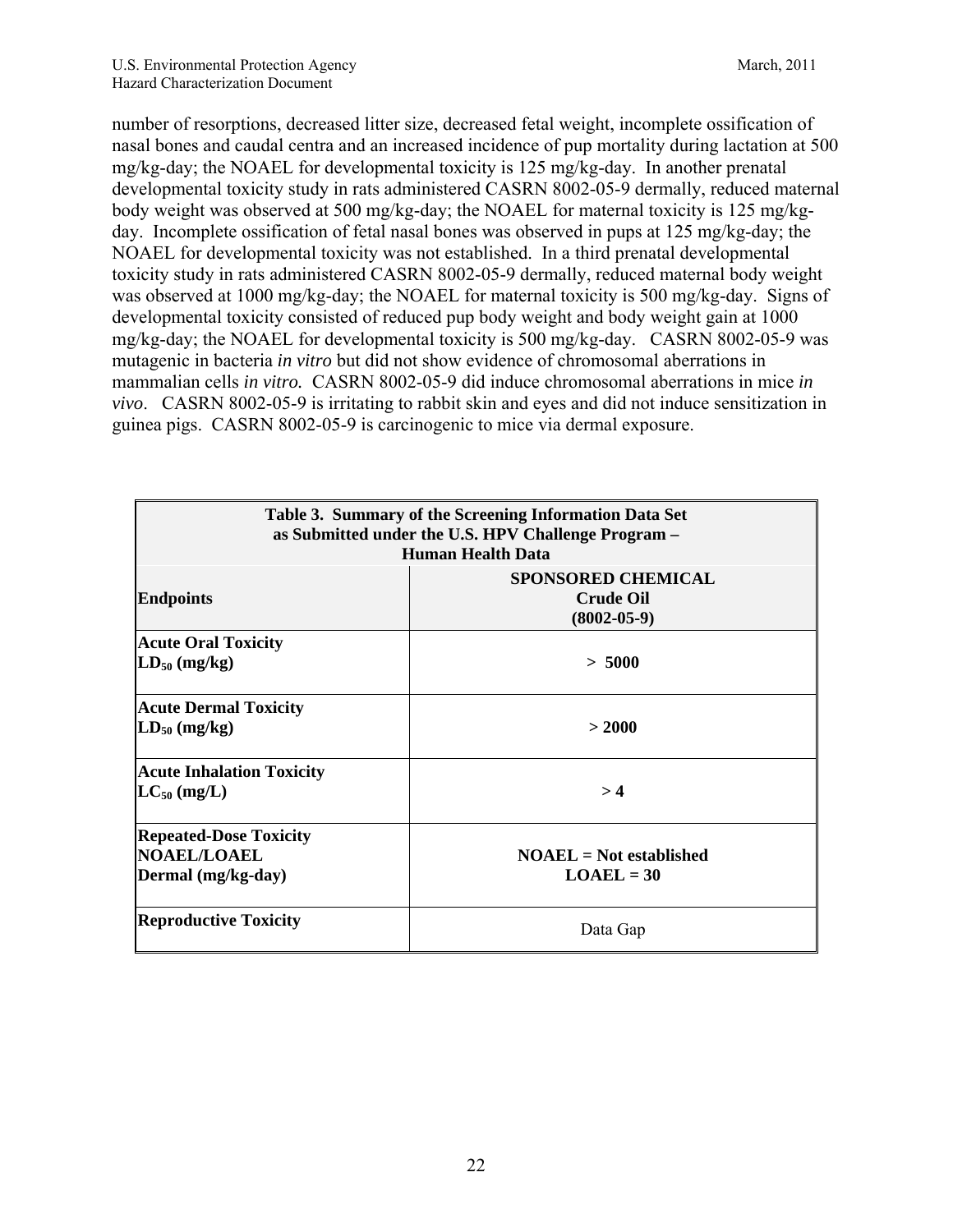| Table 3. Summary of the Screening Information Data Set<br>as Submitted under the U.S. HPV Challenge Program -<br><b>Human Health Data</b> |                                                                    |  |  |  |
|-------------------------------------------------------------------------------------------------------------------------------------------|--------------------------------------------------------------------|--|--|--|
| <b>Endpoints</b>                                                                                                                          | <b>SPONSORED CHEMICAL</b><br><b>Crude Oil</b><br>$(8002 - 05 - 9)$ |  |  |  |
| <b>Developmental Toxicity</b><br><b>NOAEL/LOAEL</b>                                                                                       |                                                                    |  |  |  |
| Oral gavage (mg/kg-day)                                                                                                                   |                                                                    |  |  |  |
| <b>Maternal Toxicity</b>                                                                                                                  | $NOAEL = Not established$<br>$LOAEL = 887$ (lowest dose tested)    |  |  |  |
| <b>Developmental Toxicity</b>                                                                                                             | $NOAEL = Not established$<br>$LOAEL = 887$ (lowest dose tested)    |  |  |  |
| <b>Developmental Toxicity</b><br><b>NOAEL/LOAEL</b><br>Dermal (mg/kg-day)                                                                 |                                                                    |  |  |  |
| <b>Maternal Toxicity</b>                                                                                                                  | $NOAEL = 125$<br>$LOAEL = 500$                                     |  |  |  |
| <b>Developmental Toxicity</b>                                                                                                             | $NOAEL = Not established$<br>$LOAEL = 125$                         |  |  |  |
| <b>Genetic Toxicity - Gene Mutations</b><br>In vitro                                                                                      | <b>Positive</b>                                                    |  |  |  |
| <b>Genetic Toxicity - Chromosomal</b><br><b>Aberrations</b><br>In vitro                                                                   | <b>Negative</b>                                                    |  |  |  |
| <b>Genetic Toxicity - Chromosomal</b><br><b>Aberrations</b><br>In vivo                                                                    | <b>Positive</b>                                                    |  |  |  |
| <b>Additional Information</b><br><b>Skin Irritation</b><br><b>Eye Irritation</b>                                                          | <b>Positive</b><br><b>Positive</b>                                 |  |  |  |
| <b>Skin Sensitization</b><br>Carcinogenicity                                                                                              | Negative (guinea pig)<br><b>Positive (mice)</b>                    |  |  |  |

**Measured data in bold**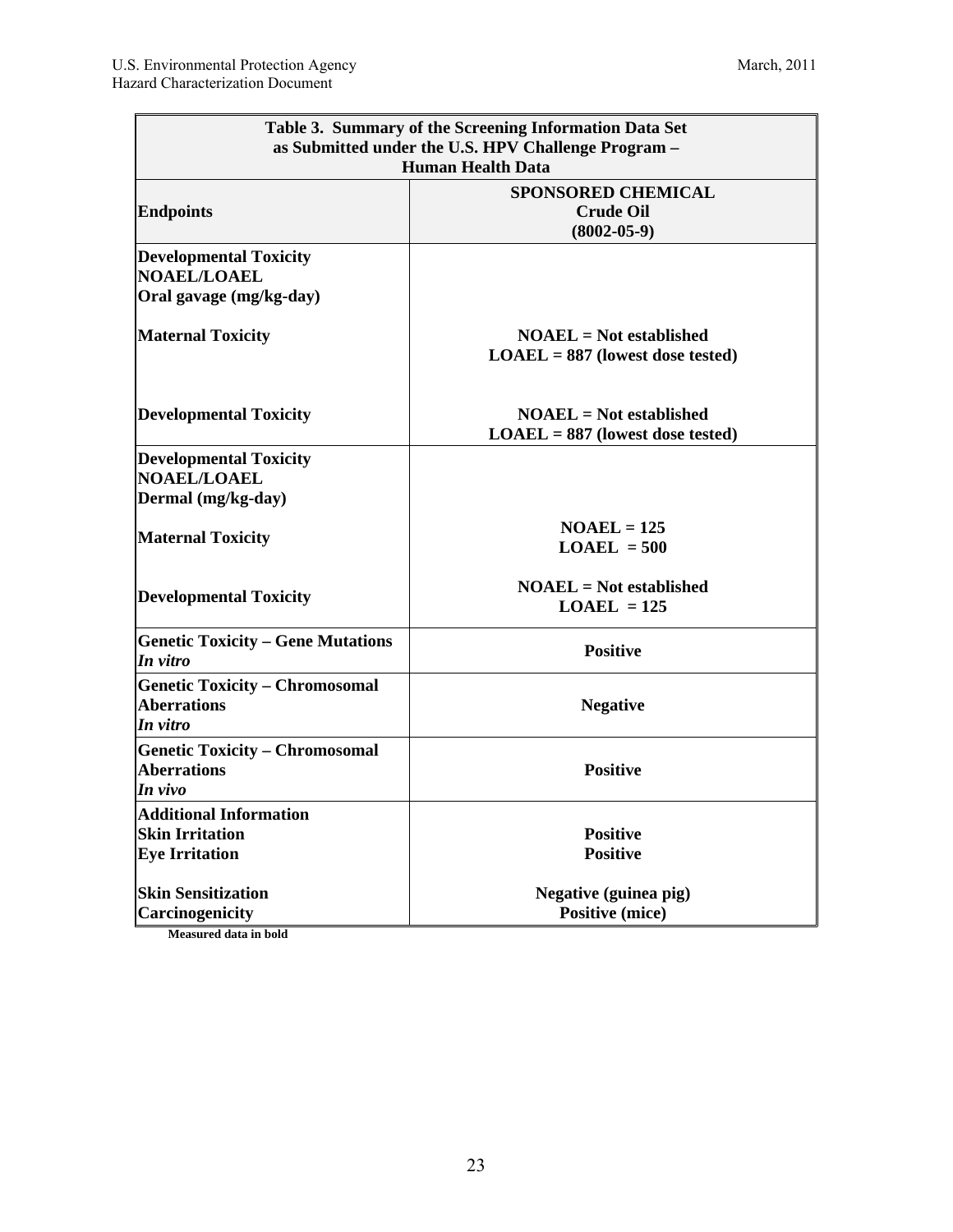## **4. Hazard to the Environment**

A summary of aquatic toxicity data submitted for SIDS endpoints is provided in Table 4.

#### *Acute Toxicity to Fish*

#### *Crude oil (0.5% paraffinic)*

Rainbow trout (*Oncorhynchus mykiss)* were exposed to crude oil (0.5% paraffinic) as water accommodated fractions (WAFs) under static-renewal conditions in a closed test system for 96 hours. The loading rates were 0, 1.4, 3.2, 8.5, 21 and 50 mg/L. Analytical monitoring of test concentrations consisted of measurements of benzene, toluene, ethylbenzene, and xylene (BTEX) concentrations and mean measured concentrations were 0, 0.123, 0.295, 0.822, 1.78 and 4.39 mg/L, respectively. Mortalities were limited to fish exposed to loading rates of 21 (5/10 fish) and 50 mg/L (10/10 fish). No mortalities were observed at a loading rate concentration of 8.5 mg/L.

## **96-h**  $LL_{50} = 21$  mg/L

## *Crude oil (3% paraffinic)*

Rainbow trout (*Oncorhynchus mykiss)* were exposed to crude oil (3% paraffinic) as WAFs under static-renewal conditions in a closed test system for 96 hours. The loading rates were 0, 2.7, 6.8, 16, 40 and 109 mg/L. Analytical monitoring of test concentrations consisted of measurements of BTEX concentrations and mean measured concentrations were 0, 0.085, 0.261, 0.505, 1.13 and 1.96 mg/L, respectively. Mortalities were limited to fish exposed to loading rates of 40 (5/10 fish) and 109 mg/L (10/10 fish). No mortalities were observed at a loading rate concentration of 16 mg/L.

## $96-h$  LL<sub>50</sub> = 41 mg/L

## *Prudhoe Bay crude oil*

(1) Slimy sculpins (*Cottus cognatus*;  $\geq$  12 juveniles/group) were exposed to five to seven unspecified measured concentrations of Prudhoe Bay crude oil as a water-soluble fraction under static conditions for 96 hours.

## **96-h**  $LC_{50} = 3$  mg/L

(2) Threespine sticklebacks (*Gasterosteus aculeatus*; ≥ 12 adults/group) were exposed to five to seven unspecified measured concentrations of Prudhoe Bay crude oil as a water-soluble fraction under static conditions for 96 hours.

## $96-h LC_{50} > 6.9 mg/L$

ECOTOX database (Reference No. 5622).

(3) Sockeye salmon (*Oncorhynchus nerka*; ≥ 12/group) were exposed to five to seven unspecified measured concentrations of Prudhoe Bay crude oil as a water-soluble fraction under static conditions for 96 hours. Tests were conducted in freshwater and seawater. **96-h LC**<sub>50</sub> = **1.1 mg/L** (seawater) **96-h LC<sub>50</sub> = 2.2 mg/L** (freshwater)

ECOTOX database (Reference No. 5622).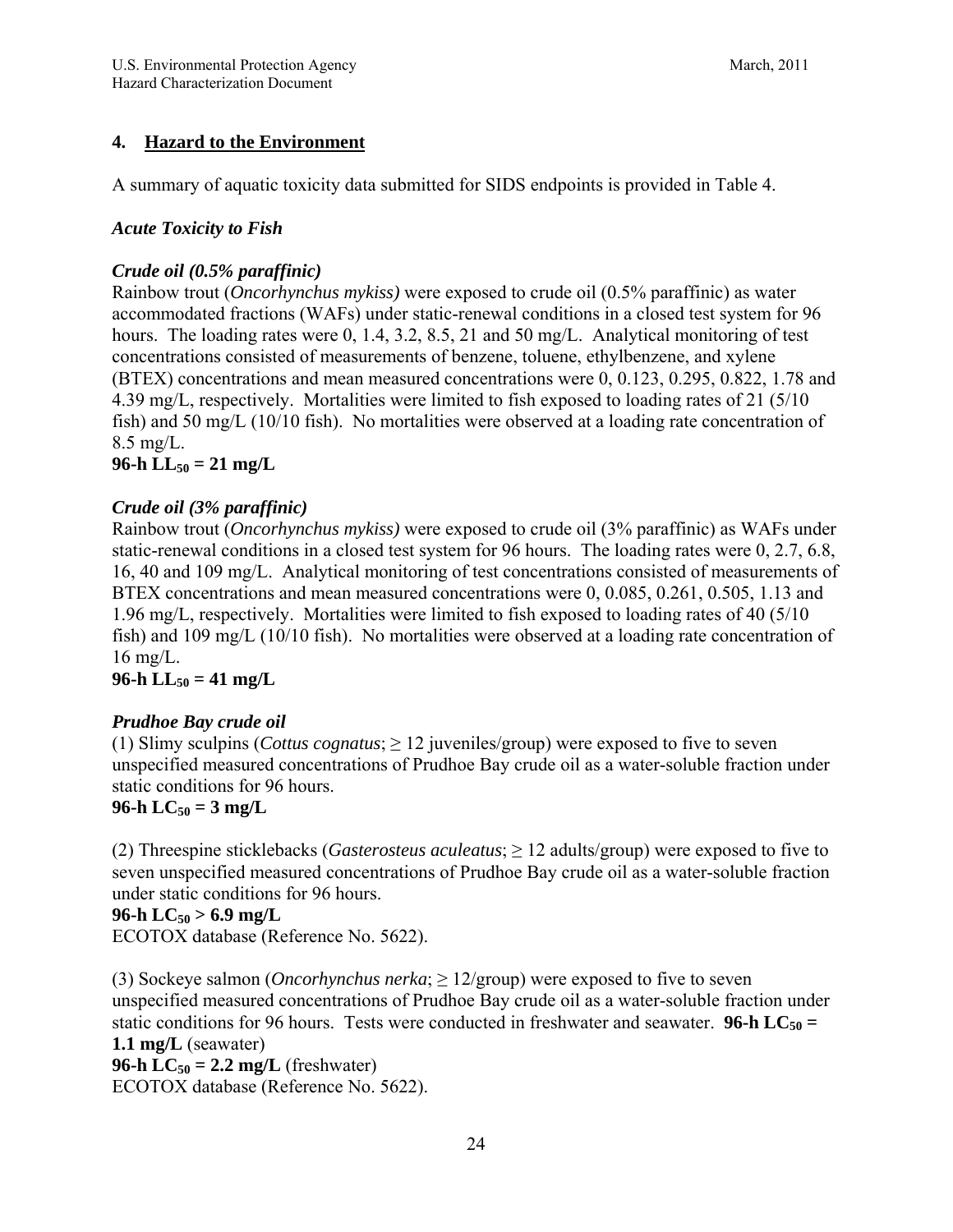(4) Chinook salmon (*Oncorhynchus tshawytscha*; ≥ 12/group) were exposed to five to seven unspecified measured concentrations of Prudhoe Bay crude oil as a water-soluble fraction under static conditions for 96 hours.

#### **96-h**  $LC_{50} = 1.5$  mg/L

ECOTOX database (Reference No. 5622).

(5) Chinook salmon (*Oncorhynchus tshawytscha*; 8/group) were exposed to unspecified measured concentrations of Prudhoe Bay crude oil as WAFs under flow-through conditions for 96 hours. The test was performed in triplicate.

#### $96-h LC_{50} = 7.46 mg/L$

ECOTOX database (Reference No. 5622).

(6) Arctic char (*Salvelinus alpines*; ≥ 12/group) were exposed to five to seven unspecified measured concentrations of Prudhoe Bay crude oil as water-soluble fractions under static conditions for 96 hours.

#### **96-h**  $LC_{50} = 2.2$  mg/L

ECOTOX database (Reference No. 5622).

(7) Arctic grayling (*Thymallus arcticus*;  $\geq 12$ /group) were exposed to five to seven unspecified measured concentrations of Prudhoe Bay crude oil as water-soluble fractions under static conditions for 96 hours.

#### **96-h**  $LC_{50} = 2.0$  mg/L

ECOTOX database (Reference No. 5622).

(8) Dolly Varden (*Salvelinus malma*;  $\geq$  12/group) were exposed to five to seven unspecified measured concentrations of Prudhoe Bay crude oil as a water-soluble fraction under static conditions for 96 hours. Tests were conducted in freshwater and seawater.

**96-h LC<sub>50</sub> = 1.4 mg/L** (seawater) **96-h LC<sub>50</sub> = 2.7 mg/L** (freshwater)

(9) Fourhorn sculpin (*Myoxocephalus quadricornis*) were exposed to Prudhoe Bay crude oil at measured concentrations of 27, 39.5, 49.6 or 52.1 mg/L under static-renewal conditions for 96 hours.

## **96-h**  $LC_{50} = 42$  mg/L

(10) Pink salmon (*Oncorhynchus gorbuscha*; ≥ 12/group) were exposed to five to seven unspecified measured concentrations of Prudhoe Bay crude oil as a water-soluble fraction under static conditions for 96 hours. Tests were conducted in freshwater and seawater. **96-h**  $LC_{50} = 3.7$  mg/L (seawater) **96-h LC<sub>50</sub> = 8.0 mg/L** (freshwater)

(11) Coho salmon (*Oncorhynchus kisutch*; ≥ 12/group) were exposed to five to seven unspecified measured concentrations of Prudhoe Bay crude oil as a water-soluble fraction under static conditions for 96 hours.

#### **96-h**  $LC_{50} = 1.5$  mg/L

ECOTOX database (Reference No. 5622).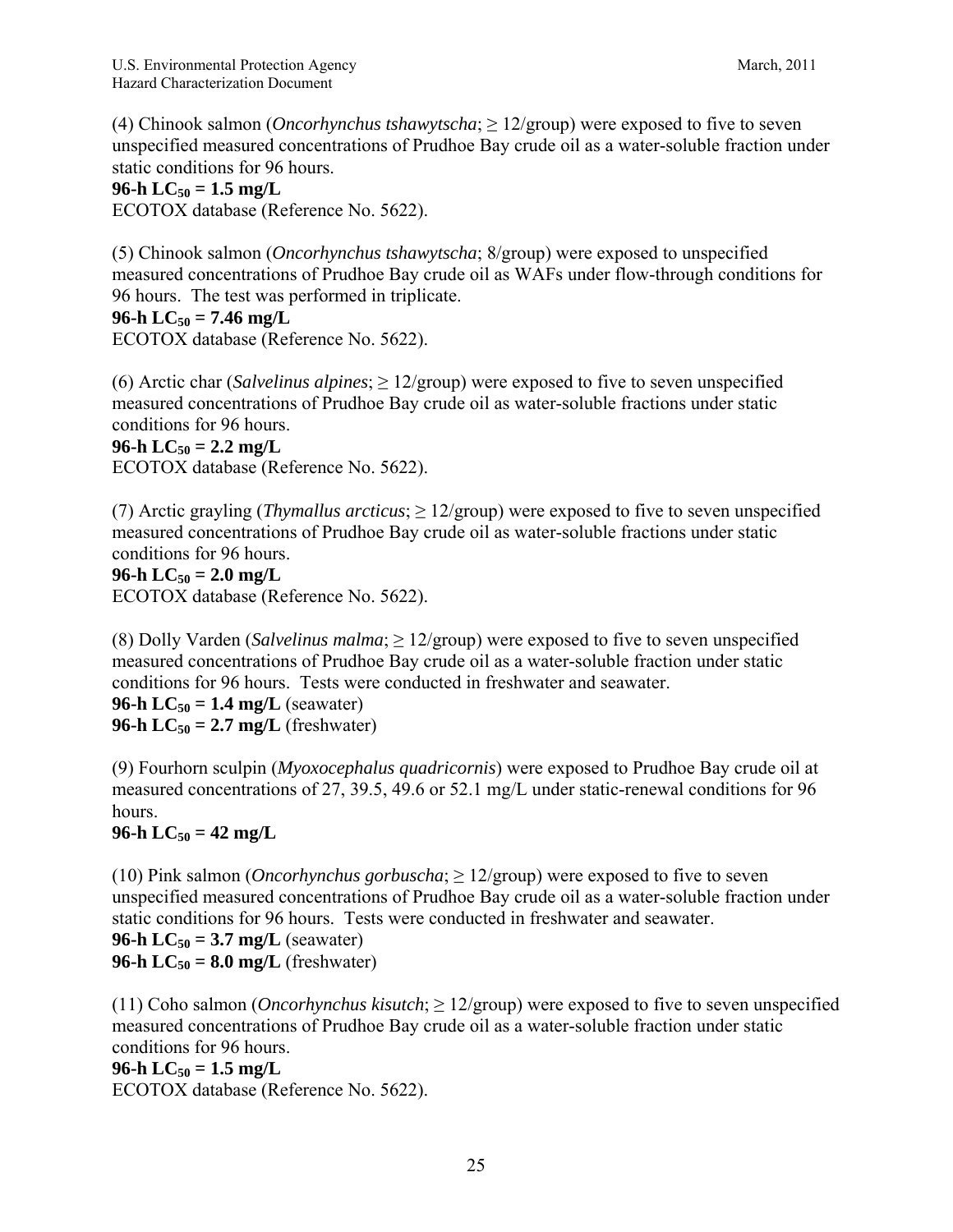(12) Coho salmon (*Oncorhynchus kisutch*; 12/group) were exposed to crude oil as a watersoluble fraction at unspecified measured concentrations under static conditions for 96 hours. **96-h**  $LC_{50} = 10.4$  mg/L

ECOTOX database (Reference No. 477).

## *Cook Inlet crude oil*

(1) Pink salmon (*Oncorhynchus gorbuscha*; 10 – 15/group) were exposed to Cook Inlet crude oil as a water-soluble fraction at unspecified measured concentrations under static conditions for 96 hours.

**96-h**  $LC_{50} = 1.5$  mg/L at 4 °C **96-h**  $LC_{50} = 1.7$  mg/L at  $8 °C$ 96-h LC<sub>50</sub> = 1.8 mg/L at 12 °C

(2) Coho salmon (*Oncorhynchus kisutch*) were exposed to Cook Inlet crude oil as a watersoluble fraction at unspecified concentrations under flow-through conditions for 96 hours. The  $LC_{50}$  was based upon measured concentrations.

 $96-h$  LC<sub>50</sub> =  $0.73-1.1$  mg/L

## *Crude oil (geographic source not specified)*

Pink salmon (*Oncorhynchus gorbuscha*; 25/group) were exposed to crude oil as a water-soluble fraction at measured concentrations of 0.21, 0.40, 0.58 or 0.87 mg/L under flow-through conditions for 96 hours.

**96-h**  $LC_{50} = 1.2$  mg/L

## *Crude oil (Arabian Medium)*

(1) Inland silversides (*Menidia beryllina*) were exposed to crude oil (arabian medium) as water accommodated fractions (WAFs) under static-renewal conditions in a closed test system for 96 hours. The loading rates were 0 (control),  $1.58$ ,  $1.65$ ,  $3.03$ ,  $4.15$ , and  $5.18$  and mg/L. Mean measured concentrations were 0 (control), 0.83, 1.38, 2.93, 4.38, and 4.79 mg/L, respectively.  $96-h LC_{50} = 5.0 mg/L$ 

(2) Inland silversides (*Menidia beryllina*) were exposed to crude oil (arabian medium) as water accommodated fractions (WAFs) under static-renewal conditions in a closed test system for 96 hours. Measure concentrations were not specified.  $96-h LC_{50} = 15.6 mg/L$ 

(3) Inland silversides (*Menidia beryllina*) were exposed to crude oil (arabian medium) as water accommodated fractions (WAFs) under static-renewal conditions in a closed test system for 96 hours. The loading rates were not specified. Mean measured concentrations were 0 (control), 2.5, 5.4, 6.9, 9.0 and 14.5 mg/L, respectively. **96-h**  $LC_{50} = 14.5$  mg/L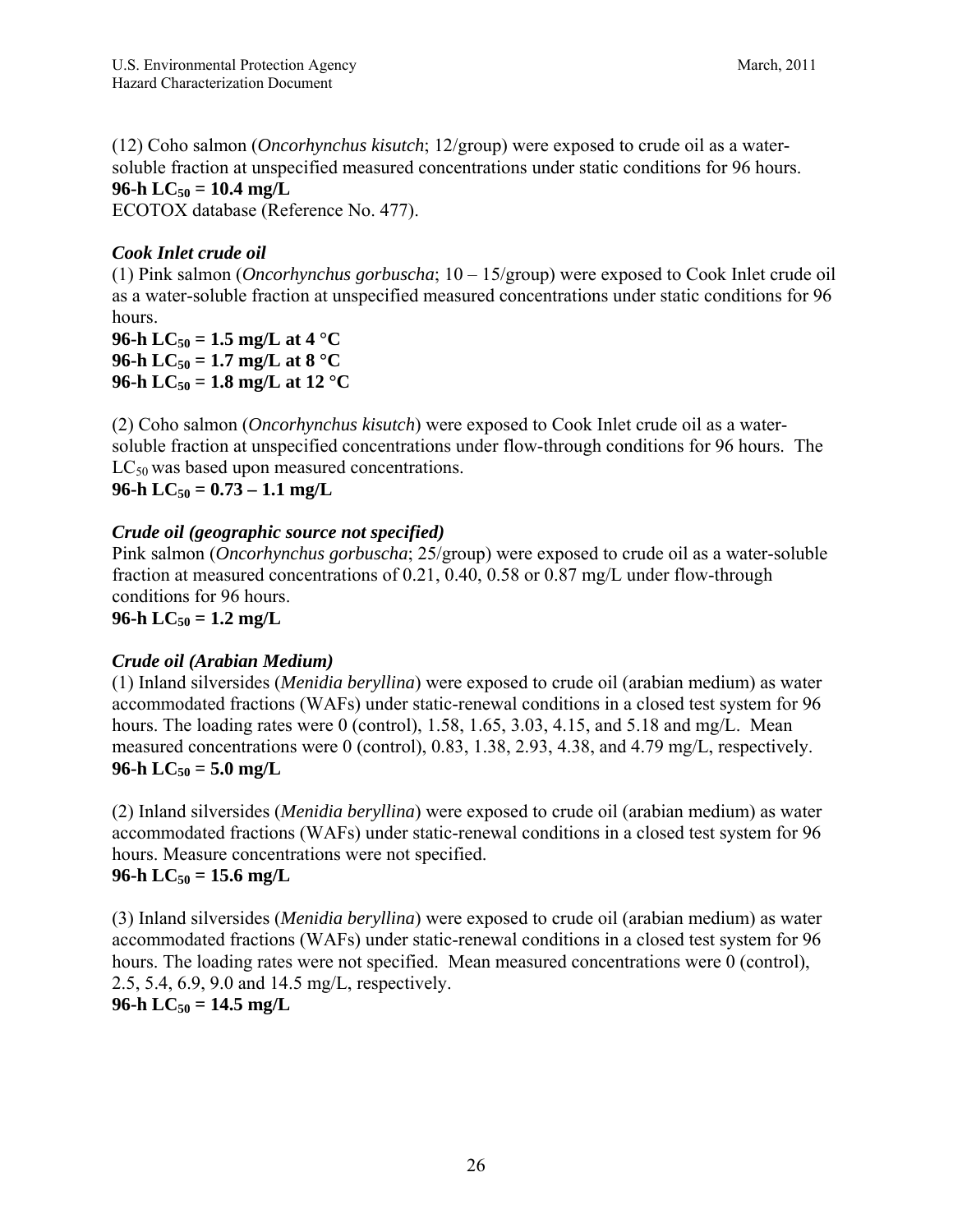## *Crude oil (Arabian Medium)*

(1) Sheepshead minnows (*Cyprinodon variegatus*) were exposed to crude oil (arabian medium) as water accommodated fractions (WAFs) under flow-through test system for 96 hours. The loading rates were 0 (control), 3.12, 5.09, 4.72, 5.94, and 6.73 and mg/L. Mean measured concentrations were 0 (control), 1.99, and 5.42 mg TPH/L, respectively. **96-h**  $LC_{50} = 4.0$  mg/L

(2) Sheepshead minnows (*Cyprinodon variegatus*) were exposed to crude oil (arabian medium) as water accommodated fractions (WAFs) under flow-through conditions in a closed test system for 96 hours. The loading rates were not specified. Mean measured concentrations were 0 (control), 1.7, 2.6, 4.8, 4.7 and 5.7 mg/L, respectively. **96-h**  $LC_{50} = 5.7$  mg/L

## *Crude oil (Prudhoe Bay)*

(1) Inland silversides (*Menidia beryllina*) were exposed to crude oil (Prudhoe Bay) as water accommodated fractions (WAFs) under static-renewal conditions in a closed test system for 96 hours. Measure concentrations were not specified.

 $96-h$  LC<sub>50</sub> = 14.80 mg/L

(2) Inland silversides (*Menidia beryllina*) were exposed to crude oil (Prudhoe Bay) as water accommodated fractions (WAFs) under flow-through test system for 96 hours. Measure concentrations were not specified.

## **96-h LC50 > 19.86 mg/L**

## *Crude oil (Bass Strait)*

Crimson-spotted rainbow fish (*Melanotaenia fluviatilis*) were exposed to crude oil (bass strait) as water accommodated fractions (WAFs) under static-renewal conditions in a closed test system for 96 hours. The loading rates were 0 (control), 5, 10, 20, 40, and 80% water soluble fraction of crude oil. Mean measured concentrations were 0 (control), 0.2, 0.4, 0.7, 1.4, and 2.7 mg/L, respectively.

 $96-h LC_{50} = 1.28 mg/L$ 

## *Crude oil (Louisiana Sweet)*

Inland silversides (*Menidia beryllina*) were exposed to crude oil (Louisiana Sweet) as water accommodated fractions (WAFs) under static-renewal conditions in a closed test system for 96 hours. Measure concentrations were not specified.  $96-h LC_{50} > 3.0 mg/L$ 

## *Crude oil (Alaska North Slope)*

(1) Inland silversides (*Menidia beryllina*) were exposed to crude oil (Alaska North slope) as water accommodated fractions (WAFs) under flow-through test system for 96 hours. Measure concentrations were not specified.

## $96-h LC_{50} = 26.4 mg/L$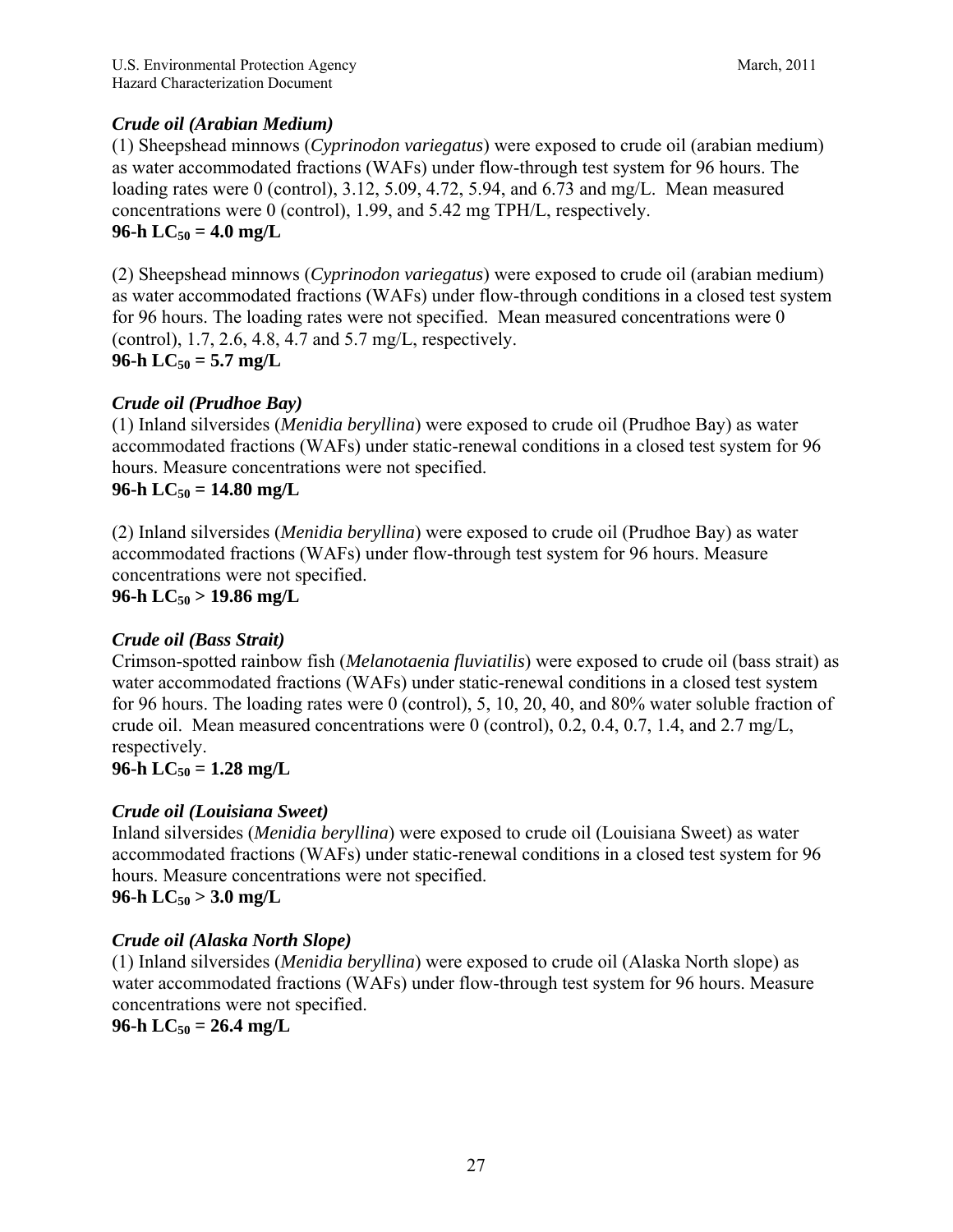## *Acute Toxicity to Aquatic Invertebrates*

## *Crude oil (0.5% paraffinic)*

Kelp forest mysid shrimp *(Holmesiysis costata)* were exposed to crude oil (0.5% paraffinic) as WAFs under static-renewal conditions for 96 hours. The loading rates were 0, 0.14, 0.28, 1.4, 3.5 and 11 mg/L. Analytical monitoring of test concentrations consisted of measurements of BTEX concentrations and all measured concentrations were  $\leq 0.5$  mg/L. Mortality was 0, 10, 10, 5, 75 and 100% at loading rates of 0, 0.14, 0.28, 1.4, 3.5 and 11 mg/L, respectively. **96-h**  $LL_{50} = 2.7$  mg/L

## *Crude oil (3% paraffinic)*

Kelp forest mysid shrimp *(Holmesiysis costata)* were exposed to crude oil (3% paraffinic) as WAFs under static-renewal conditions for 96 hours. The loading rates were 0, 0.6, 1.7, 3.6, 8.3 and 21 mg/L. Analytical monitoring of test concentrations consisted of measurements of BTEX concentrations and all measured concentrations were  $\leq 0.247$  mg/L. Mortality was 5, 10, 15, 30, 100 and 100% at loading rates of 0, 0.6, 1.7, 3.6, 8.3 and 21 mg/L, respectively. **96-h**  $LL_{50} = 4.1$  mg/L

## *Kuwait crude oil*

(1) Mysid shrimp (*Mysidopsis bahia)* were exposed to Kuwait crude oil (68.56% paraffins, 15.69% aromatics and 11.86% naphthenes) as WAFs under static-renewal conditions in a closed test system for 96 hours. The loading rates were not specified. The measured concentrations were 0 (control), 1.05, 1.54, 2.85, 3.62, and 5.63 mg/L **96-h**  $LC_{50} = 0.56$  mg/L

## *Crude oil (Alaska North Slope)*

Mysid shrimp (*Mysidopsis bahia)* were exposed to Alaska North slope crude oil as WAFs under static-renewal conditions in a closed test system for 96 hours. The loading or measure rates were not specified.

## **96-h**  $LC_{50} = 2.6$  mg/L

## *Crude oil (Arabian Medium)*

Mysid shrimp (*Americamysis bahia)* were exposed to Arabian medium slope crude oil as WAFs under flow-through test system for 96 hours. Mean measured concentrations were 0 (control), 2.4, 3.1, 4.7, 11.6 mg TPH/L. Loading rates were not specified. **96-h**  $LC_{50} = 11.6$  mg/L

## *Crude oil (Louisiana Sweet)*

Mysid shrimp (*Americamysis bahia)* were exposed to Louisiana sweet crude oil as WAFs under static-renewal conditions in a closed test system for 96 hours. The loading or measure rates were not specified.

**96-h**  $LC_{50} = 2.7$  mg/L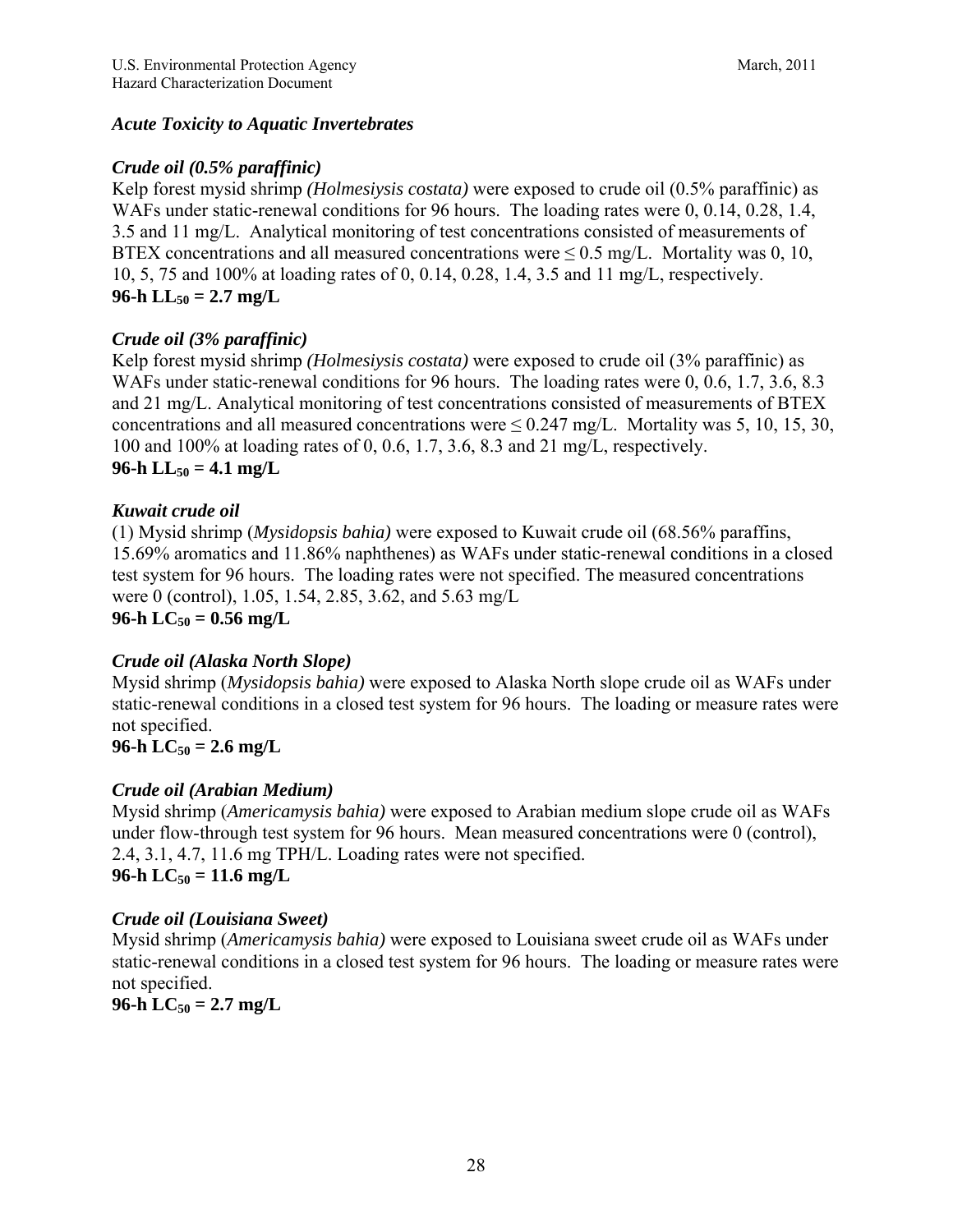## *Crude oil (Alaska North Slope)*

Mysid shrimp (*Americamysis bahia)* were exposed to Alaska North slope crude oil as WAFs under flow-through test system for 96 hours. The loading or measure rates were not specified. **96-h**  $LC_{50} = 9.6$  mg/L

## *Crude oil (Pitas Point)*

Water fleas (*Daphnia magna)* were exposed to crude oil (Pitas point) as WAFs under staticrenewal conditions in a closed test system for 96 hours. The loading or measure rates were not specified.

**96-h**  $EC_{50} = 5.9$  mg/L

## *Amauligak crude oil*

*Daphnia magna* were exposed to Amauligak crude oil as a water-soluble fraction at unspecified concentrations under static conditions in sealed test chambers for 48 hours. The test was conducted twice. The  $EC_{50}$  was calculated by combining data from both tests and was based upon concentrations measured using fluorescence spectroscopy.

**48-h**  $EC_{50} = 1.66$  mg/L

Maclean and Doe (1989).

## *Sable Island crude oil*

*Daphnia magna* were exposed to Sable Island crude oil as a water-soluble fraction at unspecified concentrations under static conditions in sealed test chambers for 48 hours. The test was conducted in triplicate. The  $EC_{50}$  was calculated by combining data from the three tests and was based upon concentrations measured using fluorescence spectroscopy.

#### **48-h**  $EC_{50} = 0.41$  mg/L

Maclean and Doe (1989).

## *Hibernia crude oil*

*Daphnia magna* were exposed to Hibernia crude oil as a water-soluble fraction at unspecified concentrations under static conditions in sealed test chambers for 48 hours. The test was conducted twice. The  $EC_{50}$  was calculated by combining data from both tests and was based upon concentrations measured using fluorescence spectroscopy. **48-h**  $EC_{50} = 1.1$  mg/L

# *Bent Horn crude oil*

*Daphnia magna* were exposed to Bent Horn crude oil as a water-soluble fraction at unspecified concentrations under static conditions in sealed test chambers for 48 hours. The test was conducted twice. The  $EC_{50}$  was calculated by combining data from both tests and was based upon concentrations measured using fluorescence spectroscopy

## **48-h**  $EC_{50} = 1.1$  mg/L

Maclean and Doe (1989).

#### *Western sweet crude oil blend*

*Daphnia magna* were exposed to Western sweet crude oil blend as a water-soluble fraction at unspecified concentrations under static conditions in sealed test chambers for 48 hours. The test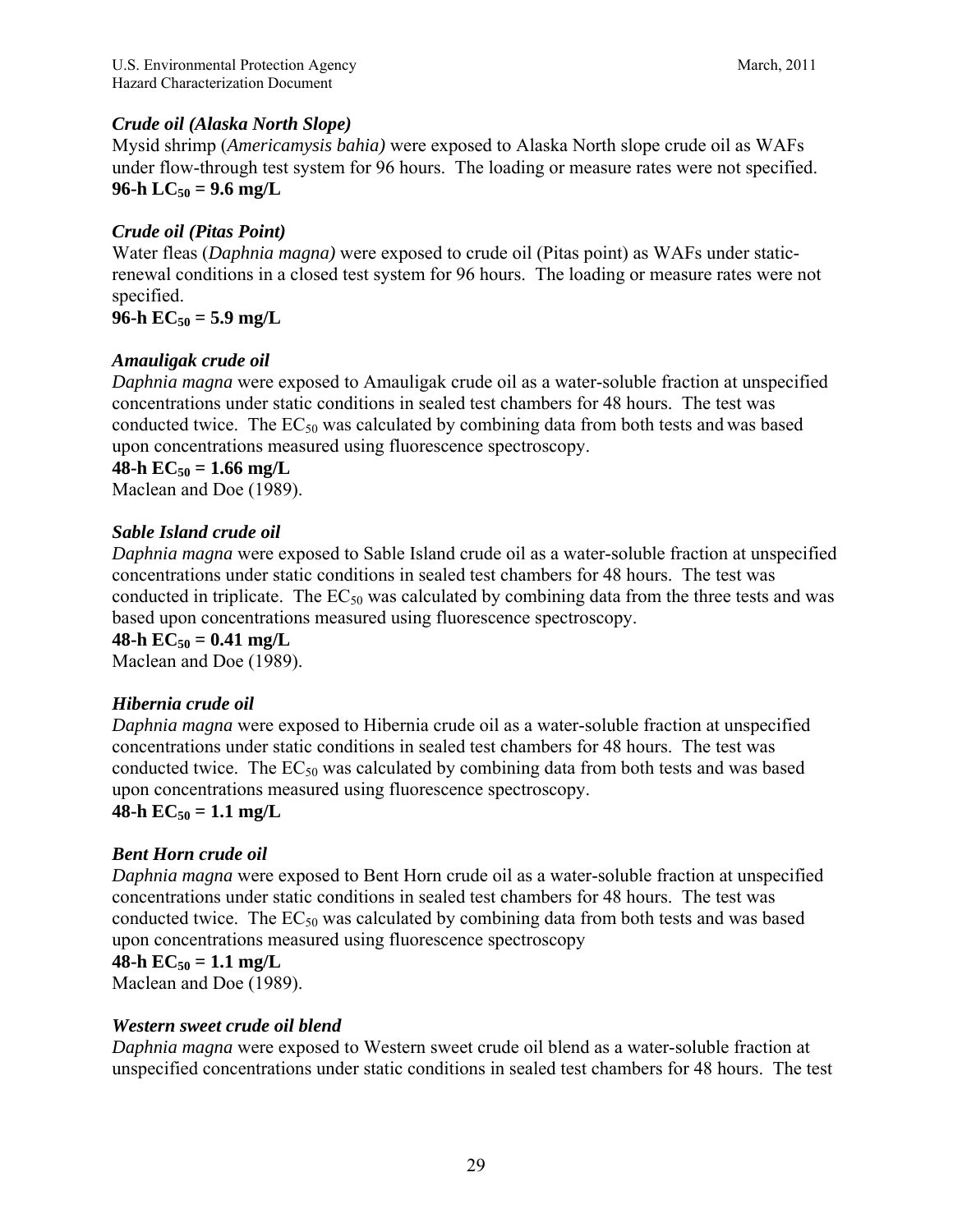was conducted twice. The  $EC_{50}$  was calculated by combining data from both tests and was based upon concentrations measured using fluorescence spectroscopy.  $48-h$  EC<sub>50</sub> = 1.12 mg/L

#### *Transmountain crude oil*

*Daphnia magna* were exposed to Transmountain crude oil as a water-soluble fraction at unspecified concentrations under static conditions in sealed test chambers for 48 hours. The test was conducted twice. The  $EC_{50}$  was calculated by combining data from both tests and was based upon concentrations measured using fluorescence spectroscopy.

#### **48-h**  $EC_{50} = 1.1$  mg/L

Maclean and Doe (1989).

#### *Norman Wells crude oil*

*Daphnia magna* were exposed to Norman Wells crude oil as a water-soluble fraction at unspecified concentrations under static conditions in sealed test chambers for 48 hours. The test was conducted in triplicate. The  $EC_{50}$  was calculated by combining data from the three tests and was based upon concentrations measured using fluorescence spectroscopy.

**48-h**  $EC_{50} = 1.66$  mg/L Maclean and Doe (1989).

# *Venezuelan BCF-22 crude oil*

*Daphnia magna* were exposed to Venezuelan BCF-22 crude oil as a water-soluble fraction at unspecified concentrations under static conditions in sealed test chambers for 48 hours. The test was conducted twice. The  $EC_{50}$  was calculated by combining data from both tests and was based upon concentrations measured using fluorescence spectroscopy. **48-h**  $EC_{50} = 1.72$  mg/L

#### *Lago Medio crude oil*

*Daphnia magna* were exposed to Lago Medio crude oil as a water-soluble fraction at unspecified concentrations under static conditions for in sealed test chambers 48 hours. The test was conducted twice. The  $EC_{50}$  was calculated by combining data from both tests and was based upon concentrations measured using fluorescence spectroscopy.

#### **48-h**  $EC_{50} = 3.22$  mg/L

Maclean and Doe (1989).

#### *Prudhoe crude oil*

*Daphnia magna* were exposed to Prudhoe crude oil as a water-soluble fraction at unspecified concentrations in sealed test chambers under static conditions for 48 hours. The test was conducted twice. The  $EC_{50}$  was calculated by combining data from both tests and was based upon concentrations measured using gas chromatography.

#### **48-h**  $EC_{50} = 3.4$  mg/L

Maclean and Doe (1989).

#### *Atkinson crude oil*

*Daphnia magna* were exposed to Atkinson crude oil as a water-soluble fraction at unspecified concentrations in sealed test chambers under static conditions for 48 hours. The test was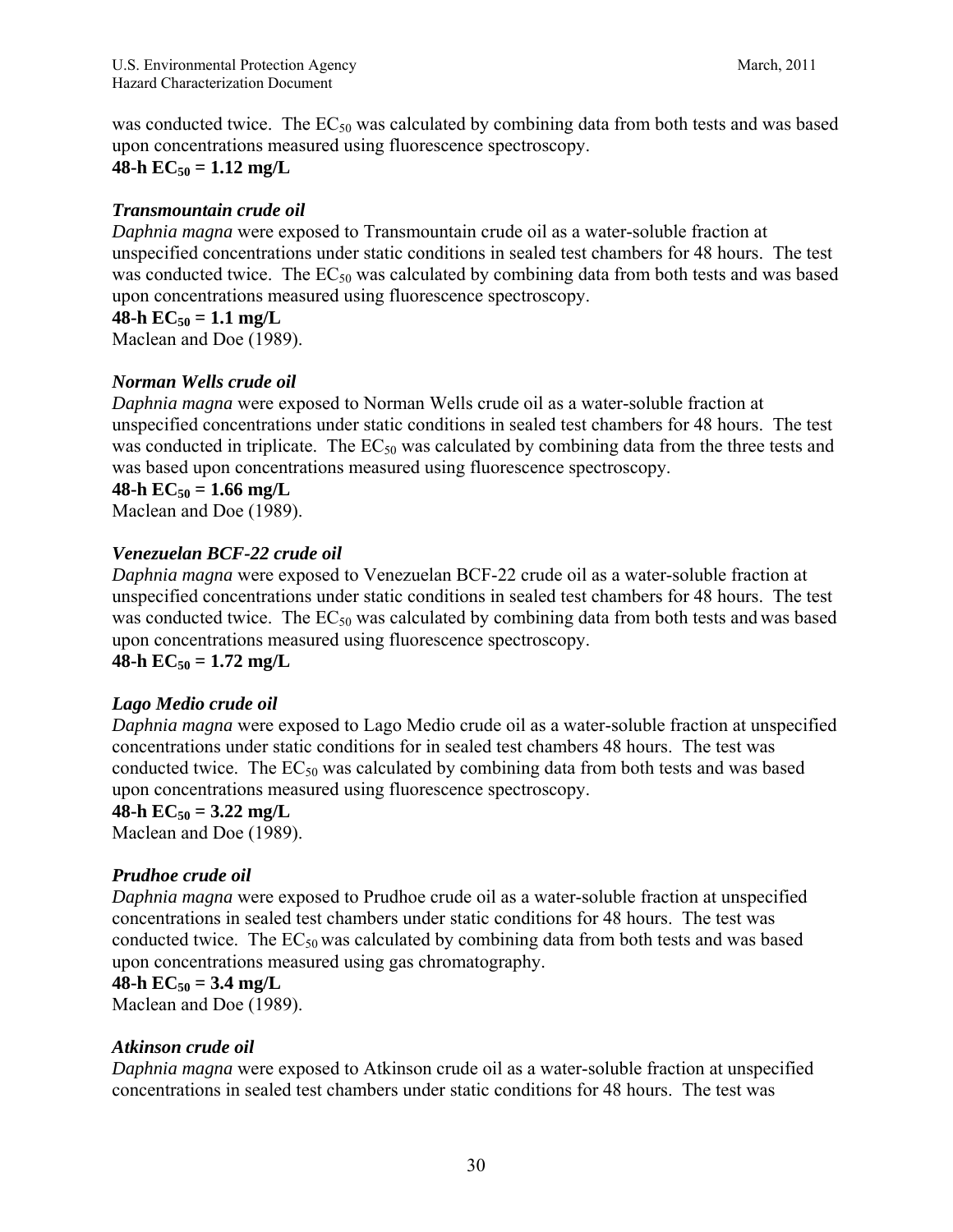conducted twice. The  $EC_{50}$  was calculated by combining data from both tests and was based upon concentrations measured using fluorescence spectroscopy.

**48-h**  $EC_{50} = 0.61$  mg/L

Maclean and Doe (1989).

## *Venture condensate crude oil*

*Daphnia magna* were exposed to Venture condensate crude oil as a water-soluble fraction at unspecified concentrations in sealed test chambers under static conditions for 48 hours. The test was conducted twice. The  $EC_{50}$  was calculated by combining data from both tests and was based upon concentrations measured using fluorescence spectroscopy.

**48-h**  $EC_{50} = 0.83$  mg/L

Maclean and Doe (1989).

## *Tarsuit crude oil*

*Daphnia magna* were exposed to Tarsuit crude oil as a water-soluble fraction at unspecified concentrations in sealed test chambers under static conditions for 48 hours. The test was conducted twice. The  $EC_{50}$  was calculated by combining data from both tests and was based upon concentrations measured using gas chromatography.

#### 48-h  $EC_{50} = 0.85$  mg/L

Maclean and Doe (1989).

#### *Crude oil (Oseberg)*

Water fleas (*Daphnia magna)* were exposed to crude oil (Oseberg) as WAFs under staticrenewal conditions in a closed test system for 96 hours. The loading or measure rates were not specified.

**96-h**  $EC_{50} = 13.3$  mg/L

#### *Crude oil (Hondo)*

Water fleas (*Daphnia magna)* were exposed to crude oil (Hondo) as WAFs under static-renewal conditions in a closed test system for 96 hours. The loading or measure rates were not specified.  $96-h$   $EC_{50} = 11.8$  mg/L

## *Crude oil (Dos Cuadras)*

Water fleas (*Daphnia magna)* were exposed to crude oil (Dos Cuadras) as WAFs under staticrenewal conditions in a closed test system for 96 hours. The loading or measure rates were not specified.

**96-h**  $EC_{50} = 4.6$  mg/L

#### *Crude oil (Carpinteria)*

Water fleas (*Daphnia magna)* were exposed to crude oil (Carpinteria) as WAFs under staticrenewal conditions in a closed test system for 96 hours. The loading or measure rates were not specified.

 $96-h$   $EC_{50} = 5.5$  mg/L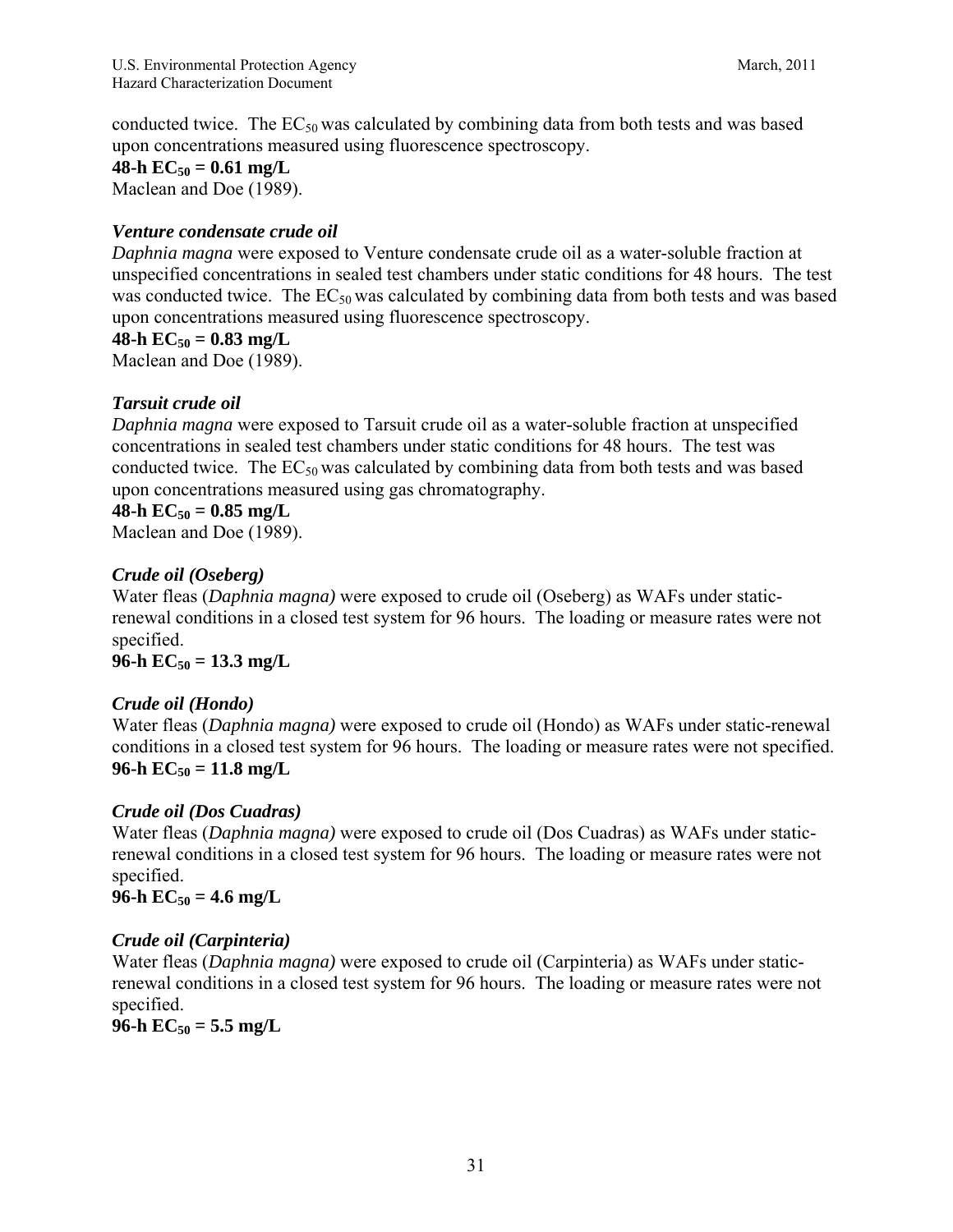## *Crude oil (BCF 24)*

Water fleas (*Daphnia magna)* were exposed to crude oil (BCF 24) as WAFs under static-renewal conditions in a closed test system for 96 hours. The loading or measure rates were not specified. **96-h**  $EC_{50} = 10.6$  mg/L

## *Crude oil (Santa)*

Water fleas (*Daphnia magna)* were exposed to crude oil (Santa) as WAFs under static-renewal conditions in a closed test system for 96 hours. The loading or measure rates were not specified.  $96-h$   $EC_{50} = 7.5$  mg/L

## *Crude oil (Sockeye)*

Water fleas (*Daphnia magna)* were exposed to crude oil (Sockeye) as WAFs under staticrenewal conditions in a closed test system for 96 hours. The loading or measure rates were not specified.

**96-h**  $EC_{50} = 12.1$  mg/L

#### *Crude oil (*West Texas Sour*)*

Water fleas (*Daphnia magna)* were exposed to crude oil (West Texas Sour) as WAFs under static-renewal conditions in a closed test system for 96 hours. The loading or measure rates were not specified.

 $96-h$   $EC_{50} = 28.7$  mg/L

## *Crude oil (West Texan Intermediate)*

Water fleas (*Daphnia magna)* were exposed to crude oil (West Texan Intermediate) as WAFs under static-renewal conditions in a closed test system for 96 hours. The loading or measure rates were not specified.

**96-h**  $EC_{50} = 12.7$  mg/L

## *Crude oil (Iranian Light)*

Water fleas (*Daphnia magna)* were exposed to crude oil (Iranian Light) as WAFs under staticrenewal conditions in a closed test system for 96 hours. The loading or measure rates were not specified.

 $96-h$   $EC_{50} = 12.3$  mg/L

## *Crude oil (Waxy Light Heavy Blend)*

Water fleas (*Daphnia magna)* were exposed to crude oil (waxy light heavy blend) as WAFs under static-renewal conditions in a closed test system for 96 hours. The loading or measure rates were not specified.

 $96-h$   $EC_{50} = 4.8$  mg/L

## *Crude oil (Arabian Light)*

Water fleas (*Daphnia magna)* were exposed to crude oil (Arabian light) as WAFs under staticrenewal conditions in a closed test system for 96 hours. The loading or measure rates were not specified.

 $96-h$   $EC_{50} = 11.4$  mg/L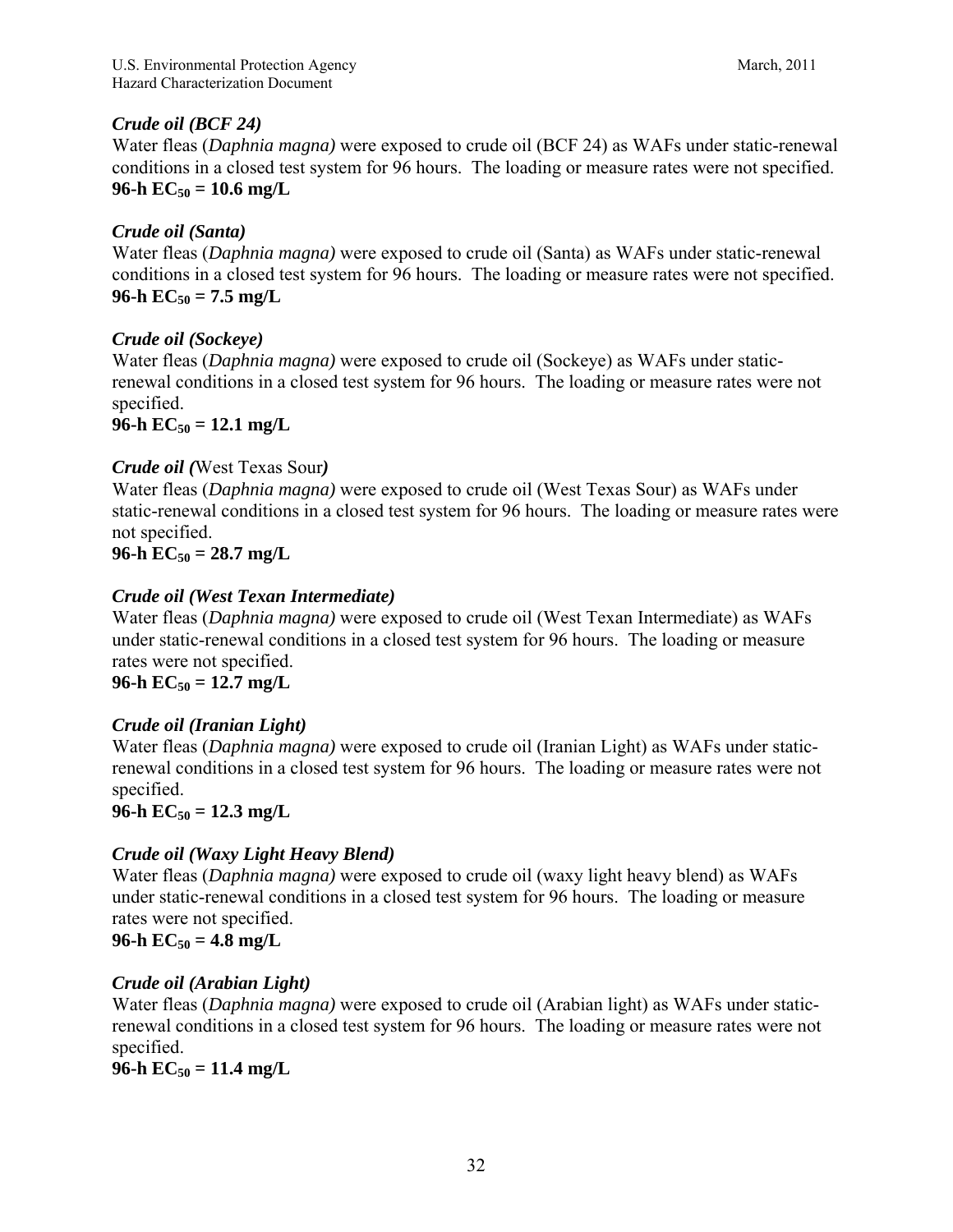## *Crude oil (Arabian Medium)*

Water fleas (*Daphnia magna)* were exposed to crude oil (Arabian medium) as WAFs under static-renewal conditions in a closed test system for 96 hours. The loading or measure rates were not specified.

 $96-h$   $EC_{50} = 7.4$  mg/L

## *Crude oil (Empire)*

Water fleas (*Daphnia magna)* were exposed to crude oil (empire) as WAFs under static-renewal conditions in a closed test system for 96 hours. The loading or measure rates were not specified.  $96-h$   $EC_{50} = 17.3$  mg/L

## *Toxicity to Aquatic Plants*

No adequate data were available

## *Chronic Toxicity to Invertebrates*

#### *Sen crude oil*

*Daphnia magna* were exposed to Sen crude oil for 21 days in solutions that contained suspended particles of kaolin clay  $(2 - 4 \mu m)$ . Immobility and reproduction were measured. The test included untreated controls and kaolin-exposed controls. No immobility was observed in the controls. Immobility rates were 10, 40 and 60% at crude oil concentrations of 0.5, 1 and 2 mg/L, respectively. Compared to kaolin-exposed controls, the number of total progeny was reduced by 45, 52 and 68% at crude oil concentrations of 0.5, 1 and 2 mg/L, respectively. Based on the more sensitive parameter (reproduction), the  $EC_{50}$  was between 0.5 and 1 mg/L.

# $0.5 \text{ mg/L} < 21 \text{--d} \text{ EC}_{50} < 1 \text{ mg/L}$

## *Ogarrio crude oil*

*Daphnia magna* were exposed to Ogarrio crude oil for 21 days in solutions that contained suspended particles of kaolin clay  $(2 - 4 \mu m)$ . Immobility and reproduction were measured. The test included untreated controls and kaolin-exposed controls. No immobility was observed in the controls. Immobility rates were 30, 100, 100 and 100% at crude oil concentrations of 1.25, 2.5, 5 and 10 mg/L, respectively. Compared to kaolin-exposed controls, the number of total progeny was reduced by 53, 99, 99 and 99% at crude oil concentrations of 1.25, 2.5, 5 and 10 mg/L, respectively. Based on the more sensitive parameter (reproduction), the  $EC_{50}$  was < 1.25 mg/L.  $21$ -d  $EC_{50} < 1.25$  mg/L

## *Caparroso crude oil*

*Daphnia magna* were exposed to Caparroso crude oil for 21 days in solutions that contained suspended particles of kaolin clay  $(2 - 4 \mu m)$ . Immobility and reproduction were measured. The test included untreated controls and kaolin-exposed controls. No immobility was observed in the controls. Immobility rates were 0, 0 and 50% at crude oil concentrations of 0.33, 0.67 and 1.3 mg/L, respectively. Compared to kaolin-exposed controls, the number of total progeny was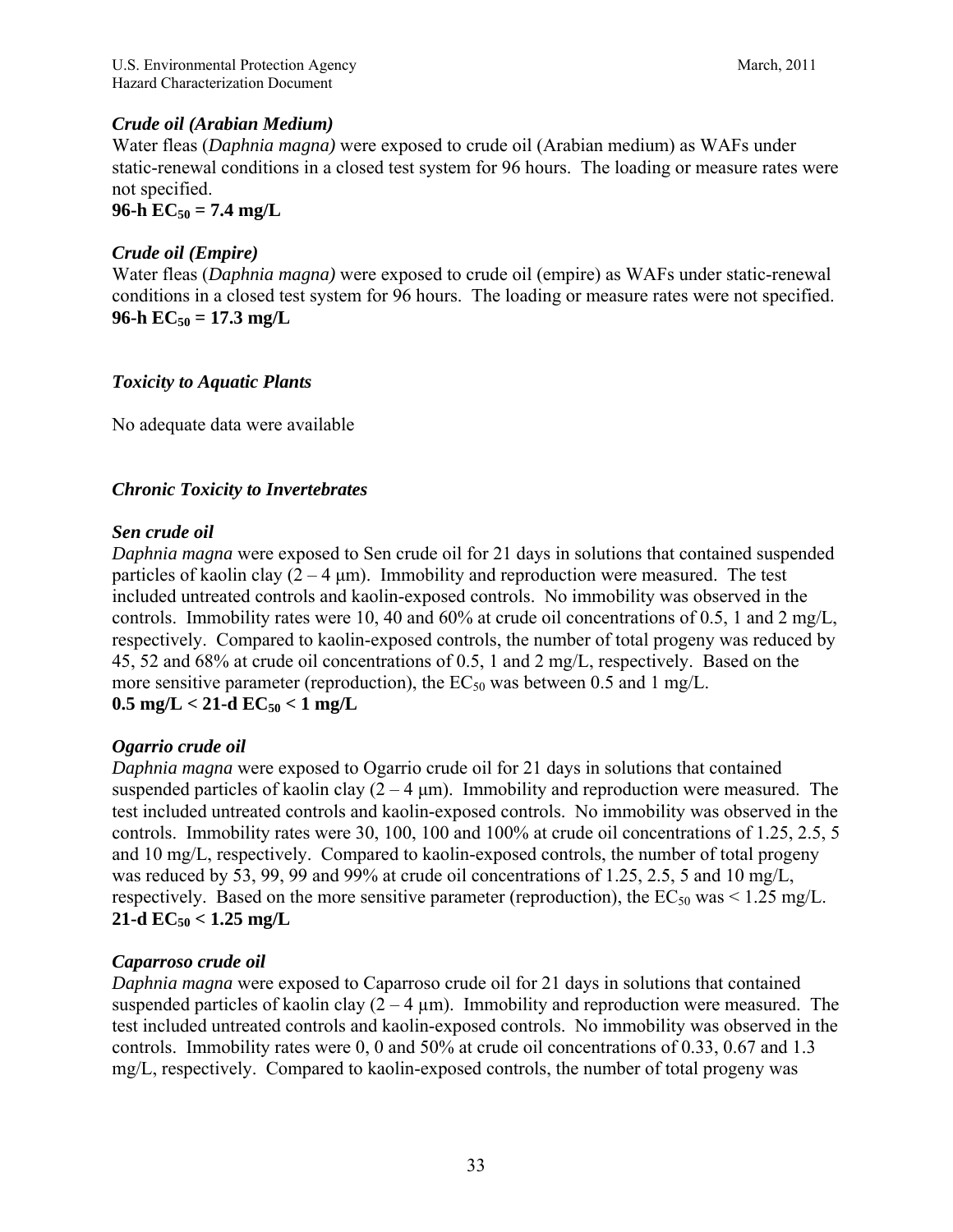reduced by 12, 32 and 35% at crude oil concentrations of 0.33, 0.67 and 1.3 mg/L, respectively. Based on the more sensitive parameter (immobility), the  $EC_{50}$  was  $\sim 1.3$  mg/L.  $21$ -d  $EC_{50} = \sim 1.3$  mg/L

## *Castarrical crude oil*

*Daphnia magna* were exposed to Castarrical crude oil for 21 days in solutions that contained suspended particles of kaolin clay  $(2 - 4 \mu m)$ . Immobility and reproduction were measured. The test included untreated controls and kaolin-exposed controls. No immobility was observed in the controls. Immobility rates were 90, 100 and 100% at crude oil concentrations of 2.7, 4.0 and 8.1 mg/L, respectively. Compared to kaolin-exposed controls, the number of total progeny was reduced by 83, 95 and 100% at crude oil concentrations of 2.7, 4.0 and 8.1 mg/L, respectively. Based on both parameters, the  $EC_{50}$  was  $\leq 2.7$  mg/L

## $21$ -d  $EC_{50} < 2.7$  mg/L

## *Iride crude oil*

*Daphnia magna* were exposed to Iride crude oil for 21 days in solutions that contained suspended particles of kaolin clay  $(2 - 4 \mu m)$ . Immobility and reproduction were measured. The test included untreated controls and kaolin-exposed controls. No immobility was observed in the controls. Immobility rates were 100% at crude oil concentrations  $\geq$  3.1 mg/L. Compared to kaolin-exposed controls, the number of total progeny was reduced by 89, 98, 100, 100, 100 and 100% at crude oil concentrations of 3.1, 4.7, 9.4, 18.8, 37.5 and 75.2 mg/L, respectively. Based on the both parameters, the  $EC_{50}$  was < 3.1 mg/L.

 $21$ -d  $EC_{50} < 3.1$  mg/L

## *Cárdenas crude oil*

*Daphnia magna* were exposed to Cárdenas crude oil for 21 days in solutions that contained suspended particles of kaolin clay  $(2 - 4 \mu m)$ . Immobility and reproduction were measured. The test included untreated controls and kaolin-exposed controls. No immobility was observed in the controls. Immobility rates were 0, 100, 90 and 100% at crude oil concentrations of 0.5, 1, 1.9 and 3.9 mg/L, respectively. Compared to kaolin-exposed controls, the number of total progeny was reduced by 27, 88, 96 and 89% at crude oil concentrations of 0.5, 1, 1.9 and 3.9 mg/L, respectively. Based on both parameters, the  $EC_{50}$  was between 0.5 and 1 mg/L.  $0.5 \text{ mg/L} < 21 \text{--d} \text{ EC}_{50} < 1 \text{ mg/L}$ 

## *Presidentes crude oil*

*Daphnia magna* were exposed to Presidentes crude oil for 21 days in solutions that contained suspended particles of kaolin clay  $(2 - 4 \mu m)$ . Immobility and reproduction were measured. The test included untreated controls and kaolin-exposed controls. No immobility was observed in the controls. Immobility rates were 80, 100, 100, 100 and 100% at crude oil concentrations of 3.6, 7.2, 14.5, 29 and 58 mg/L, respectively. Compared to kaolin-exposed controls, the number of total progeny was reduced by 71, 100, 100, 100 and 100% at crude oil concentrations of 3.6, 7.2, 14.5, 29 and 58 mg/L, respectively. Based on both parameters, the  $EC_{50}$  was < 3.6 mg/L. **21-d**  $EC_{50}$  **< 3.6 mg/L**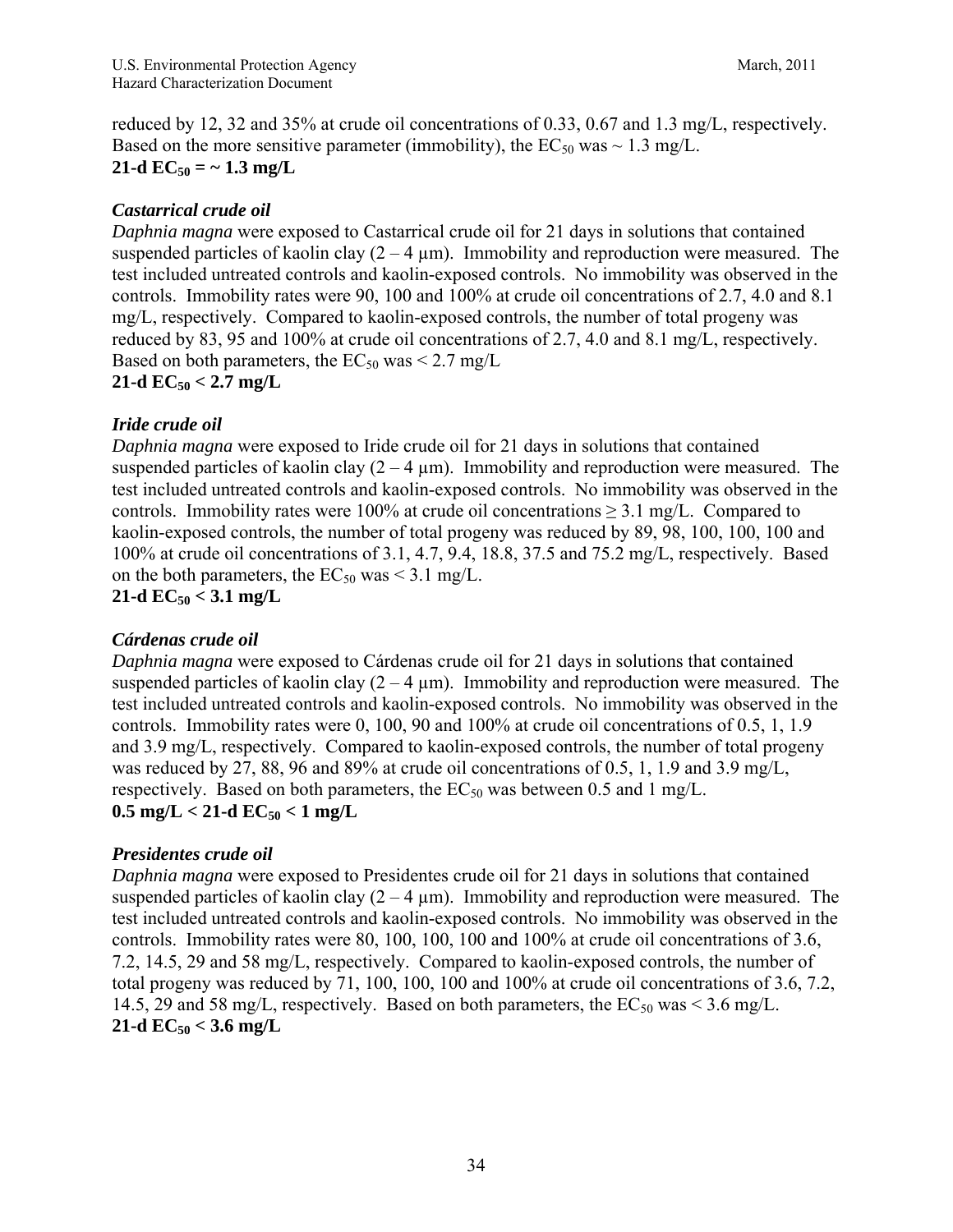**Conclusion:** The 96-h LC<sub>50</sub> of CASRN 8002-05-9 for fish ranges from 0.73 to 42 mg/L. The 48-h  $EC_{50}$  of CASRN 8002-05-9 for aquatic invertebrates ranges from 0.61 to 28 mg/L. The 21-d chronic toxicity to aquatic invertebrates ranges from 0.5 to 6 mg/L.

| Table 4. Summary of the Screening Information Data Set<br>as Submitted under the U.S. HPV Challenge Program -<br><b>Aquatic Toxicity Data</b> |                                                                    |  |  |
|-----------------------------------------------------------------------------------------------------------------------------------------------|--------------------------------------------------------------------|--|--|
| <b>Endpoints</b>                                                                                                                              | <b>SPONSORED CHEMICAL</b><br><b>Crude Oil</b><br>$(8002 - 05 - 9)$ |  |  |
| Fish<br><b>96-h LC</b> <sub>50</sub> (mg/L)                                                                                                   | $0.73 - 42$                                                        |  |  |
| Aquatic Invertebrates<br>$ 48-h \text{ EC}_{50} (\text{mg/L}) $                                                                               | $0.61 - 28.7$                                                      |  |  |
| Aquatic Plants<br><b>72-h EC</b> <sub>50</sub> (mg/L)<br>$\ $ (growth rate)<br>$\lambda$ (biomass)                                            | Data Gap                                                           |  |  |
| 21-d Aquatic Invertebrates                                                                                                                    | $0.5 - 6$                                                          |  |  |

## **5. References**

American Petroleum Institute. (2008). Gasoline Blending Streams Category Assessment Document. API. Washington, DC.

http://www.epa.gov/chemrtk/pubs/summaries/gasnecat/c13409rr3.pdf. Accessed January 31, 2011.

Ecotox database at www.epa.gov/ecotox

IARC (International Agency for Research on Cancer). (1989). Occupational Exposures in Petroleum Refining; Crude Oil and Major Petroleum Fuels, Vol. 45. IARC Monographs on the Evaluation of Carcinogenic Risks to Humans. World Health Organization, Lyon, France.

Kirkeleit, J., Riise, T., Bratveit, M., and Moen, B. E. 2008. Increased risk of acute myelogenous leukemia and multiple myeloma in a historical cohort of upstream petroleum workers exposed to crude oil. *Cancer Causes Control* **19**, 13-23.

Perez-Cadahia, B., Lafuente, A., Cabaleiro, T., Pasaro, E., Mendez, J., and Laffon, B. 2007. Initial study on the effects of Prestige oil on human health. *Environ Int* **33**, 176-185.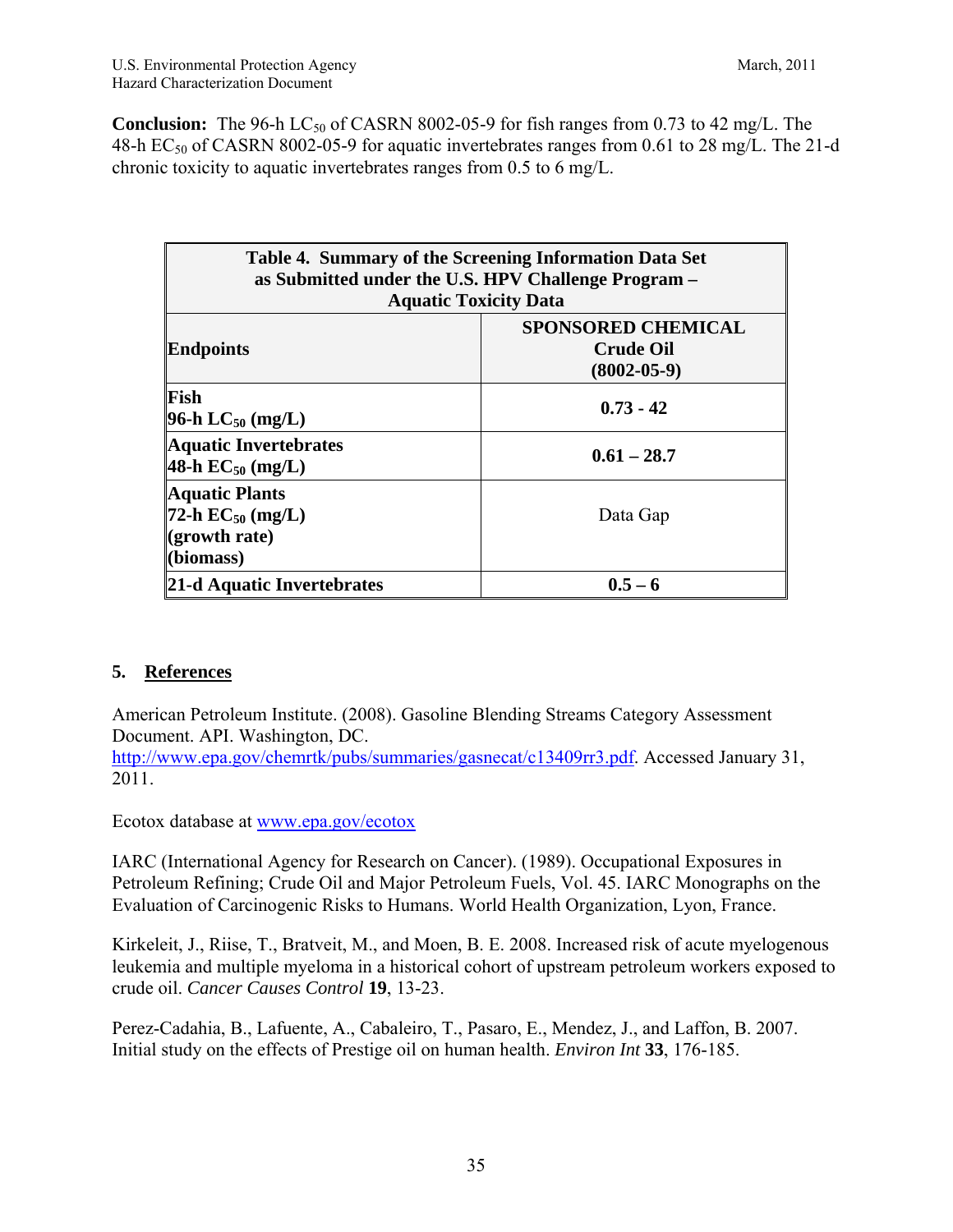Stubblefield, W. A., McKee, R. H., Kapp, R. W., Jr., and Hinz, J. P. 1989. An evaluation of the acute toxic properties of liquids derived from oil sands. *J Appl Toxicol* **9**, 59-65.

Wikipedia. 2007. Refinery Flow Diagram. Wikimedia Commons. http://en.wikipedia.org/wiki/File:RefineryFlow.png. Accessed February 9, 2011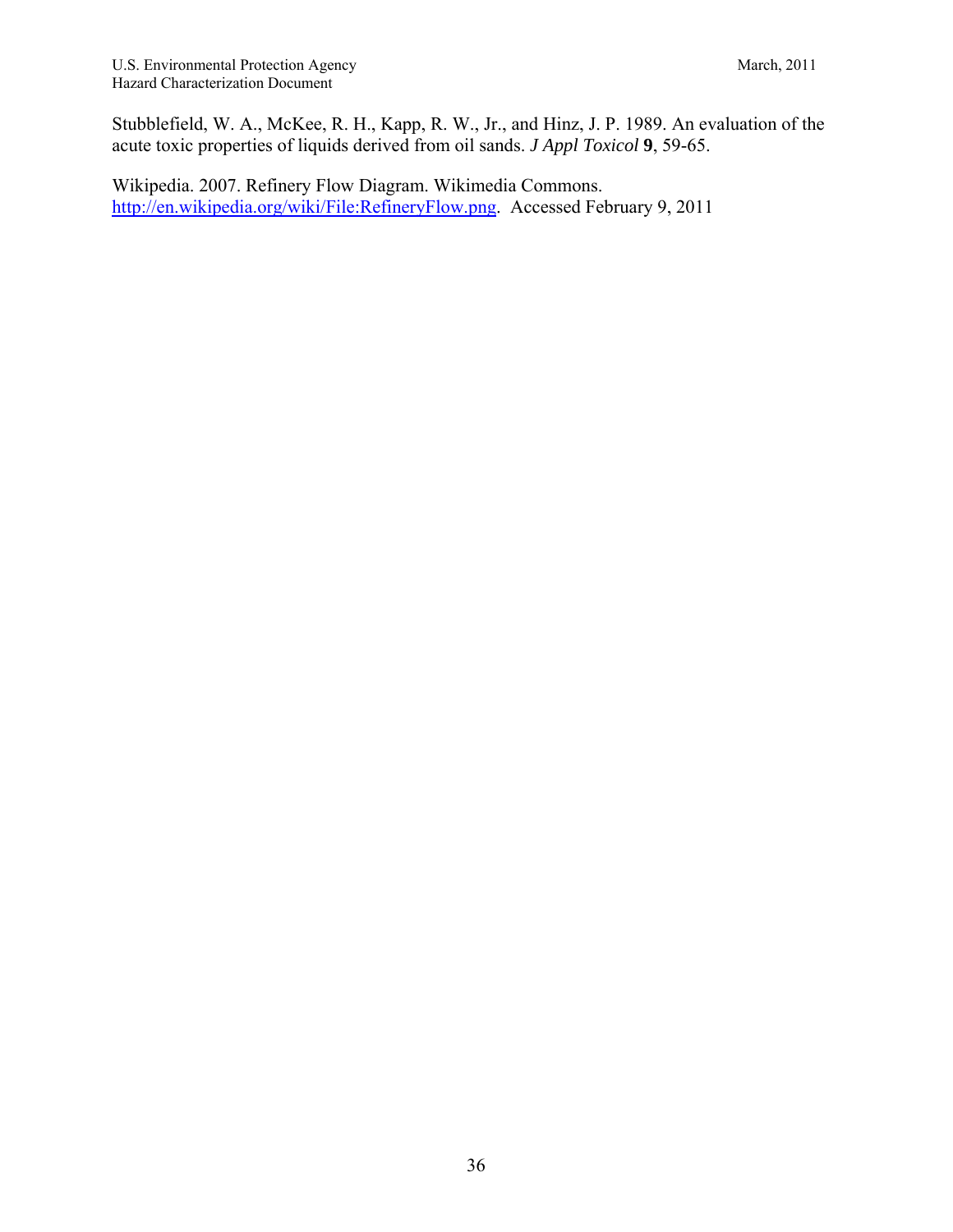## **APPENDIX**

The following pages show:

- Table 5: Representative structures for the constituents of Petroleum (Crude Oil).
- Table 6: Examples of Petroleum (Crude Oils) Covered Under CASRN 8002-05-9 (Petroleum)
- Figure 1: Representative schematic of crude oil processing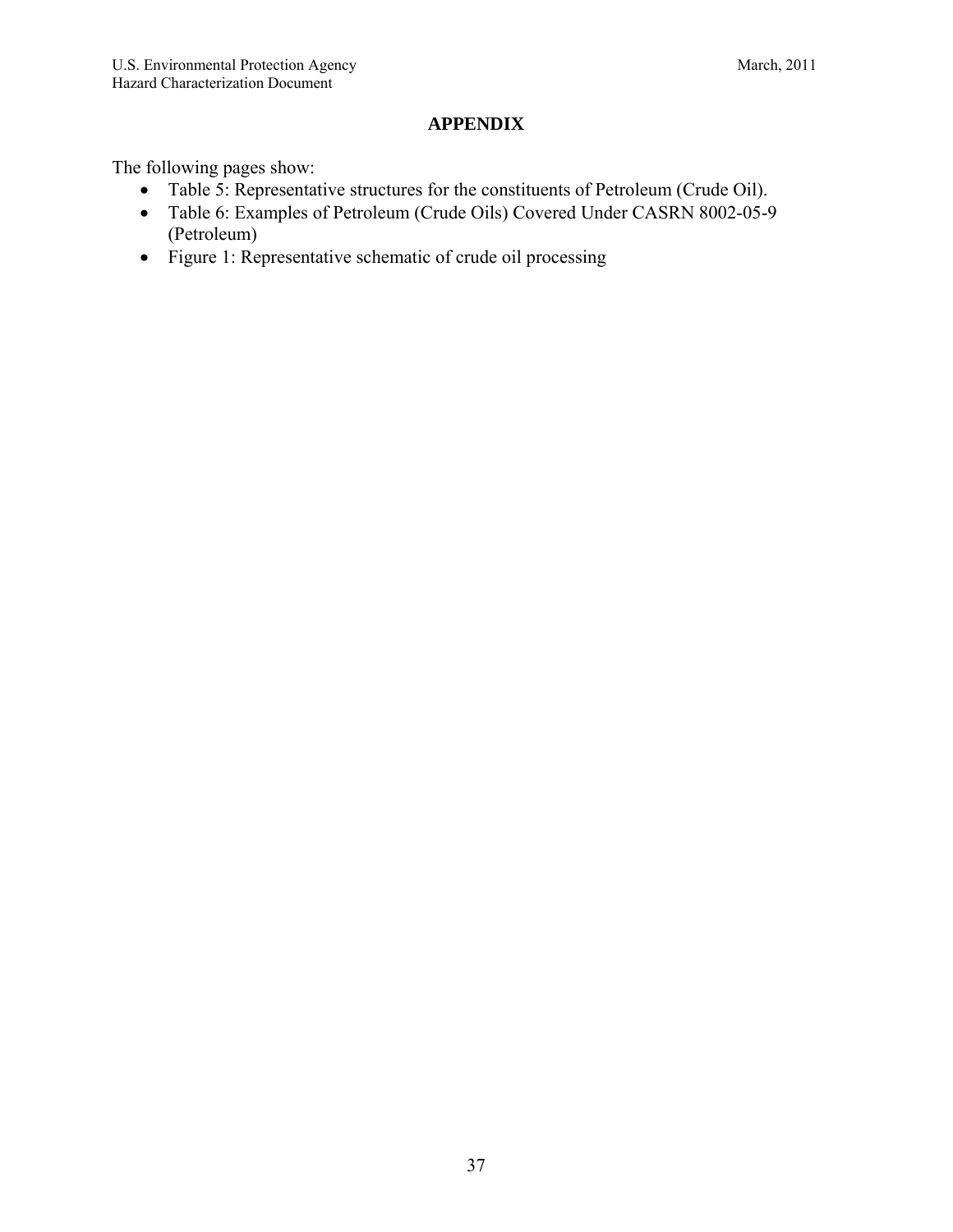#### U.S. Environmental Protection Agency March, 2011 Hazard Characterization Document

Table 5 shows representative structures for the constituents of petroleum or crude oil. The hydrocarbons that comprise crude oil – paraffins, naphthenes (cycloparaffins) and aromatics share some structural features but differ in the ratio of hydrogen to carbon atoms and how those atoms are arranged. Olefins are not present in crude oils and are formed from rearrangement of atoms during the cracking process to produce gasoline-blending streams. Paraffins occur in higher concentrations in lower boiling fractions of crude oil while the concentration of naphthenes (cycloparaffins) and aromatics increase at higher boiling ranges.

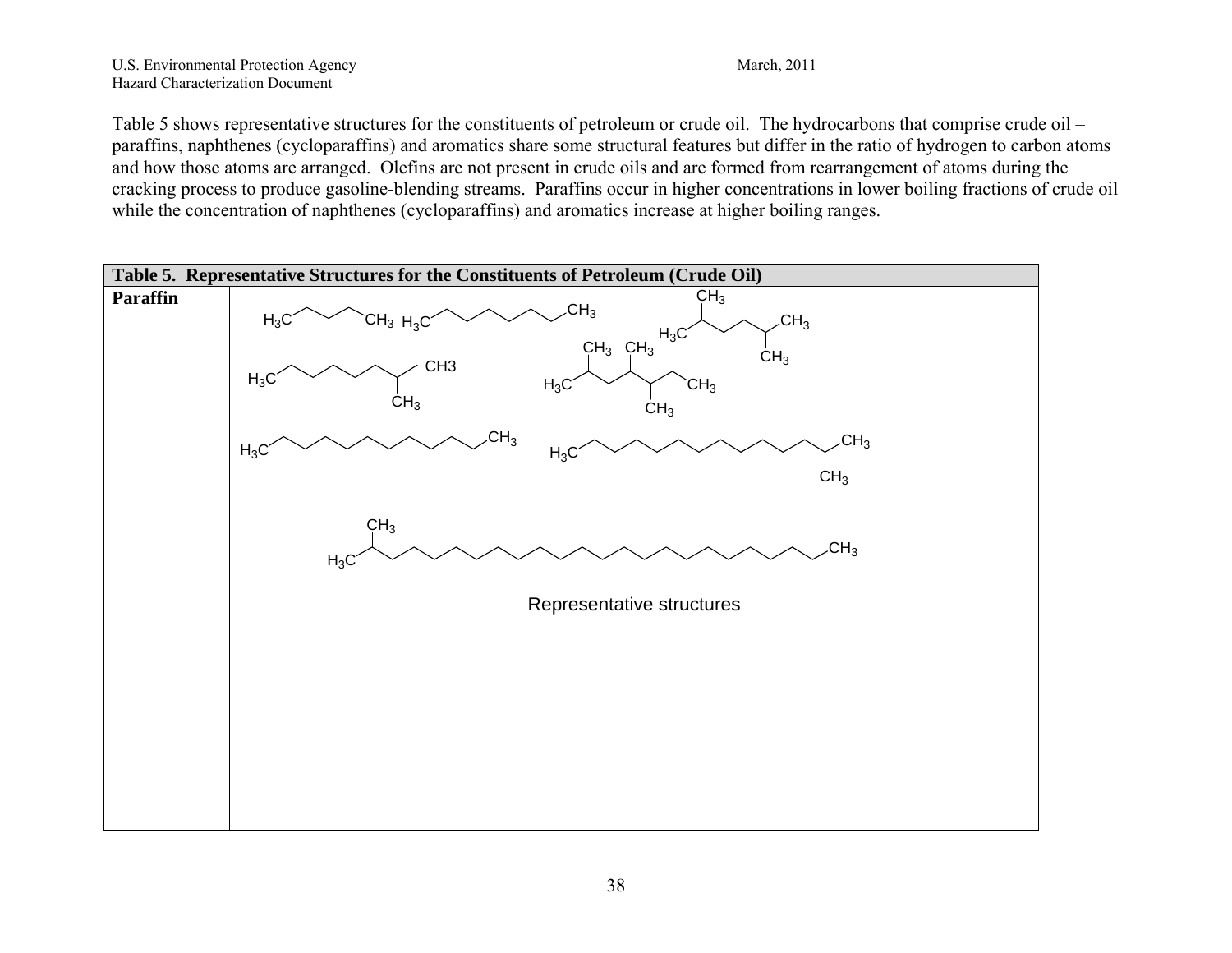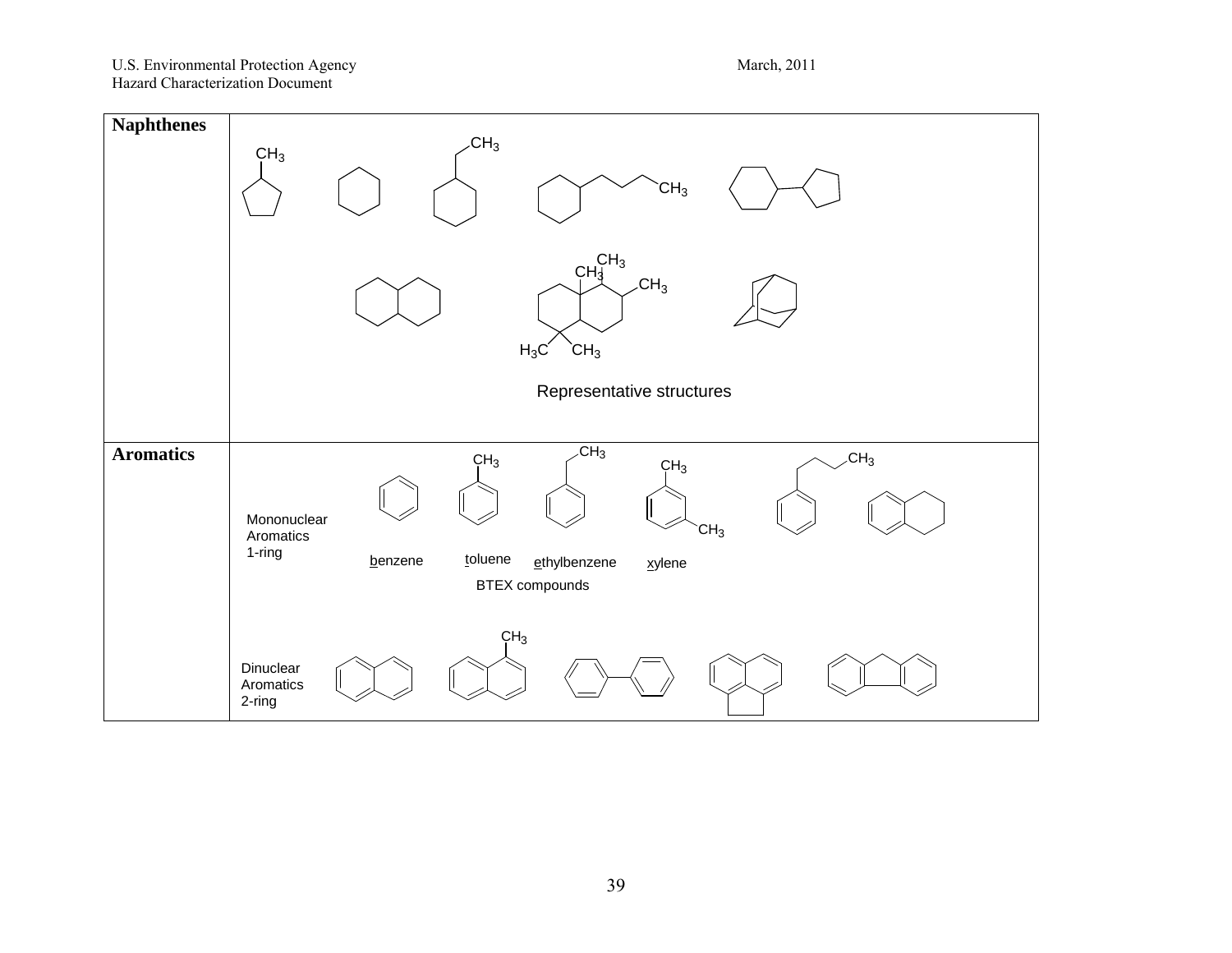# U.S. Environmental Protection Agency March, 2011

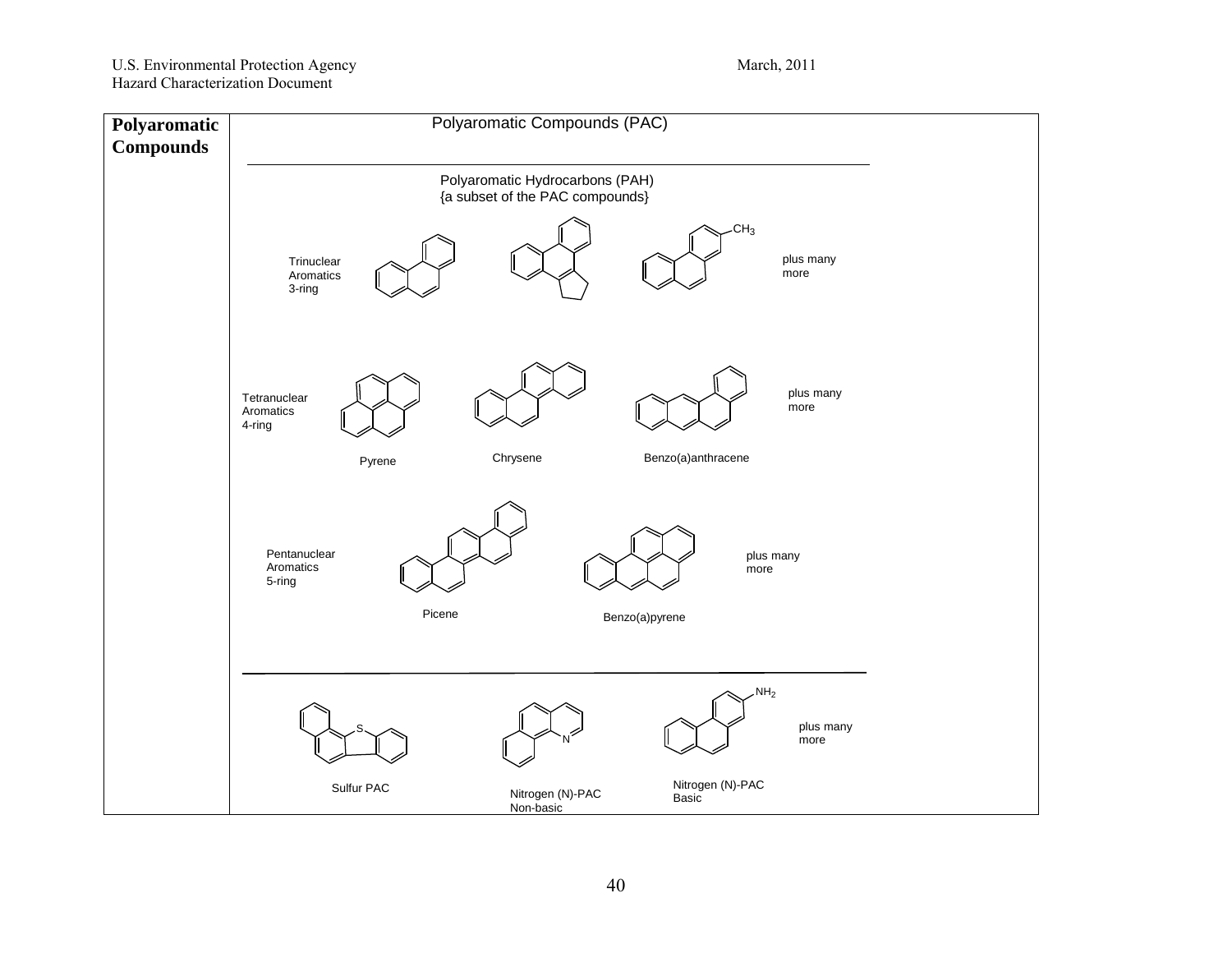U.S. Environmental Protection Agency March, 2011 Hazard Characterization Document

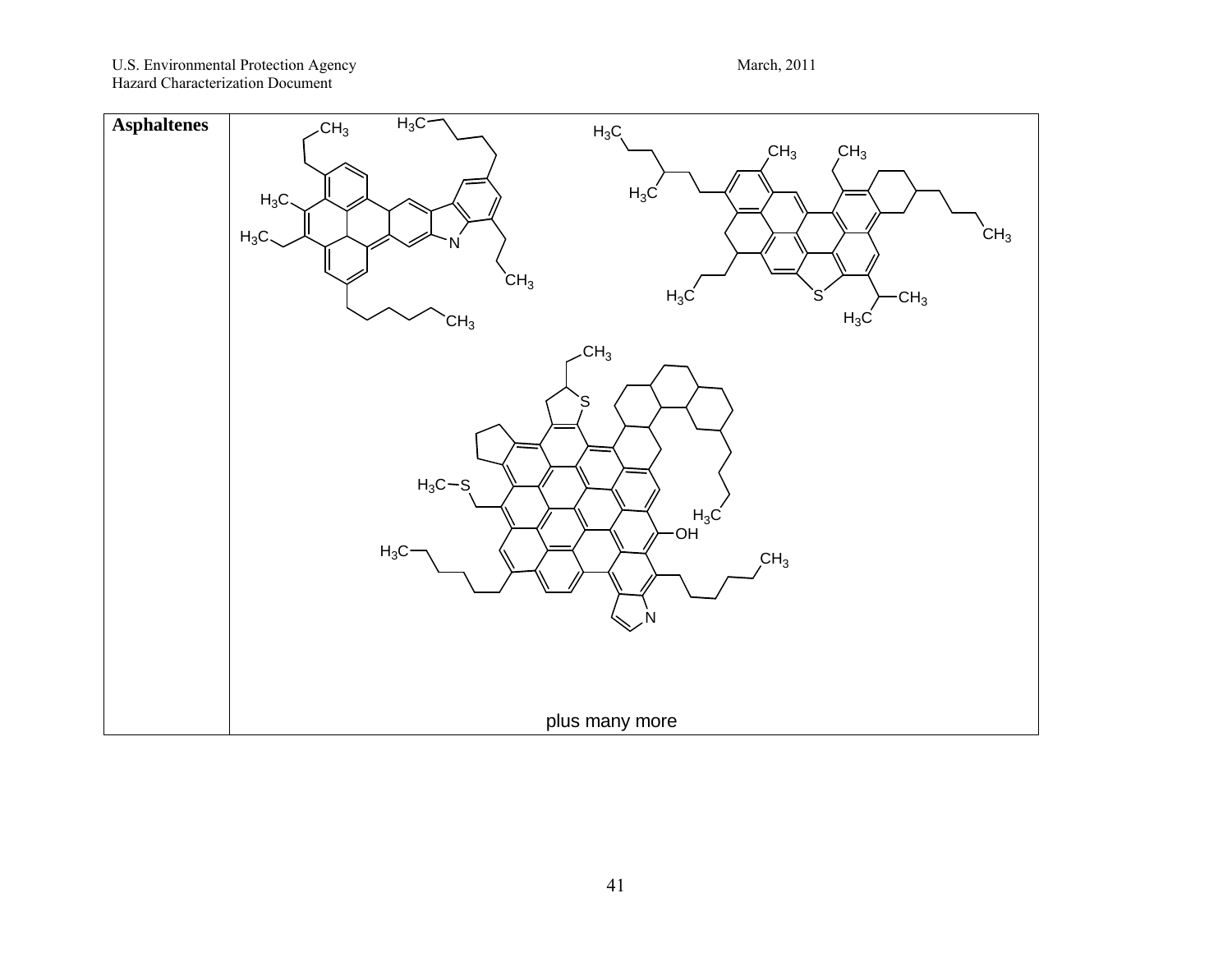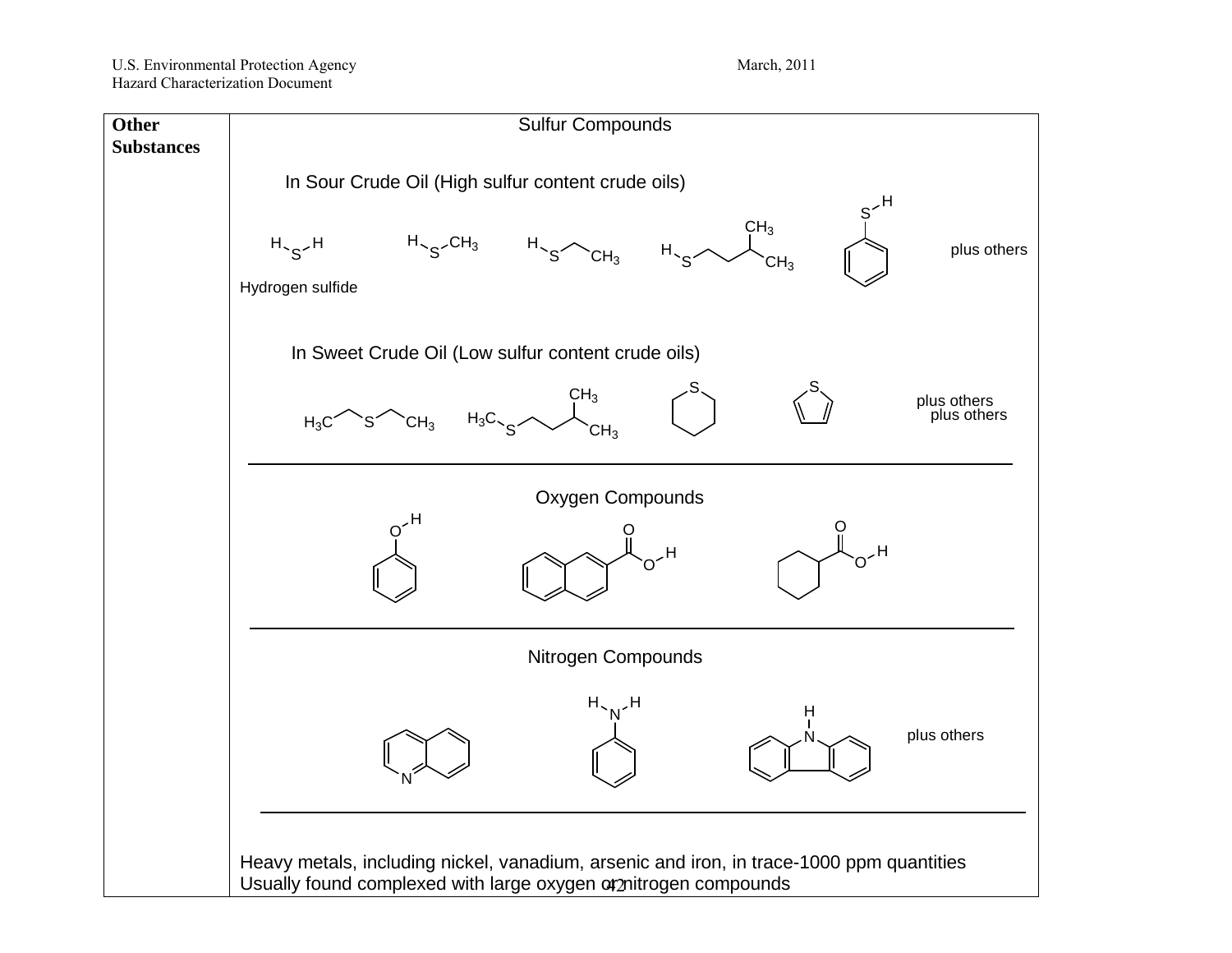| Crude Oil Source         | Paraffins                   | Naphthenes         | Aromatics  | Sulfur $\frac{6}{6}$ | API gravity |
|--------------------------|-----------------------------|--------------------|------------|----------------------|-------------|
|                          | $(\%$ vol)                  | $(\% \text{ vol})$ | $(\%$ vol) | $wt.$ )              | $(^0$ API)  |
| <b>Light Crude Oils</b>  |                             |                    |            |                      |             |
| Saudi Light              | 63                          | 18                 | 19         | 2.0                  | 34          |
| South Louisiana          | 79                          | 45                 | 19         | 0.0                  | 35          |
| Beryl                    | 47                          | 34                 | 19         | 0.4                  | 37          |
| North Sea Brent          | 50                          | 34                 | 16         | 0.4                  | 37          |
| Nigerian Light           | 37                          | 54                 | 9          | 0.1                  | 36          |
| Lost Hills Light         | Non-aromatics 50%           |                    | 50         | 0.9                  |             |
| <b>USA Mid Continent</b> |                             |                    |            | 0.4                  | 40          |
| sweet                    |                             |                    |            |                      |             |
|                          | <b>Mid Range Crude Oils</b> |                    |            |                      |             |
| Venezuela Light          | 52                          | 34                 | 14         | 1.5                  | 30          |
| Kuwait                   | 63                          | 20                 | 24         | 2.4                  | 31          |
| <b>USA West Texas</b>    | 46                          | 32                 | 22         | 1.9                  | 32          |
| Sour                     |                             |                    |            |                      |             |
| <b>Heavy Crude Oils</b>  |                             |                    |            |                      |             |
| Prudhoe Bay              | 27                          | 36                 | 28         | 0.9                  | 28          |
| Saudi Heavy              | 60                          | 20                 | 15         | 2.1                  | 28          |
| Venezuela Heavy          | 35                          | 53                 | 12         | 2.3                  | 24          |
| <b>Belridge Heavy</b>    | Non-aromatics 37%           |                    | 63         | 1.1                  |             |

# Table 6. Examples of Petroleum (Crude Oils) Covered Under CASRN 8002-05-9 (Petroleum)**<sup>a</sup>**

**Belridge Heavy** Non-aromatics  $37\%$  63 1.1  $\blacksquare$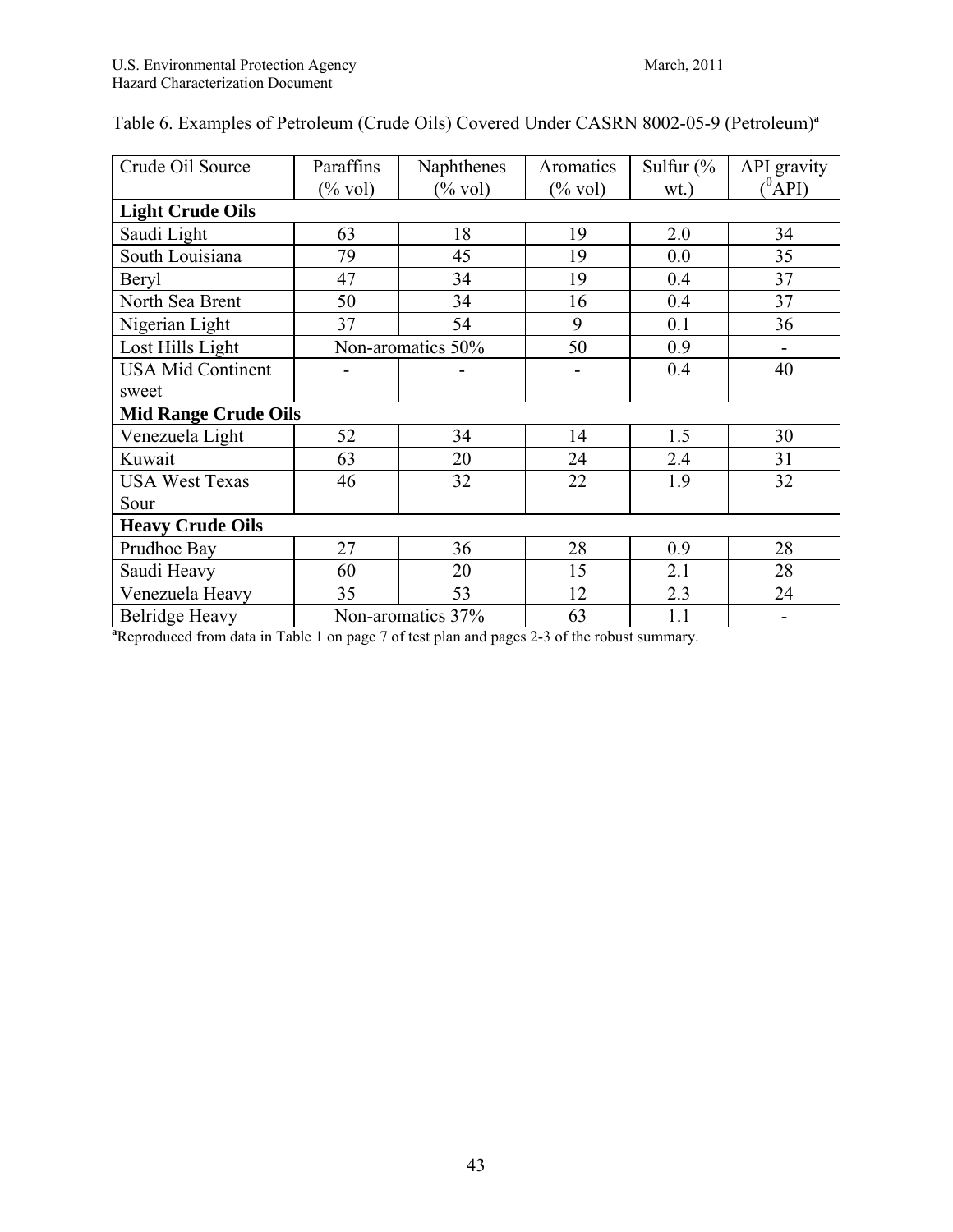## **OIL REFINERY PROCESS DESCRIPTION**

Crude oil or petroleum is extracted from the ground and shipped to refineries where it is processed to produce a variety of end products. Figure 1 is a representative schematic of an oil refinery and shows several finished products from the various processes in blue. This schematic does not represent all possible processes and end products and is only meant to be an illustrative example. In the diagram, the crude oil is fed to a distillation column where gases, light and heavy naptha (gasoline), jet and kerosene fuel, diesel oil and gas oil are separated at atmospheric pressure. The gases undergo further processing including the removal of sulfur to produce the end products of liquefied petroleum gas (LPG) and butanes. The light naptha may be isomerized to increase octane, or hydrotreated to convert benzene to cyclohexane so that the final gasoline blend meets a benzene specification limit. The heavy naphtha is hydrotreated to remove sulfur and then reformed to improve octane and generate hydrogen for the hydrotreaters. The jet fuel, kerosene and diesel oil can be used without additional processing. The heavy bottoms produced following the atmospheric distillation undergo a vacuum distillation which produces asphalt which can be used as produced, along with light and heavy gas oil and vacuum residuum which are further processed to produce usable endproducts. The separate diagram labeled "sour water steam stripper" illustrates a process where sulfur compounds (mercaptans) are converted to more innocuous compounds to eliminate odor and instability in the gasoline blend (American Petroleum Institute, 2008). Hazard characterization documents for several of the highlighted (in blue) endproducts in Figure 1 can be found at

http://iaspub.epa.gov/oppthpv/hpv\_hc\_characterization.get\_report\_by\_cas?doctype=2